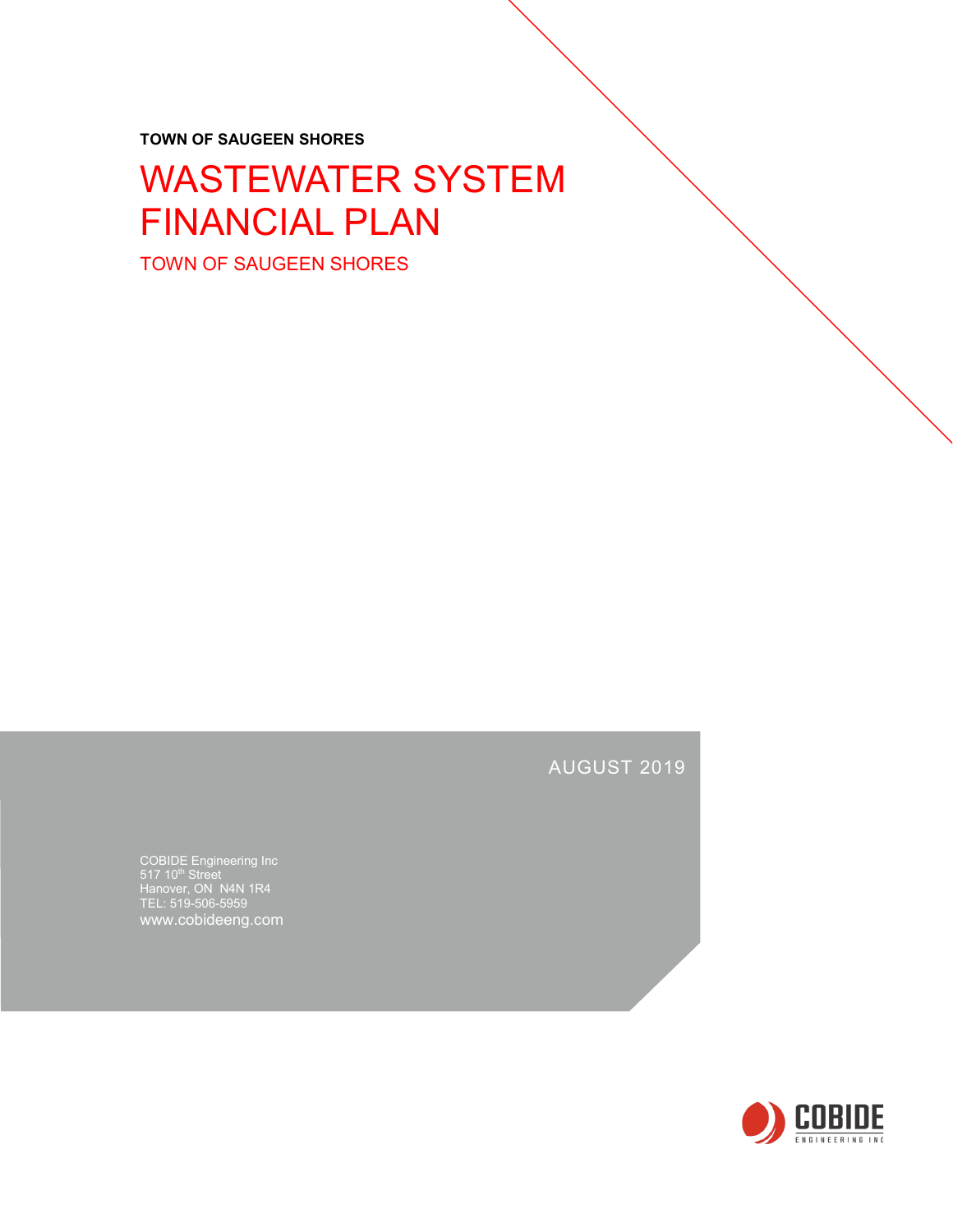# TABLE OF CONTENTS

| 1. |     |       |                                                             |  |
|----|-----|-------|-------------------------------------------------------------|--|
|    | 1.1 |       |                                                             |  |
|    | 1.2 |       |                                                             |  |
|    | 1.3 |       |                                                             |  |
|    | 1.4 |       |                                                             |  |
| 2. |     |       |                                                             |  |
|    | 2.1 |       |                                                             |  |
|    | 2.2 |       |                                                             |  |
|    | 2.3 |       |                                                             |  |
|    | 2.4 |       |                                                             |  |
|    |     | 2.4.1 |                                                             |  |
|    |     | 2.4.2 |                                                             |  |
|    |     | 2.4.3 |                                                             |  |
|    |     | 2.4.4 |                                                             |  |
|    |     | 2.4.5 | An Integrated Approach to Asset Management and Evaluation10 |  |
|    | 2.5 |       |                                                             |  |
|    |     | 2.5.1 |                                                             |  |
|    |     | 2.5.2 |                                                             |  |
|    |     | 2.5.3 |                                                             |  |
| 3. |     |       |                                                             |  |
|    |     |       |                                                             |  |
|    | 3.2 |       |                                                             |  |
|    | 3.3 |       |                                                             |  |
|    | 3.4 |       |                                                             |  |
|    | 3.5 |       |                                                             |  |
| 4. |     |       |                                                             |  |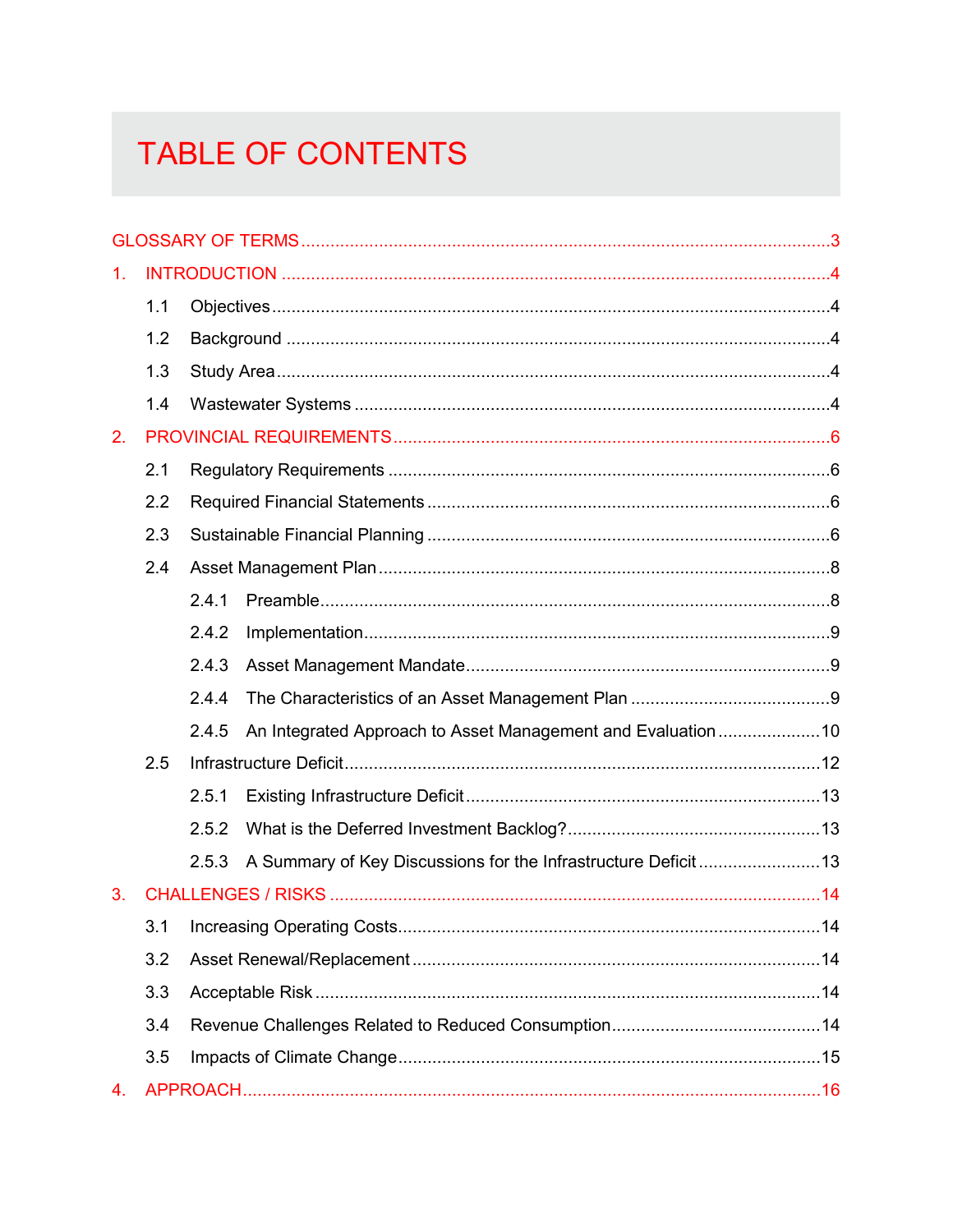| 5. |     |       |  |
|----|-----|-------|--|
|    | 5.1 |       |  |
|    | 5.2 |       |  |
|    | 5.3 |       |  |
|    | 5.4 |       |  |
|    | 5.5 |       |  |
|    | 5.6 |       |  |
|    | 5.7 |       |  |
|    | 5.8 |       |  |
|    | 5.9 |       |  |
|    |     |       |  |
| 6. |     |       |  |
| 7. |     |       |  |
|    | 7.1 |       |  |
|    |     | 7.1.1 |  |
|    | 7.2 |       |  |
|    | 7.3 |       |  |
|    | 7.4 |       |  |
|    | 7.5 |       |  |
| 8. |     |       |  |
| 9. |     |       |  |
|    | 9.1 |       |  |
|    | 9.2 |       |  |
|    | 9.3 |       |  |
|    |     |       |  |
|    |     |       |  |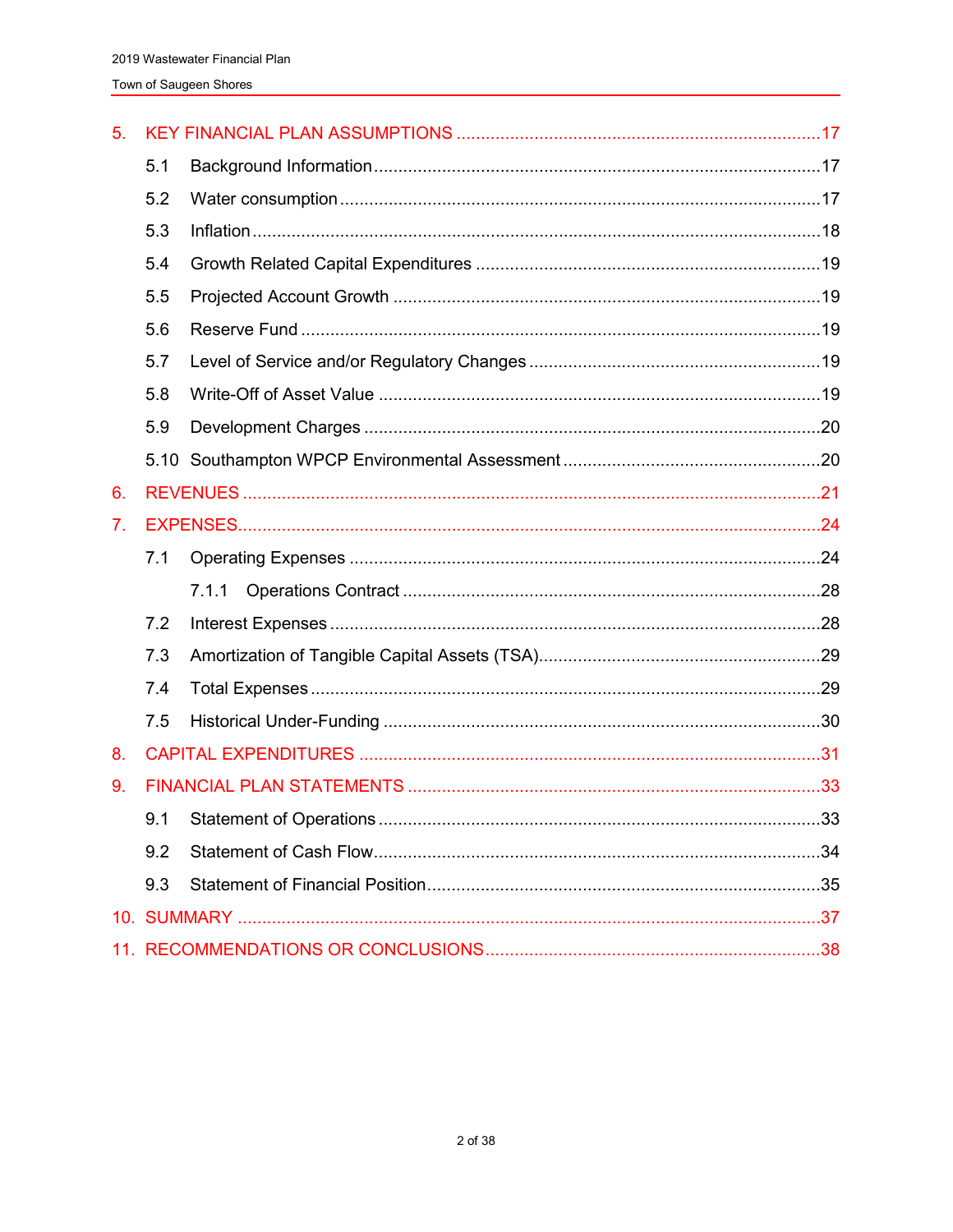## <span id="page-3-0"></span>GLOSSARY OF TERMS

**Amortization** – the rational and systematic allocation of the historical costs of a tangible capital asset over its useful life. The action or process of gradually writing off the initial cost of an asset.

**Accumulated Amortization** – the total amortization for a tangible capital asset from the time that asset was placed into service until date of the financial statement.

**Equity in Tangible Capital Assets** – the net book value of recorded tangible capital assets less capital debt.

**Expenditure** – an outlay of cash

**Expense** – a cash or non-cash cost (e.g., wages, material, amortization).

**Financial Assets** – current cash resources plus any investments or holdings that are expected to be converted into cash in the future.

**Financial Information Return (FIR)** - a standard set of year-end reports which capture financial and statistical information for each Municipality in the Province.

**Net Book Value** - the total cost of a tangible capital asset minus the accumulated amortization and any write-down of the asset.

**Non - Financial Assets (Debt)** – an amount equal to the total financial assets less the total liabilities.

**PSAB 3150** – an accounting requirement from the Public Sector Accounting Board (PSAB) that for fiscal years on or after January 1, 2009 require Municipalities to star capitalizing their tangible capital assets (TCA) and to allocate their costs to future accounting periods through annual amortization expenses.

**Tangible Capital Assets** – non-financial assets having a physical form that have an economic and service life beyond the accounting period and are not for sale in the ordinary course of operations.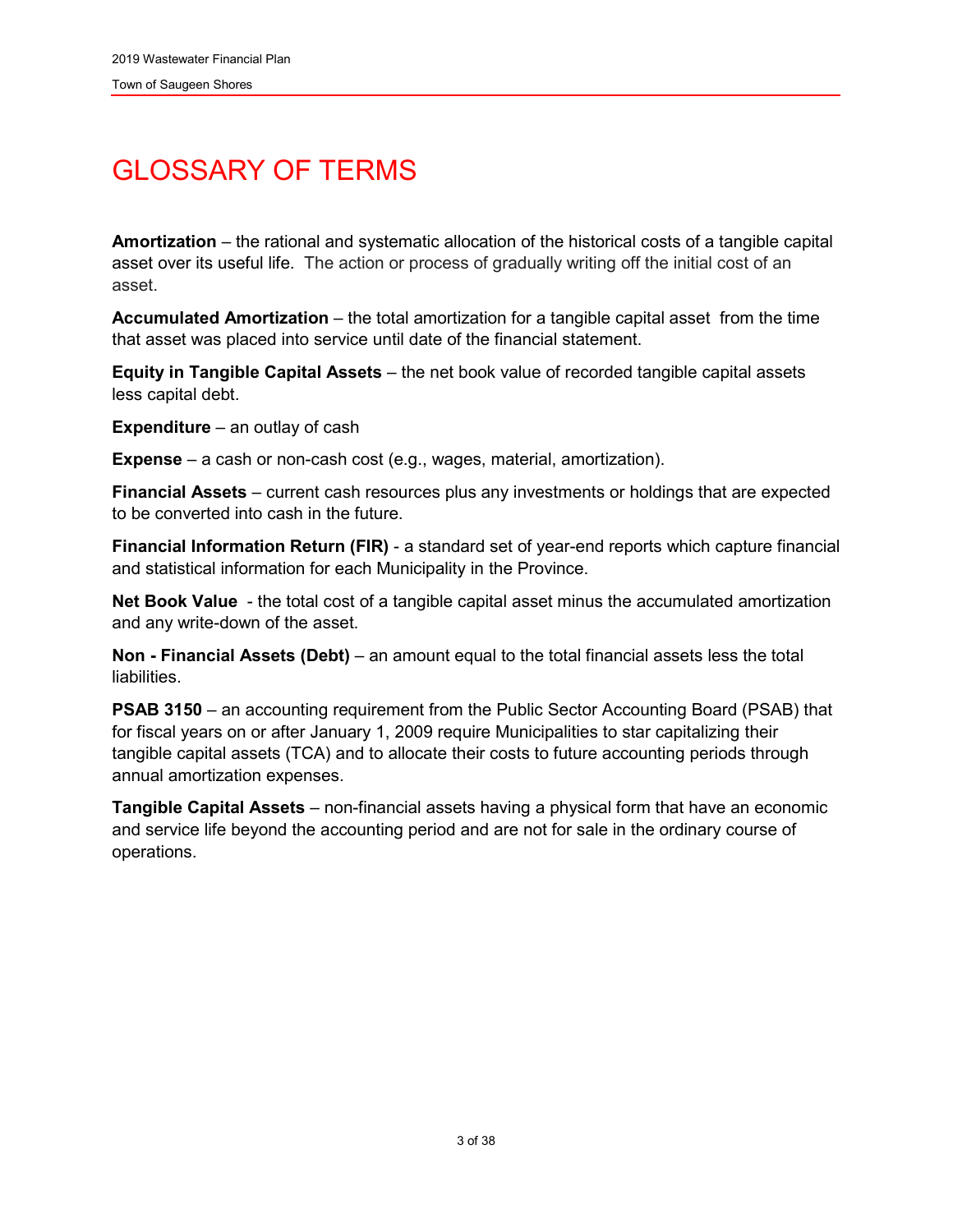#### <span id="page-4-0"></span> $\mathbf 1$ INTRODUCTION

## <span id="page-4-1"></span>1.1 OBJECTIVES

Cobide Engineering Inc. (Cobide) was retained by the Town of Saugeen Shores (TSS) to prepare a Wastewater Financial Plan to complement the existing Water Works Financial Plan prepared by B.M Ross dated January 15, 2016, in accordance with the Safe Drinking Water Act, 2002.

Although astewater financial plans are not regulated, at this time, the Town is continuing a best practice to complete the Wastewater Financial Plan as per the provincial mandate of Financial Plans Regulations O. Reg. 453/07.

A financial plan is a summary and analysis of various operating and capital expenditures and revenues for a set time period to assist the Town in the understanding of the requirements to operate and maintain a reliable and sustainable public service.

## <span id="page-4-2"></span>1.2 BACKGROUND

The Safe Drinking Water Act (SDWA) was passed in December 2002 as an outcome of some of the recommendations of Justice O'Conner's Part II Walkerton Inquiry Report (2000).

One of the requirements of the Safe Drinking Water Act O. Reg. 453/07 is the creation of a longterm financial plan for water systems. The obvious reason for creating a financial plan is to make sure that the system is financially sustainable now but more importantly in the future.

The water & wastewater systems are similar rate-based systems that benefit in long term planning to ensure that current and future users of the system have a secure financially sustainable system.

It is to the Town's benefit to prepare both plans simultaneously as likely wastewater regulations will require financial plans in the near future.

## <span id="page-4-3"></span>1.3 STUDY AREA

The Town of Saugeen Shores is on the shoreline of Lake Huron comprising of the amalgamated Municipalities of Southampton, Port Elgin and Saugeen Township. According to the 2016 Canada Census the population is 13,715 with approximately 6,500 connections connected to the two Municipal wastewater systems.

## <span id="page-4-4"></span>1.4 WASTEWATER SYSTEMS

The Town is serviced by two separate wastewater systems, comprising of the Port Elgin Wastewater System and the Southampton Wastewater System.

The Port Elgin Wastewater System comprises of the following:

- 1. An extended aeration WWTP in the northeast section of the former Town of Port Elgin. The WWTP consist of an inlet works building, two aeration tanks, four secondary clarifiers, digestion facilities, biosolids storage and UV system.
- 2. Five sewage pump stations, (100% of waste is pumped).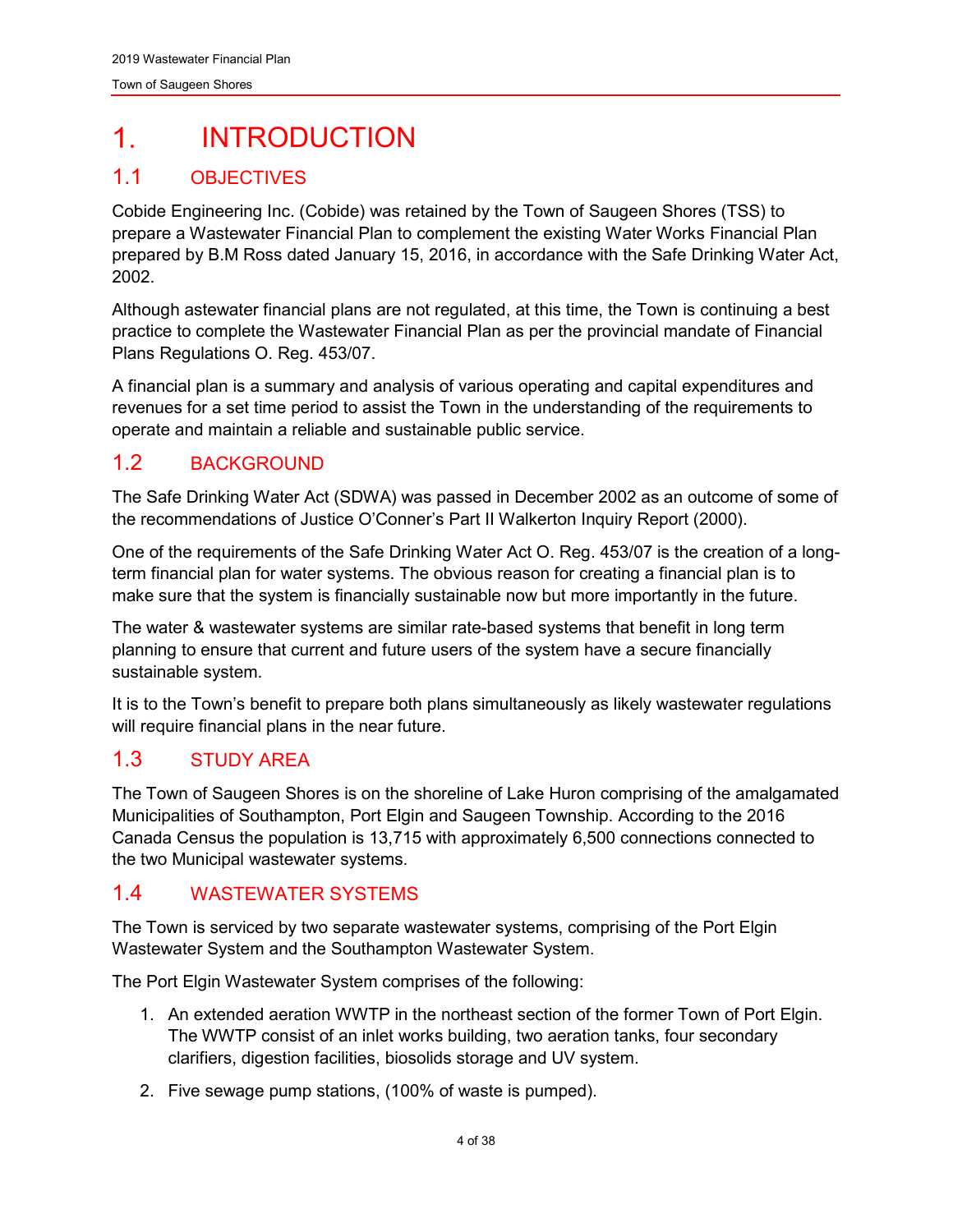3. Effluent is discharged to Mill Creek.

The Southampton Wastewater System comprises of the following:

- 1. An extended aeration activated sludge WWTP in the northwest section of the former Town of Southampton The WWTP consist of two oxidation ditches, two final clarifiers, sludge digestion, sludge storage and UV system.
- 2. Five sewage pump stations, (100% of waste is pumped).
- 3. Effluent is discharged to the Saugeen River.

The two wastewater systems are comprised of the following:

- 1. 115 kilometres of sanitary sewer main
- 2. 15 kilometres of sanitary forcemain
- 3. 1,423 sanitary sewer manholes
- 4. 6,484 sanitary sewer services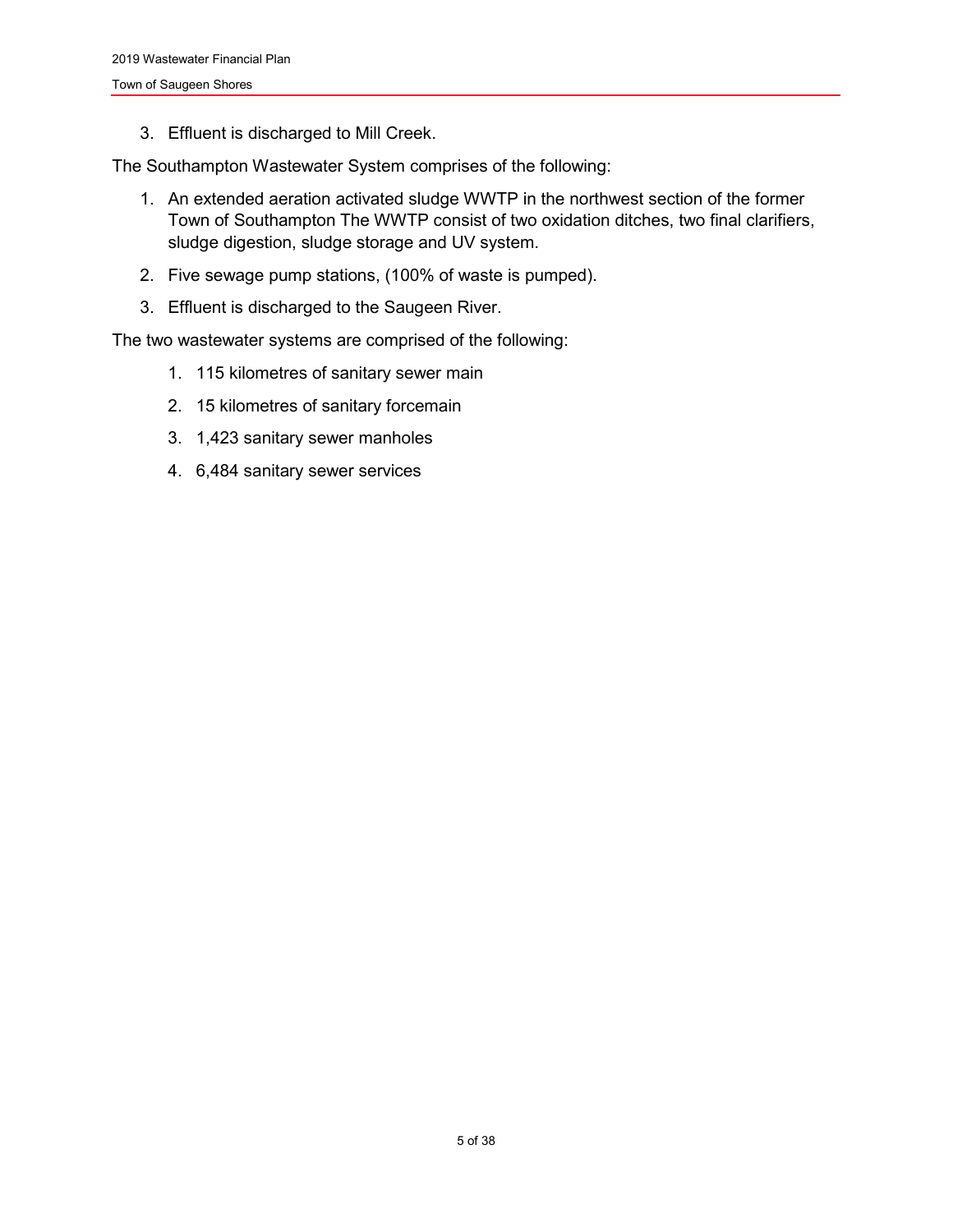#### <span id="page-6-0"></span> $2<sub>1</sub>$ PROVINCIAL REQUIREMENTS

## <span id="page-6-1"></span>2.1 REGULATORY REQUIREMENTS

A key requirement of the Safe Drinking Water Act O. Reg. 453/07 is the creation of a long term financial plan for water systems. The obvious reason for creating a financial plan is to make sure that the system is financially sustainable now but more importantly in the future.

Financial Plan key requirements as defined in O. Reg. 453/07 stipulate that financial plans must:

- Apply for a period of at least six years.
- Include details regarding the financial position of the system, including changes in tangible capital assets that are additions, donations, write downs and disposals.
- Included details of the projected financial operations of the system.
- Contain the projected cash receipts and gross cash payments of the system.

## <span id="page-6-2"></span>2.2 REQUIRED FINANCIAL STATEMENTS

In order to comply with requirements as defined in O. Reg. 453/07 the financial plans contain



Refer to Section 9 Wastewater Financial Plan for additional information on the Town's financial statements.

## <span id="page-6-3"></span>2.3 SUSTAINABLE FINANCIAL PLANNING

In order to assist Municipalities with the preparation of financial plans required under the SDWA, the former Ministry of the Environment (MOE) now Ministry of Environment Conservation and Parks (MECP) released a document entitled Toward Financially Sustainable Drinking-Water and Wastewater Systems (the "Ministry Document") that outlines suggested principles of financial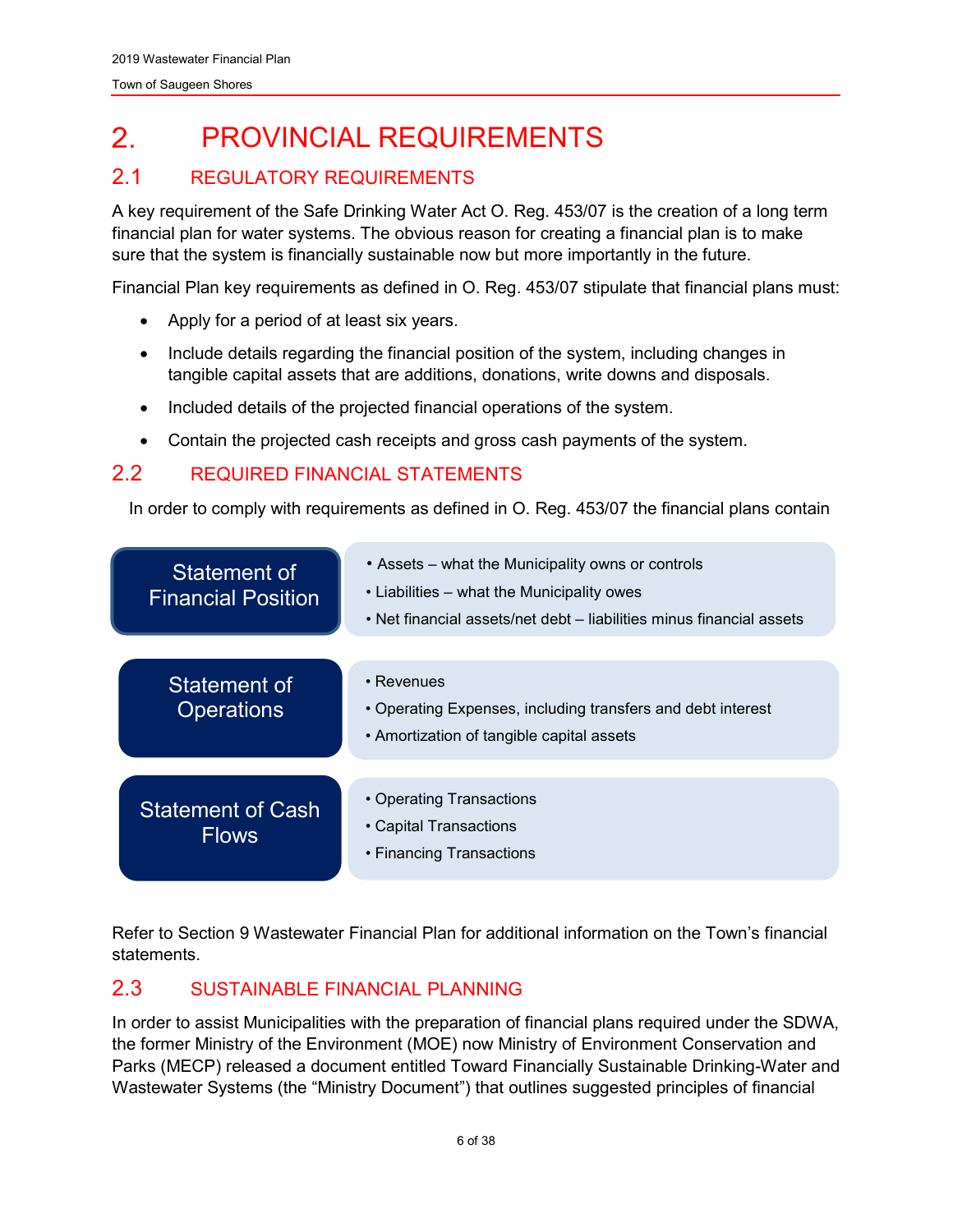sustainability for water and wastewater systems as well as possible approaches to implementing these principles.

The MOE, Principles of Financially Sustainable Water and Wastewater Services are provided below:

| <b>Principle #1</b> | Ongoing public engagement and transparency can build support for, and confidence in,<br>financial plans and the system(s) to which they relate.                                                                  |
|---------------------|------------------------------------------------------------------------------------------------------------------------------------------------------------------------------------------------------------------|
| <b>Principle #2</b> | An integrated approach to planning among water, wastewater, and storm water<br>systems is desirable given the inherent relationship among these services.                                                        |
| <b>Principle #3</b> | Revenues collected for the provision of water and wastewater services should<br>ultimately be used to meet the needs of those services.                                                                          |
| Principle #4        | Life-cycle planning with mid-course corrections is preferable to planning over the short-<br>term, or not planning at all.                                                                                       |
| <b>Principle #5</b> | An asset management plan is a key input to the development of a financial plan.                                                                                                                                  |
| <b>Principle #6</b> | A sustainable level of revenue allows for reliable service that meets or exceeds<br>environmental protection standards, while providing sufficient resources for future<br>rehabilitation and replacement needs. |
| <b>Principle #7</b> | Ensuring users pay for the services they are provided leads to equitable outcomes and<br>can improve conservation. In general, metering and the use of rates can help ensure<br>users pay for services received. |
| <b>Principle #8</b> | Financial Plans are "living" documents that require continuous improvement.<br>Comparing the accuracy of financial projections with actual results can lead to<br>improved planning in the future.               |
| <b>Principle #9</b> | Financial plans benefit from the close collaboration of various groups, including<br>engineers, accountants, auditors, utility staff and Municipal council.                                                      |

The key reason for creating a financial plan is to make sure that the system is financially and environmentally sustainable in the present day and more importantly in the future.

Generational equity is a guiding principle for financing decisions, the concept of generational equity for Municipal capital works intended to equitably distribute the costs across present and future ratepayers (User-Pay System).

It is understood that in the Municipal environment that there is a multitude immediate financial pressures spread over the numerous Municipal services provided and increasing pressure to do more with less that long term planning may not be a top priority. As a best practice, long-term planning is a proven strategy to understand and deal with a magnitude of fiscal challenges to assist the Municipality in providing a high quality, reliable and sustainable system.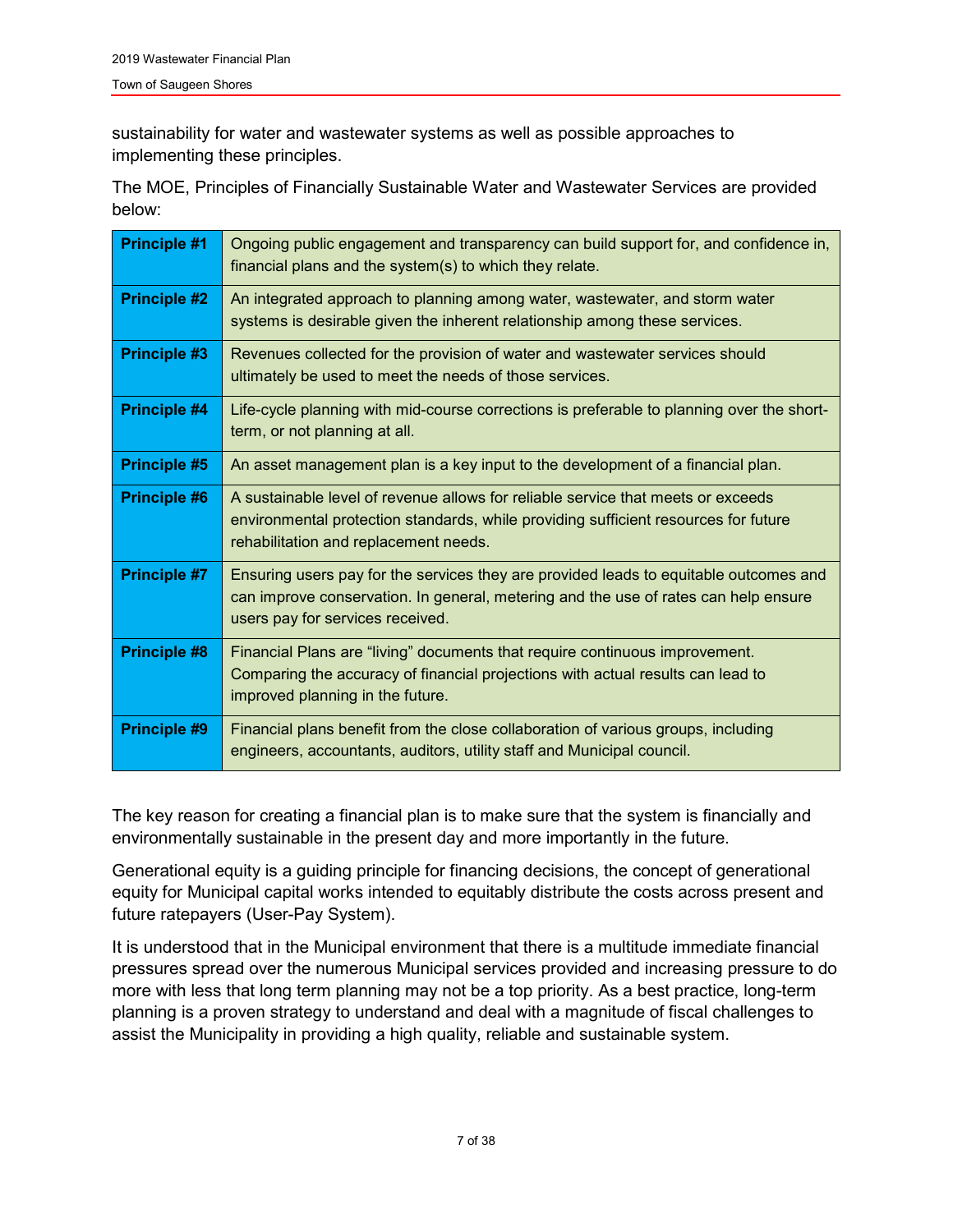

#### Figure 1-1 - A Building-block Approach to Determining Utility Needs

## <span id="page-8-0"></span>2.4 ASSET MANAGEMENT PLAN

(Excerpts from the Town of Saugeen Shores Asset Management Plan (2012))

#### <span id="page-8-1"></span>2.4.1 Preamble

In order to make informed decisions about the allocation of resources, infrastructure asset managers, financial managers, politicians and ultimately, the customer, all need useful information. Asset management is a resource allocation tool that provides the information Municipalities need to make decisions on how they will build, operate, maintain, renew and replace an asset over the asset's useful life. Asset management plans identify the technical and financial needs of Municipal infrastructure and provide information well in advance of a major asset renewal or replacement. This enables a Municipality to plan for major projects, should other factors (financial, political etc.) cooperate.

The need for such a management plan can be evidenced by the critical role that infrastructure plays in a Municipality. A Municipality's health can be measured by the quality of its infrastructure, which in turn promotes economic development, ensures citizen's safety and provides a higher quality of life for its society.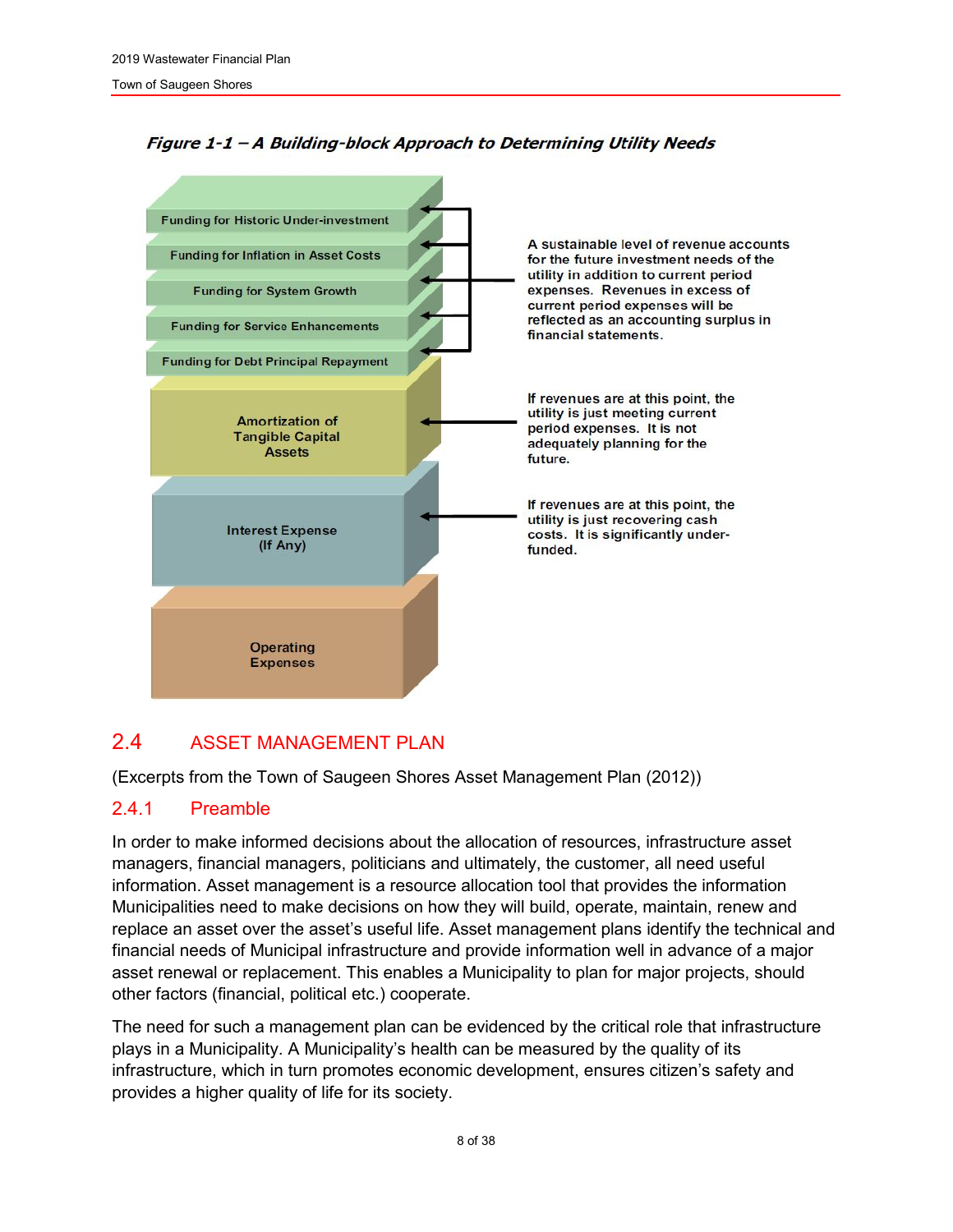"Meeting the needs of the present generation without compromising the ability of future generations to meet their own needs." (National Guide to Sustainable Municipal Infrastructure)

#### <span id="page-9-0"></span>2.4.2 Implementation

The asset management program described in the document is based on the unique requirements and service delivery principles of the Town of Saugeen Shores. With existing time and staff restraints, it appeared that implementing a "just do it" philosophy was the most prudent way to construct an asset management plan. As a result, this plan is rooted in the current expertise of the Municipal engineering and public works departments and presents a more systematic method for operating infrastructure projects within the Municipality. This asset management plan is firmly rooted in common sense, industry best methods, good business practices and most importantly, what "works" in this Municipality.

#### <span id="page-9-1"></span>2.4.3 Asset Management Mandate

To preserve Municipal assets for use by present and future generations, and to demonstrate to the public, in a clear and transparent manner, the rationale for selecting projects with the most efficient use of investment dollars through the life cycle of an asset that is in the best interests of the community.

#### <span id="page-9-2"></span>2.4.4 The Characteristics of an Asset Management Plan

#### *What is Asset Management?*

- A comprehensive framework that includes the planning, design, construction, operation and maintenance of infrastructure used to provide cost-effective service.
- It is not a project; it is a never-ending process that will continually be refined and expanded.
- A strategy to help allocate available funds and resources amongst the competing needs of assets.
- Supports justification for funding new and existing infrastructure assets.
- Enables trade-off analysis and decisions, using a full life cycle approach.

#### *Ultimately, Asset Management is providing the right information to make the right infrastructure investment in the right place at the right time.*

#### *What are the key principles?*

- To effectively manage and optimize infrastructure assets today and into the future across the entire Municipality.
- Maximize capital investment decision making process to assist the Town in maximizing the life cycle of our infrastructure networks to ensure a high quality of life for all users.
- Will enable the Town to provide stakeholders who are increasingly demanding with increased transparency, a consistent, qualitative and a quantitative approach of how assets are being managed through their life cycle in an integrated manner.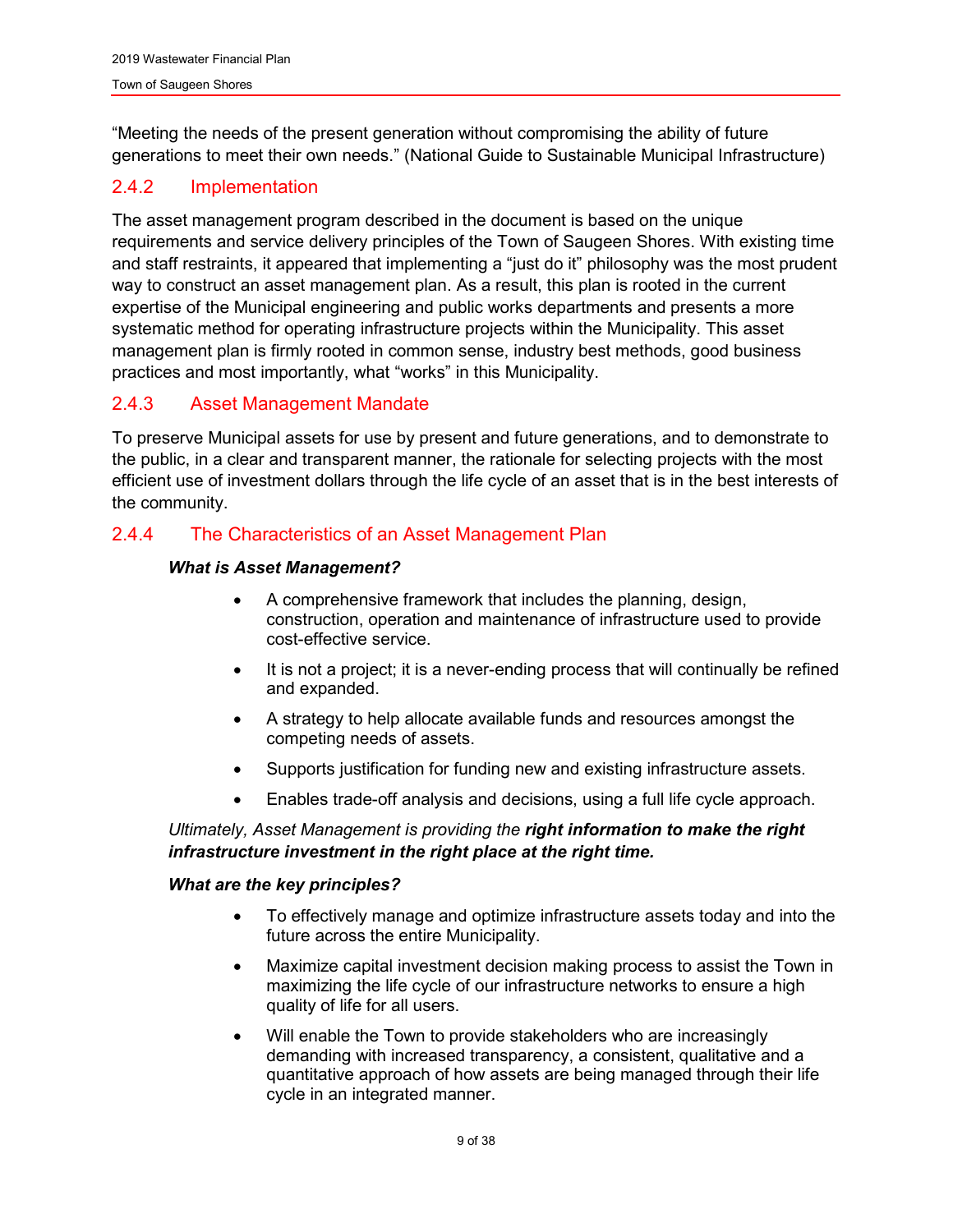- A business case involving investment choices that are policy driven with tradeoffs among competing priorities.
- A comprehensive long-term view of infrastructure performance and cost.
- A strategic and proactive integrated approach that places a premium on data, information, collaboration and interdisciplinary management.
- If an asset is not affordable (properly funded), it is not sustainable. If it is not sustainable, the service that the asset provides eventually will be lost or fall to an unacceptable level.

#### *Why is Asset Management important?*

- Infrastructure is the largest and most valuable asset for our Municipality, and it is getting older.
- Increasingly stringent compliance factors such as health & safety and environmental standards are challenging the level of service at current funding levels.
- Decreasing funding from the senior levels of government.
- Citizens expect their Municipality to responsibly manage their public assets in a transparent process.
- Provide imperial data to balance public expectations against budget realities.
- The Town can be proactive rather than reactive in maintaining the assets.

#### <span id="page-10-0"></span>2.4.5 An Integrated Approach to Asset Management and Evaluation

A systematic and proactive method should be used to plan the renewal of Municipal roads, sewers, watermains and other related infrastructure in an integrated manner. The inventory, investigation, condition assessment and performance evaluation were completed independently for the various assets. Considering the proximity of all other assets in the Municipal environment, significant efficiencies can be achieved taking into consideration coordination of other works over the life cycle of all assets.

The integration refers to the infrastructure that shares a common location within the utility corridor such as roads, curbs, gutters, streetlights and sewer and water systems. These different asset types all deteriorate at different rates and all have different priorities and timing for maintenance, renewal and replacement.

#### *Risk Management*

Risk can be defined as the possibility that an event may adversely affect the day to day operations in a Municipality. Risk management is a term used to describe the process of analyzing, organizing, planning, directing, and controlling the resources of an organization in order to minimize the potential effects of risk.

Risk assessment has been added to identify the cumulative risk associated with the current rate of funding for the Town's assets. As stated, the continual increasing of the infrastructure gap will increase the risk to the Municipality.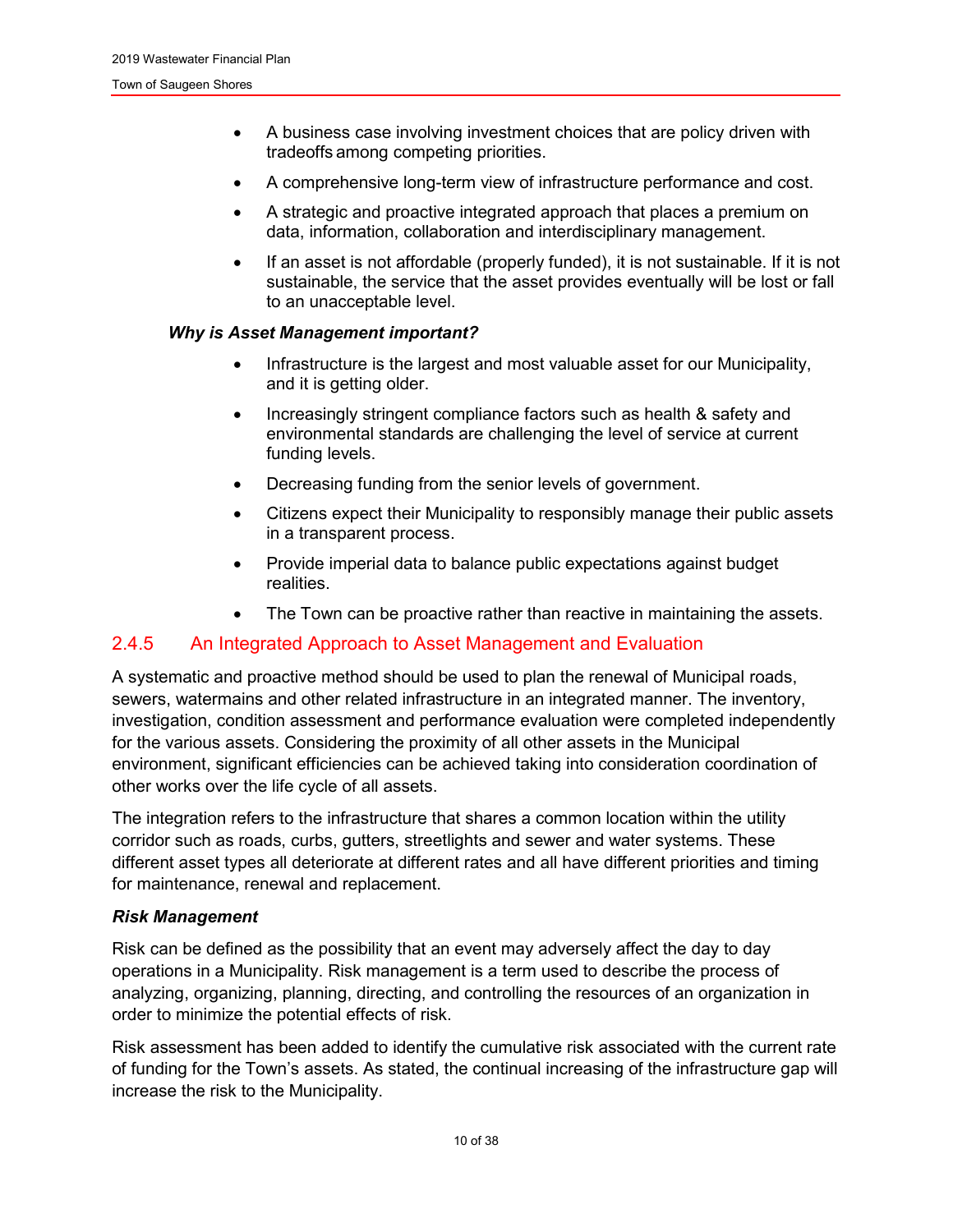

## **The Risk Management Process**

One of the purposes for identifying critical assets is to allow staff and Council to make more informed decisions regarding the use of its operation and maintenance dollars. As discussed previously, the most critical assets are those assets that are likely to fail and have a significant consequence if they do fail. Therefore, it is most advantageous to the Municipality to spend the greatest portion of its available funds on these assets.

Risk management is, by nature, proactive, and encompasses all management-directed activities aimed at accomplishing optimum results in a professional manner. Understanding the consequences of an asset failing is critical to determining its replacement priority.

To meet these goals, the asset management planning effort focused on performance and condition assessment of all assets. Each linear asset was assessed individually to develop an overall risk-based rating for the renewal/replacement which considers the likelihood and consequence of failure. This provides staff and Council with a holistic long-term look at the health and sustainability of the assets.

Not all assets are equally important to the Municipality's operation; some assets are highly critical to operations and others are not critical at all. Furthermore, critical assets are completely system-specific. Certain assets or types of assets may be critical in one location but not critical in another.

#### **Benefits of Risk Management**

- Protection of public funds
- Reduced costs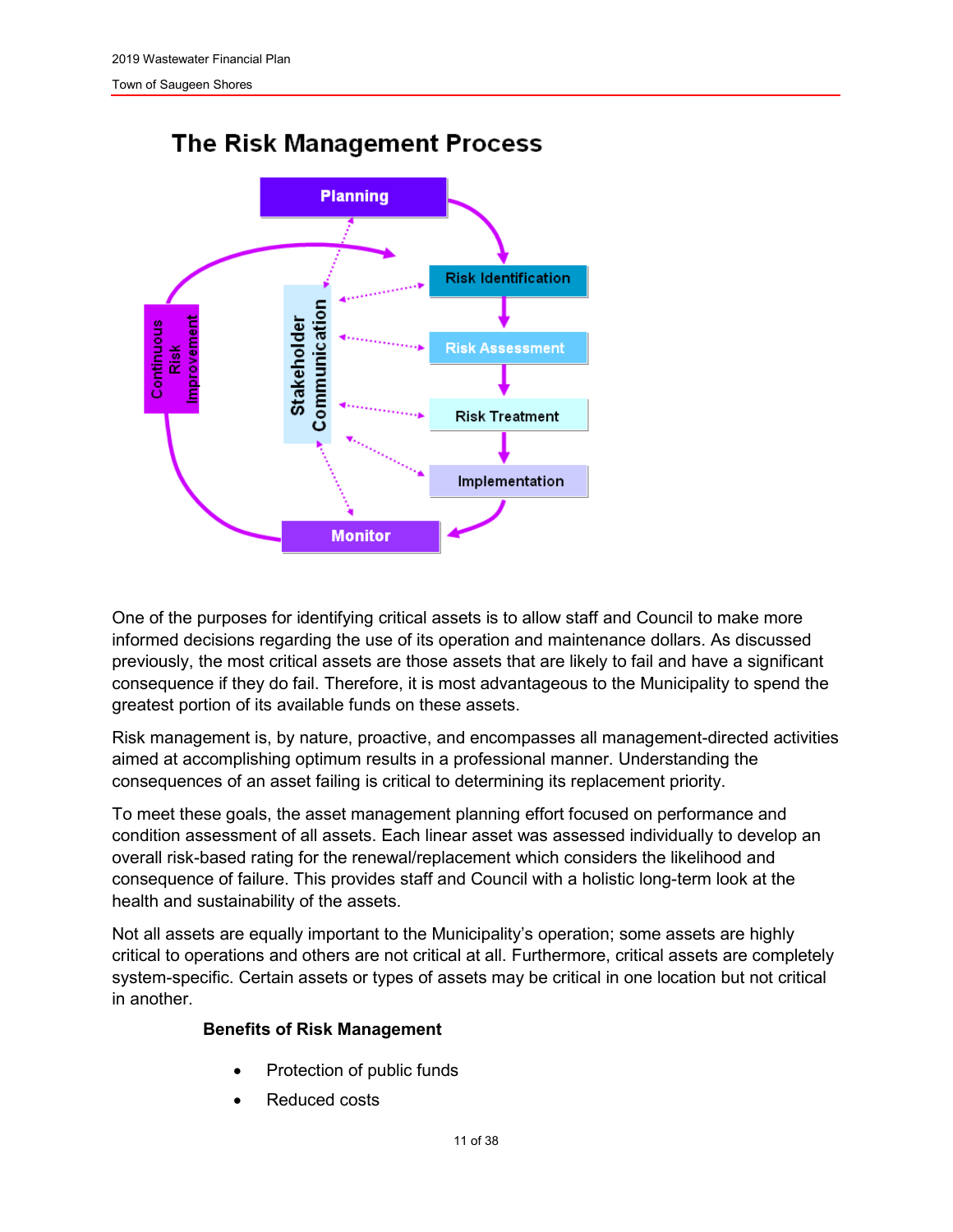- Increased productivity
- Reduced uncertainty
- More effective management
- Improves strategic decisions that minimizes negative consequences
- Dialogue/communications of the degree and type of risk that the Municipality is willing to accept

#### **Risk Rating Factors**

- Event likelihood
- Time to Impact
- Financial Severity
- Injury Severity
- Reputational Impact Severity

## <span id="page-12-0"></span>2.5 INFRASTRUCTURE DEFICIT

The Municipal infrastructure deficit refers to:

- *the unfunded investments required to maintain and upgrade existing, Municipally owned infrastructure assets*
- *the funding needed over and above current and projected levels to bring existing facilities to a minimum acceptable level for operation over their service life, through maintenance, rehabilitation, repairs and replacement*

As a result of the massive shift in financial responsibilities during the past 20 years, Municipalities have had to increase taxes/rates year after year, reduce services in the community, and defer infrastructure rehabilitation to later in its life-cycle.

Saugeen Shores Council and staff has taken positive steps to reduce the upward trend of the Municipal infrastructure deficit by allocating appropriate finances. However, this deficit continues to grow and compound as maintenance is delayed, assets reach the end of their service life, and the magnitude of the repairs and replacement costs will skyrocket.

The main concern with this aging infrastructure is that deterioration accelerates with age. The longer investments in Municipal infrastructure are put off, the higher exposure to the risk and higher operating costs and eventual capital costs.

As staff investigates and analyzes the Town's existing infrastructure, it becomes apparent that the primarily buried, somewhat forgotten underground infrastructure which the public takes for granted, is under-funded.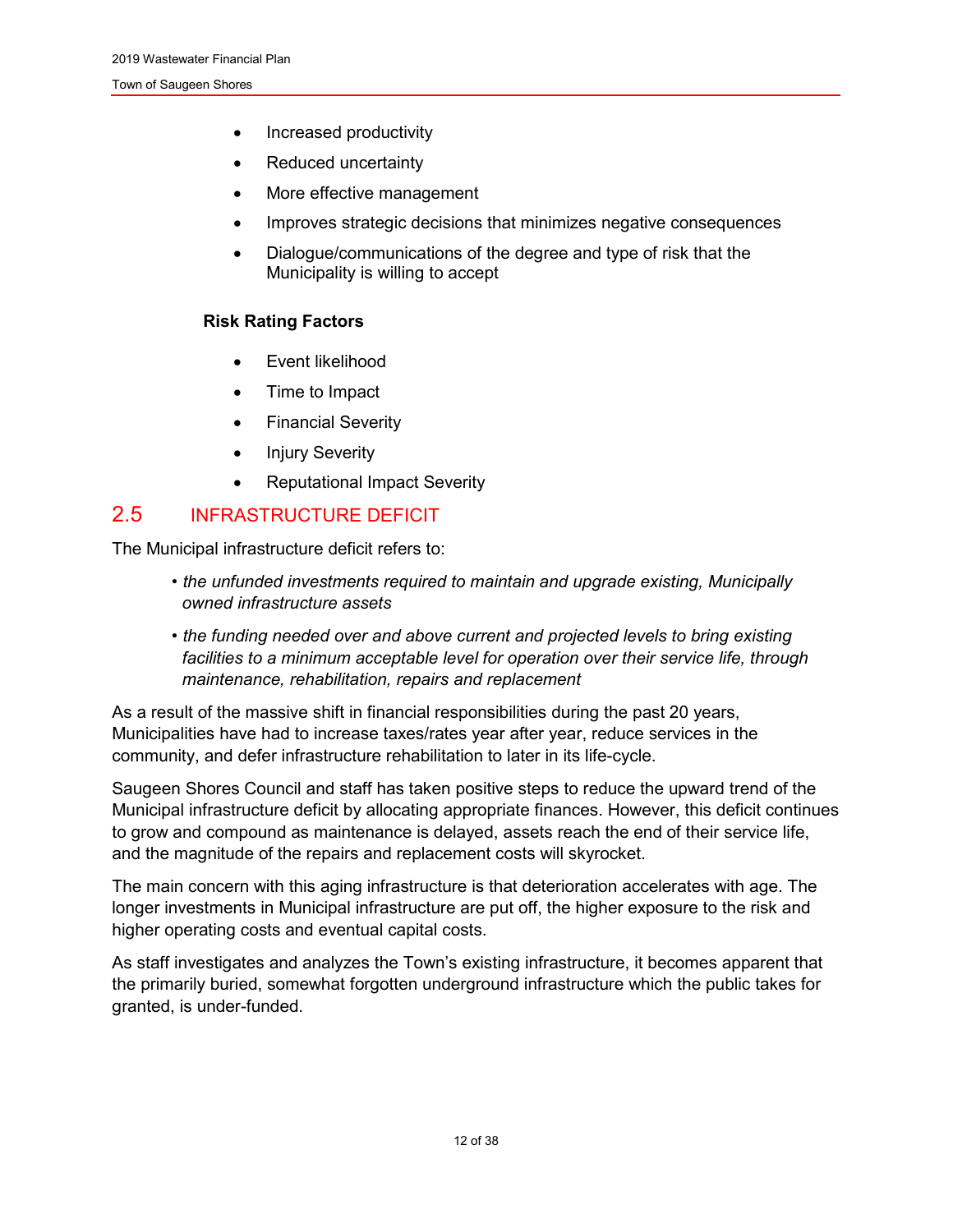## <span id="page-13-0"></span>2.5.1 Existing Infrastructure Deficit

Due to Council's proactive measures, the Town of Saugeen Shores is not in a crisis situation; however, given the growing body of evidence that the Municipal infrastructure is under-funded, if the problem is ignored it will simply overtake the Municipality.

## <span id="page-13-1"></span>2.5.2 What is the Deferred Investment Backlog?

The deferred investment backlog continues to grow and compound as assets reach the end of their service life, replacement capital investment is underfunded, and delayed maintenance activities accelerates the deterioration of the assets which results in a considerable reduction in the service life of that asset.

To ignore all available evidence and continue on the current funding model will have dire consequences as the accumulated backlog will simply overwhelm the Council and staff as assets start to fail at increased frequency.

The goal is not to shock stewards/stakeholders with a massive dollar figure; the goal is to provide information on this negative trend and to facilitate a discussion on solutions to deal with the Municipal infrastructure long range funding challenges.

## <span id="page-13-2"></span>2.5.3 A Summary of Key Discussions for the Infrastructure Deficit

- Current inventory of Municipal infrastructure is deteriorating slowly since, without doubt, nothing is immortal.
- Deterioration will accelerate with age and will become increasingly noticeable.
- Deterioration will impact the health and level of service, quality of life and, in some cases, the environment.
- Deterioration of the assets will increase the operational budgets by the frequent maintenance activities required to maintain the current level of service.
- The right investment at the right time, based on sustainability, can reduce the life cycle cost significantly for the Municipality.
- Deterioration of the assets will increase the Municipalities exposure to risk.
- Deferral of essential investment in critical infrastructure will led to disaster.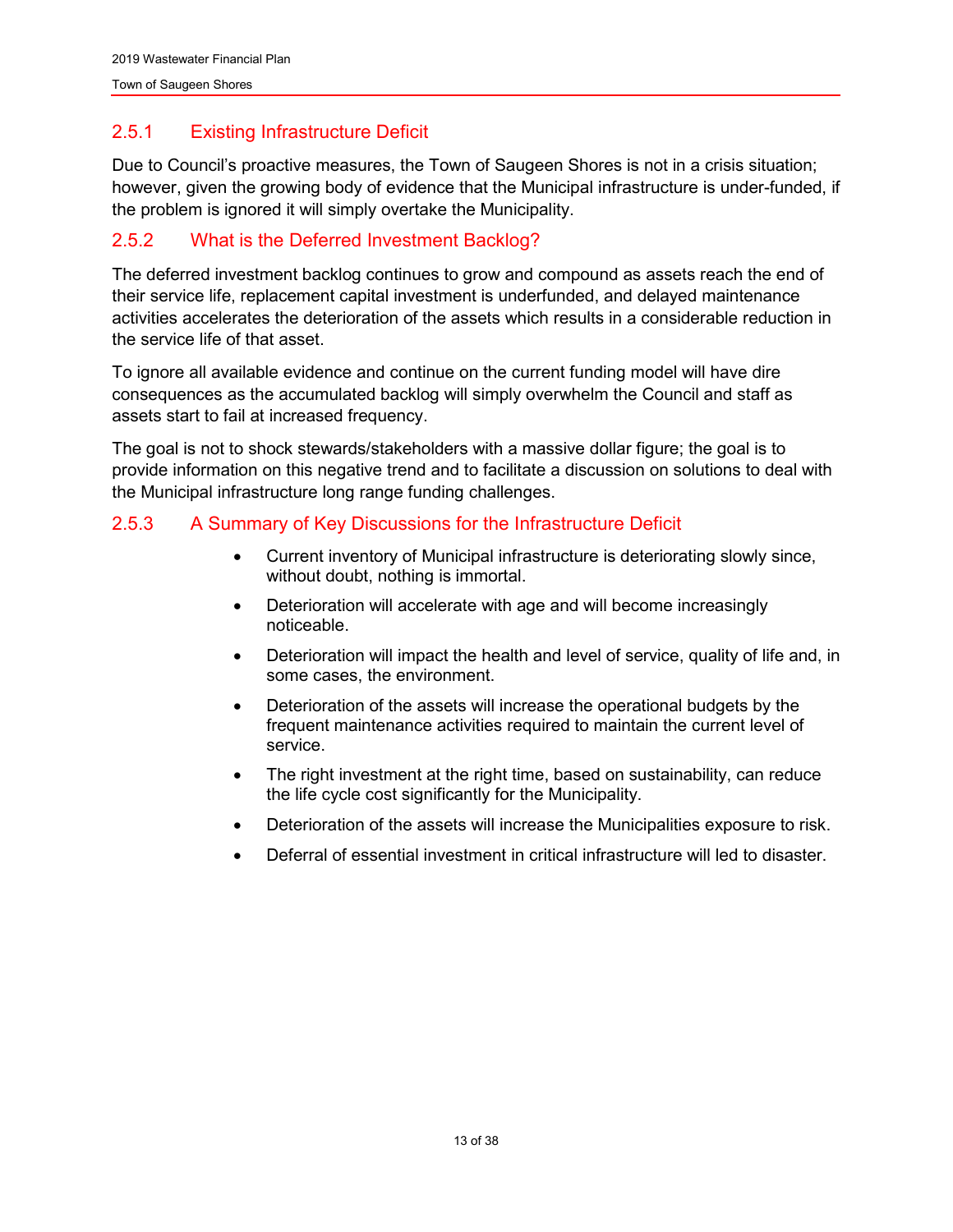#### <span id="page-14-0"></span> $3<sub>1</sub>$ CHALL ENGES / RISKS

The following summarizes the key challenges and risks considered in preparation of this financial plan:

## <span id="page-14-1"></span>3.1 INCREASING OPERATING COSTS

The costs of operations are increasing at a pace faster than inflation due to reasons beyond the control of the Municipality. In particularly the utility costs of a 24/7 operation and impacts of low Canadian dollar and decreasing contractor/sub-contractor work force. Various assumptions have been made to reflect the negative impacts of increasing costs to the Municipal operations.

## <span id="page-14-2"></span>3.2 ASSET RENEWAL/REPLACEMENT

The cost of replacement of assets is also increasing at a pace faster than inflation due to reasons beyond the control of the Municipality. In particularly the fuel costs of a 24/7 operation, impacts of low Canadian dollar on equipment & materials, decreasing number of contractor/subcontractors and high profit margins due to robust economy.

From the GIS/Asset Management Plan, Town staff have identified \$7.46 million in linear wastewater assets that have a condition rating of Poor or Very Poor that are not included in the proposed Long Range 2016 to 2026 Capital Plan.

## <span id="page-14-3"></span>3.3 ACCEPTABLE RISK

Finding an acceptable balance of risk and affordability in the operation of the wastewater system is always a challenge, however in periods of steep escalation in costs combined with *diminishing returns* with the dollars spend, it is a recipe for increased risk. The various inflation assumptions will assist in offsetting the *diminishing returns* however in areas of high inflation in the O&M of the wastewater system the risk factor will increase.

## <span id="page-14-4"></span>3.4 REVENUE CHALLENGES RELATED TO REDUCED CONSUMPTION

Potable water production and water billing has been relatively flat lined or reducing for the past 7 years while the population has been increasing. In Saugeen Shores an average of 80 new house builds occur per year for a total of 560 new dwellings connecting to the Municipal water and wastewater system in that span. This reduction in water consumption is common trend in Municipalities partly due to the positive impact of water conservation programs, improvement and acceptance of water efficient fixtures and the increasing user fees for the service. While this is good news for water conservation as it may aid in a reduction in future capital expenditures the resulting revenue reduction can place increased pressure for a rate increase.

The only occurrences where the water consumption from 2012 to 2018 has remained high is the during the periodical peak water demand event during a period of drought combined with high temperature and high humidity.

Consumption per residential connection continues to decline despite growth. Since the Town bills for wastewater using the water metered reads the two Financial Plans show similar trends as both are bound by the same revenue stream which is driven by consumption.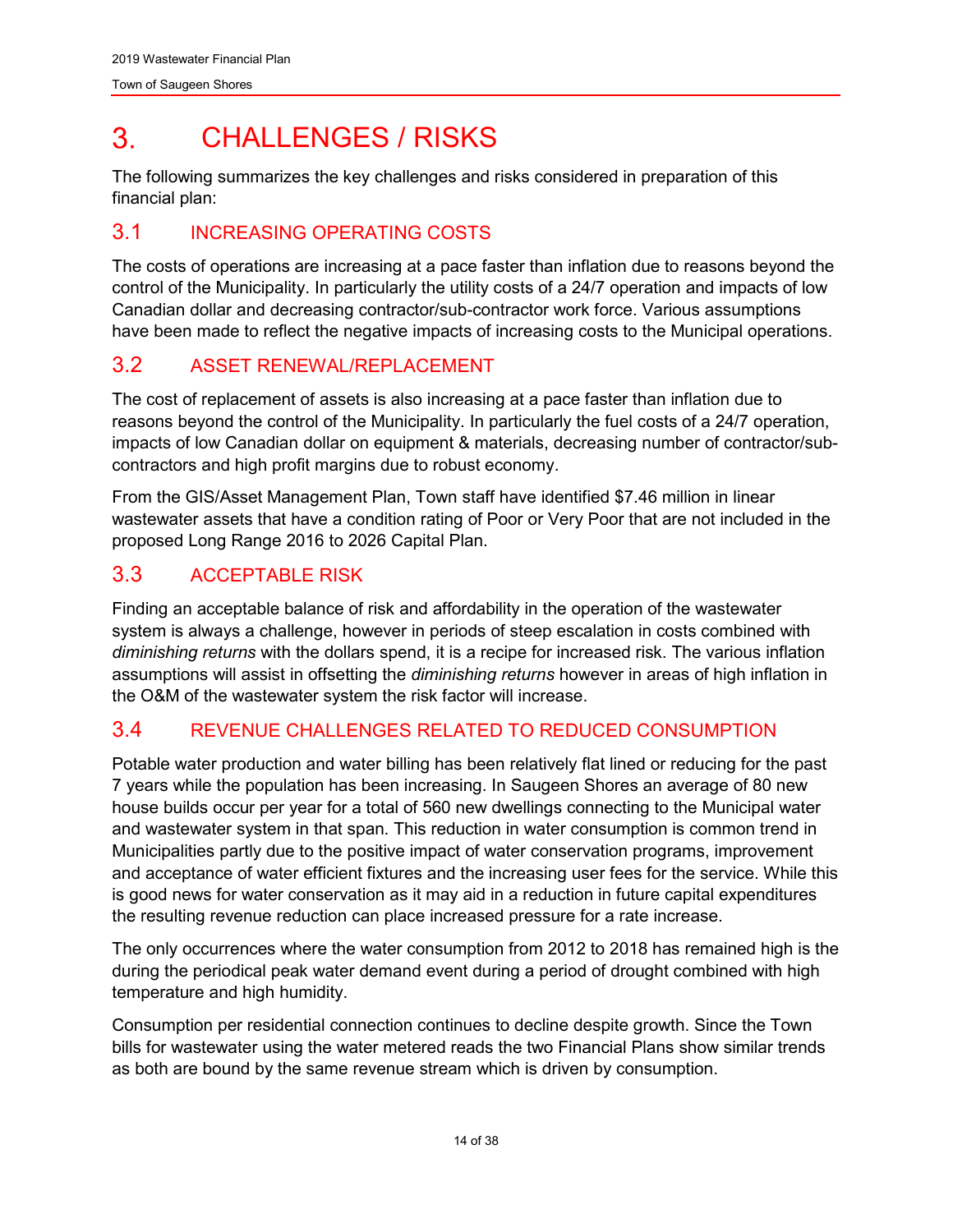## <span id="page-15-0"></span>3.5 IMPACTS OF CLIMATE CHANGE

The nature, severity and frequency of future climate events will challenge Municipalities to account for and minimize the impact on the Municipal infrastructure. These changes will impact the wide range of Municipal assets in different manner depending on the unique characteristics of that particular asset.

The existing infrastructure was engineered and constructed with a set of design principles and standards at that time, climate change will expose those assets to conditions and an environment that was not envisioned by the stakeholders that may result in shorter life cycle for those asserts and a greater risk exposure to the Municipality.

The key climate change impact, at this time, on the wastewater system is more precipitation in a shorter duration that causes localized ponding and flooding that overflow to the streets and some of that precipitation flows/enters into the wastewater collection system resulting in high flows at the wastewater treatment plant that requires treatment and disposal.

These downpours result in the same volume of water that would have fallen in 24 hours period that would have had time to percolate into the ground, now these rainfall events fall in a very short period that can cause minor or major flooding.

If one of these intense rainfall events occur during the springtime thaw of snow that additional flow can overwhelm the capacity of the wastewater treatment plant resulting in untreated waste overflowing into the environment.

The Town of Saugeen Shores is fortunate that there are no "*common sewers"* where sanitary and storm water flow into the same sewers.

The data from the Municipal wastewater treatment plants indicate that inflow and infiltration (I&I) is occurring when compared to production and distribution volumes and shows distinct increases during extreme precipitation events. Inflow is stormwater (clear water) that enters the sanitary sewer system at direct connections. Infiltration is ground water that enters the sanitary sewer system from cracks, joints and leaks in the sanitary sewer piping and manholes

This I&I contributes to the needless and costly treatment of this "*clear water*" at the wastewater treatment plant.

One of the main inflow sources are illegally connected sump pumps that dump "*clear water"* into the sanitary sewer system in areas of the Municipality with a high-water table.

This environmental impact is not accounted for in the volumetric rate structure and the intensity and duration of these rainfall events are expected to increase as the earth's climate changes.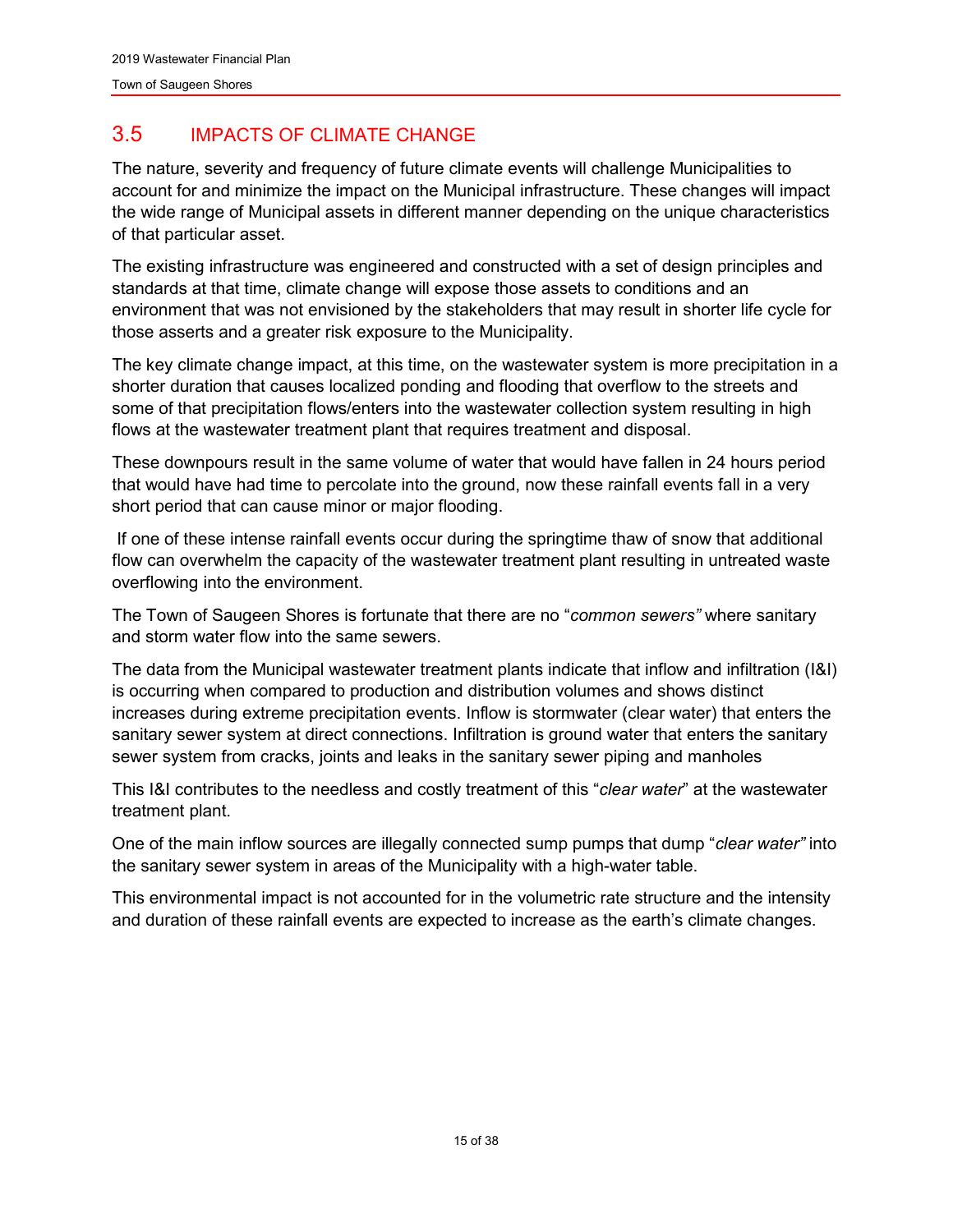#### <span id="page-16-0"></span>APPROACH  $\mathbf 4$

As the forward-thinking stewards of the Municipal wastewater system, the Town of Saugeen Shores is continuing to complete the Wastewater Financial Plan as per the provincial mandate of Financial Plans Regulations O. Reg. 453/07. The completion and content of the Wastewater Financial Plan is not regulated however in the past the Town has chosen to complete a similar plan for the wastewater system to ensure transparency and sustainability of this critical system.

The Financial Plan is not a rate increase, it is a study/examination to determine the total revenue required to fund the wastewater system. However, based on the needs of the system and the findings of the study on the revenue stream, rate adjustments may be recommended to Council to meet the level of service to the users. The required total revenue maybe lowered by:

- Development Charges Act
- Municipal Act
	- o Fees and Charges
	- o Local Improvements
- Grant funding
- Reserves/Reserves Funds
- Debenture Financing

The Financial Plan is not binding on council to fund any particular project. It is to develop a long range plan to ensure sufficient resources for future rehabilitation and replacement needs are available when needed.

The financial plan will follow the principles and guidelines of the Safe Water Drinking Act (SWDA), applicable requirements of Ontario Regulation 453/07, Sustainable Water and Sewage System Act (SWSSA), Public Sector Accounting Board standards (PSAB 3150) for Tangible Capital Assets (TCA) and the MOECC "Principles of Financially Sustainable Water and Wastewater Services."

Cobide assisted Town staff in preparation and compiling of the background data during the process there were multiple long-range capital plans developed and funding scenarios advanced to support those plans

The presented Financial Plan is a flexible Saugeen Shores-driven approach to financial sustainability by forecasting stable funding to ensure a positive financial position and an adequate reserve fund in the year 2024 for a sustainable water system.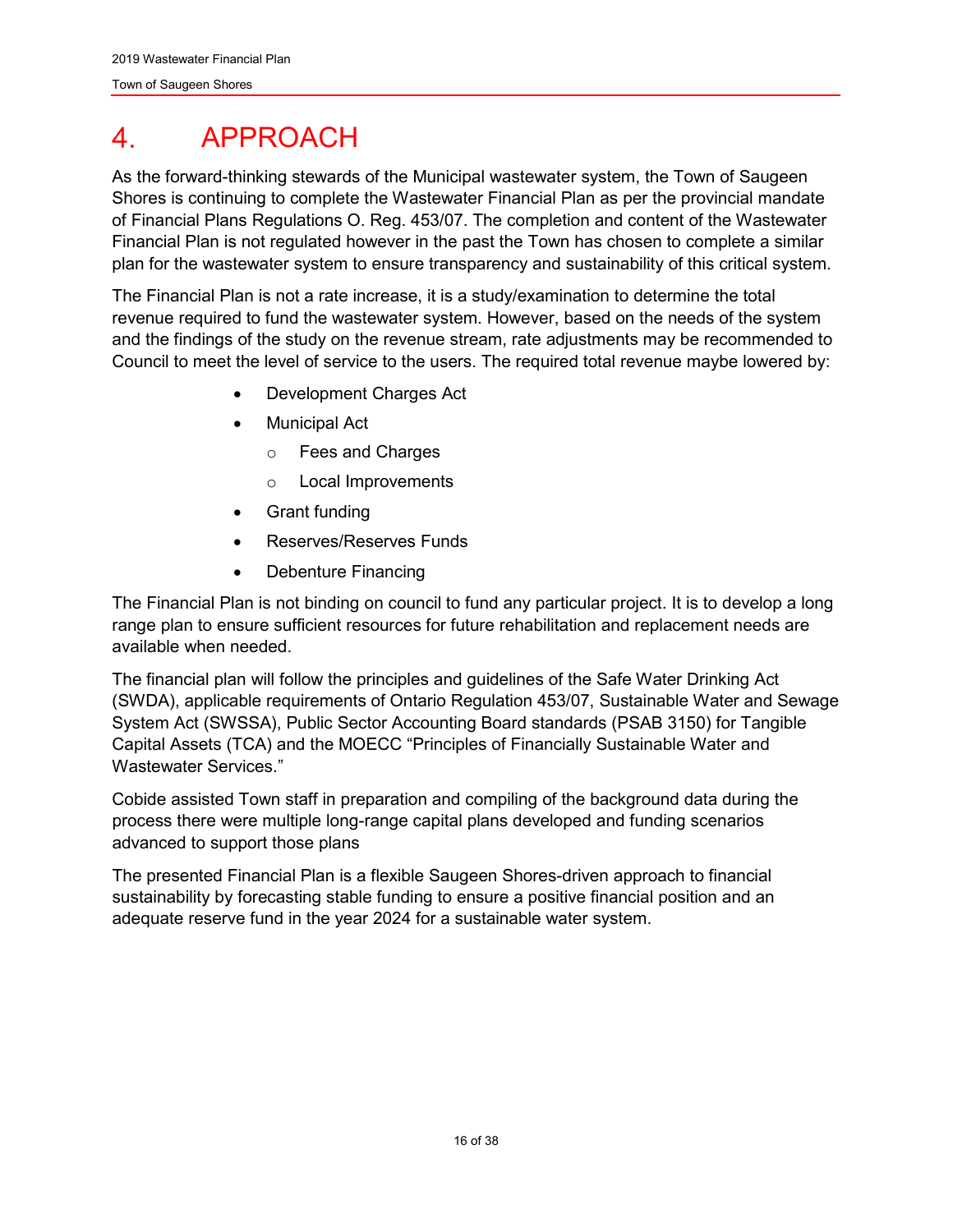#### <span id="page-17-0"></span>KEY FINANCIAL PLAN ASSUMPTIONS 5.

## <span id="page-17-1"></span>5.1 BACKGROUND INFORMATION

The period for this Plan is from 2019 to 2023 with some assumptions being made to forecast beyond the plan period to ensure a long-term approach to revenue sources. Years beyond 2023 will not be discussed in this plan though. Various assumptions have been incorporated into the plan to reflect the various fiscal and service pressures on individual wastewater components. These assumptions were based on discussions with and/or direction from Town staff including anticipated inflation rates, annual growth rates, contract services, regulatory requirements and other assumptions.

## <span id="page-17-2"></span>5.2 WATER CONSUMPTION

Annual water consumption since 2012 has remained relatively flat lined even with the robust residential and commercial development the Town is experiencing.

Example 1 of growth, using single residential building data from the annual Financial Information Return (FIR,) since 2012 to 2018, 511 new single residential buildings have been constructed and connected to the Municipal water system & sewer systems. An additional 49 buildings have been connected to water only.

Example 2 of growth, using water and wastewater billing accounts, based on residential, commercial and for non-residential Equivalent Household Unit Meters.

Based on the account growth, 1,925 customers have been added to the water system and 1,158 customers have been added to the wastewater system based on equivalent household units (EHU).

| Year   | Number of<br>Water<br>Customers <sup>2</sup> | Number of<br>Wastewater<br>Customers <sup>2</sup> |
|--------|----------------------------------------------|---------------------------------------------------|
| 2012   | 7,651                                        | 6,620                                             |
| 2018   | 9,576                                        | 7,778                                             |
| Growth | 1.925                                        | 1,158                                             |

Despite the strong growth pattern, the trend of overall water consumption is expected to remain level or a minor increase for this study period. Yearly analysis of the annual water consumption and wastewater treatment volumes versus growth is recommended, to identify long-term trends and possible sources of uncollected revenue.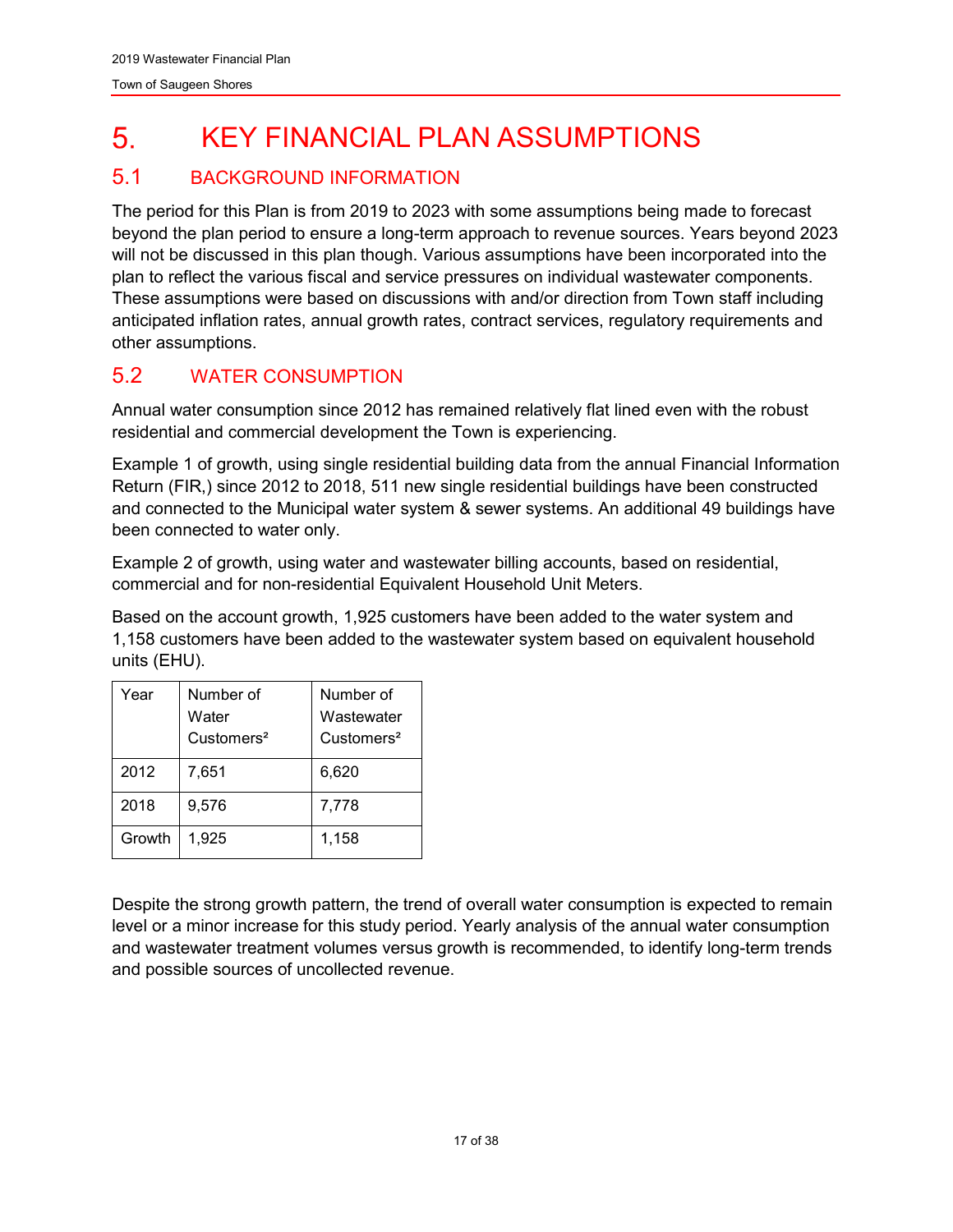

## <span id="page-18-0"></span>5.3 INFLATION

The inflation rate assumptions used in this plan were derived from annual wastewater operating general ledgers, market-based trends and recent prices from invoices, tenders, and request for proposals.

The inflation rate assumptions are presented in the table below:

|                     | FY2018 | FY2019 | FY2020 | FY2021 | FY2022 | FY2023 |
|---------------------|--------|--------|--------|--------|--------|--------|
| General             | 2%     | 2%     | 2%     | 2%     | 2%     | 2%     |
| Salary              | 2%     | 2%     | 2%     | 2%     | 2%     | 2%     |
| <b>Benefits</b>     | 3%     | 3%     | 3%     | 3%     | 3%     | 3%     |
| Electricity         | 2%     | 2%     | 2%     | 6.5%   | 6.5%   | 6.5%   |
| Fuel                | 2%     | 4%     | 4%     | 4%     | 4%     | 4%     |
| <b>Materials</b>    | 5%     | 5%     | 5%     | 5%     | 5%     | 5%     |
| Service<br>Contract | 5%     | 5%     | 5%     | 5%     | 5%     | 5%     |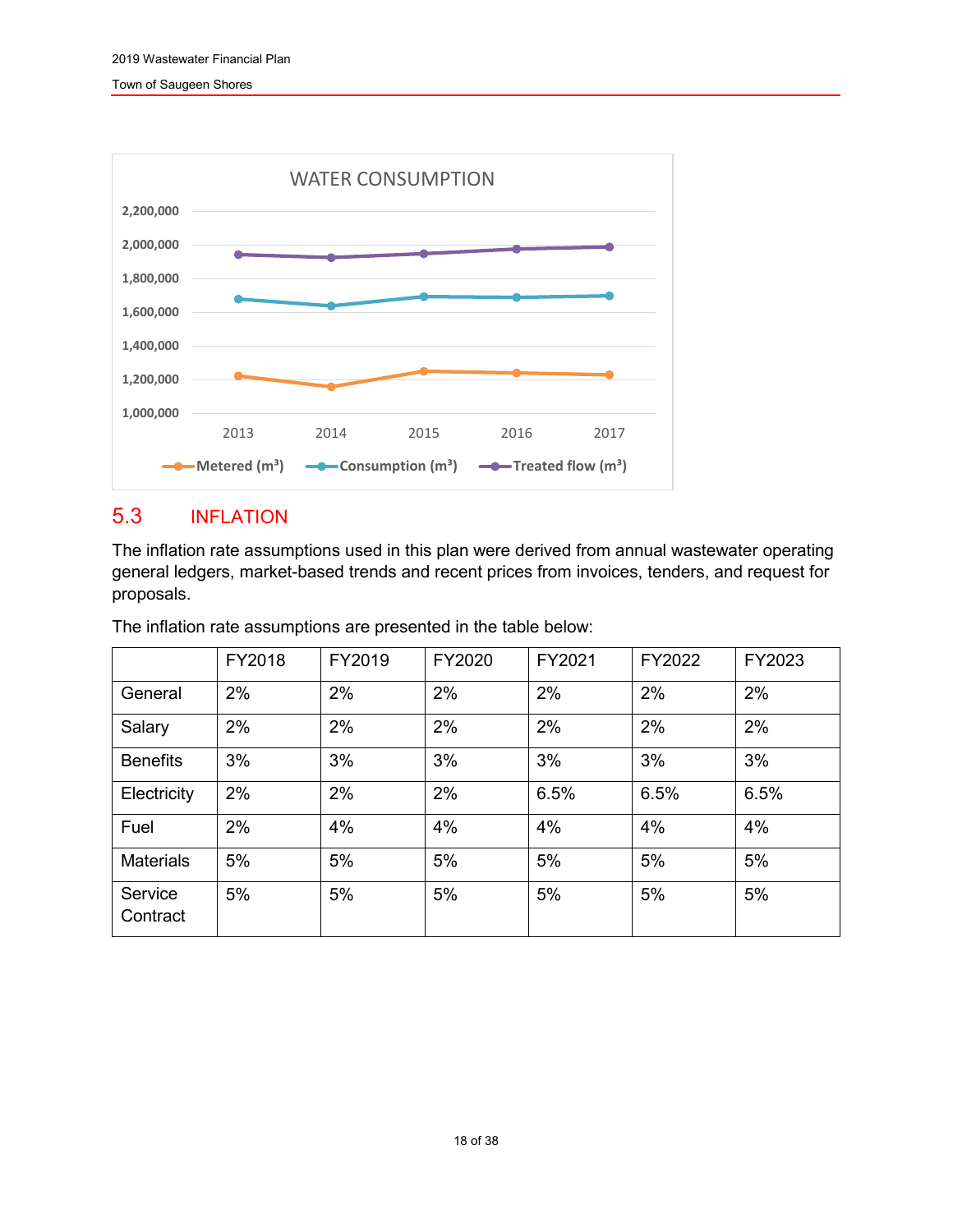## <span id="page-19-0"></span>5.4 GROWTH RELATED CAPITAL EXPENDITURES

It is assumed that growth related infrastructure costs will be funded thru the Development Charges Act and that the Municipality will continue with that funding model whereas *growth pays for growth.* The applicable non-eligible cost of growth as directed by the Development Charges Act is accounted for in the yearly capital plans.

## <span id="page-19-1"></span>5.5 PROJECTED ACCOUNT GROWTH

It is evident from the Hemson Memorandum -*Updated Development Residential and Non-Residential* Forecast dated May 29, 2018 and the pace of growth and development recently experienced in Saugeen Shores, the growth rate from the Town's 2016 Development Charges Background Study of 1.5% -1.6% per year is understated.

Based on the Town's current growth rate, the Hemson Memorandum and the known development applications from the Town's 2017 *Year End Development Services'* 



*Report* this Financial Plan will use a the year end 2017 of 6500 wastewater accounts as a user base and yearly growth of 185 new building starts that equates to a growth of 3% yearly.

Building starts is a more relevant predictor of wastewater flows than population growth, if the growth of 185 new residential building is equated back to population growth it would be 422 new persons yearly.

## <span id="page-19-2"></span>5.6 RESERVE FUND

The Town does not have a written policy for a Wastewater Reserve Fund. The Town since amalgamation has a historical practise of attempting to have an average of \$900,000 to \$1,000,000 in a wastewater reserve fund at the end of each year.

The Reserve Funds are established by Council to assist with long term financial stability and financial planning. They are a key element of the Municipality's long-term financial goal to maintain a sustainable wastewater system.

By maintaining adequate reserves for specific purposes, the Town can accumulate funds for a wide variety of unanticipated circumstances such as unexpected shifts in revenues and expenditures, fund major infrastructure projects, deal with asset failures or natural disasters.

## <span id="page-19-3"></span>5.7 LEVEL OF SERVICE AND/OR REGULATORY CHANGES

Any additional costs of Municipal driven Level of Service change or regulatory changes have not been accounted for in this plan.

## <span id="page-19-4"></span>5.8 WRITE-OFF OF ASSET VALUE

The rehabilitation or replacement projects may result in some write-off of asset value; this is assumed to be minor as it is anticipated the assets are at their respective "end of life" and has not been incorporated into the tangible asset valuation.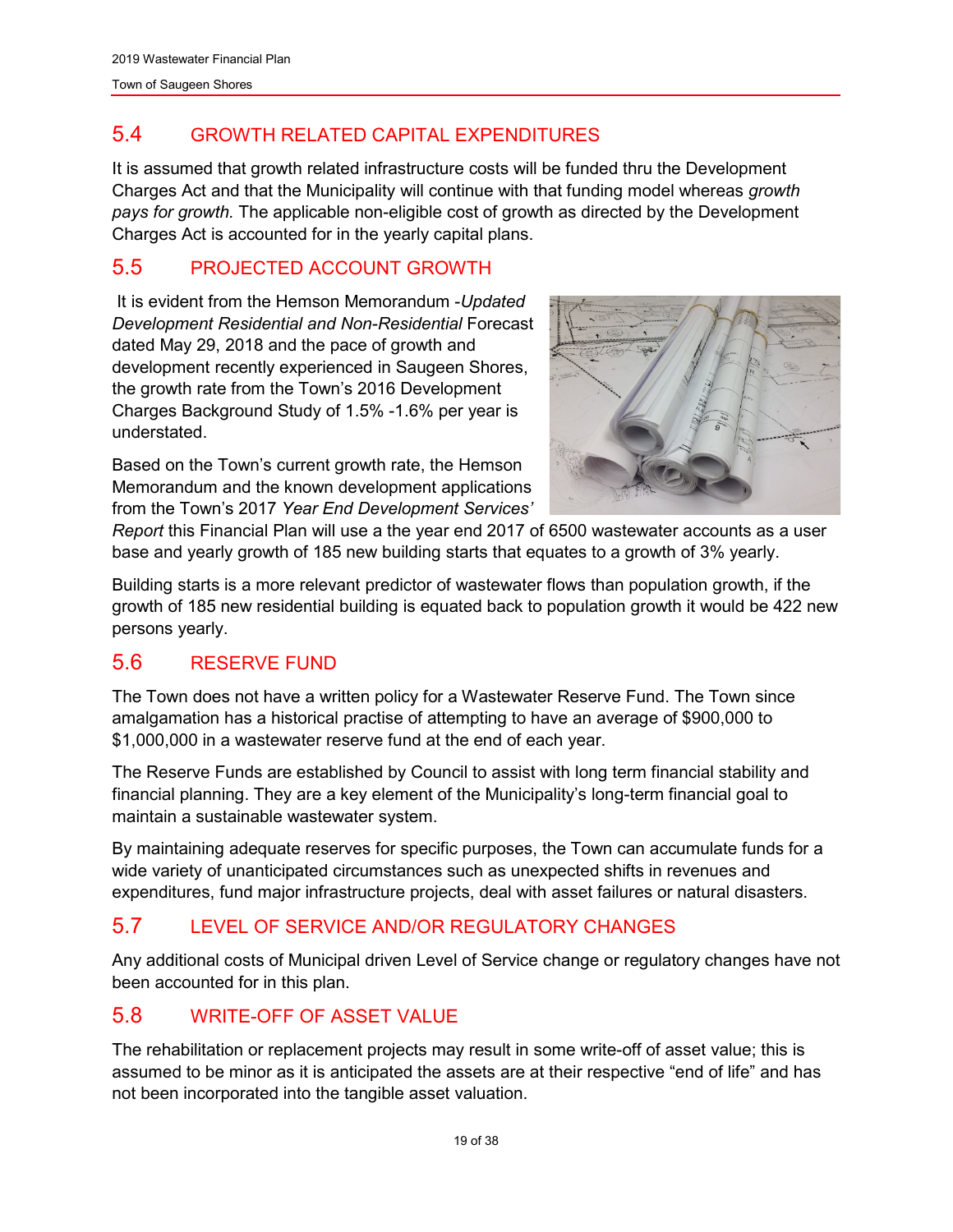## <span id="page-20-0"></span>5.9 DEVELOPMENT CHARGES

Development Charges Bylaw since 2007, has been a fundamental funding tool that in essence "Growth should pay for growth."

Development Charges are meant to help offset the infrastructure costs of improvements to facilitate growth in a fair and equitable system for all stakeholders.

The use of Development Charges combined with available rate based water/wastewater funds has permitted the Municipal system to grow in a financially stable manner.

#### <span id="page-20-1"></span>5.10 SOUTHAMPTON WPCP ENVIRONMENTAL ASSESSMENT

The Town of Saugeen Shores (Town) has hired the Ainley Group – Consulting Engineers to complete a Municipal Class Environmental Assessment (Class EA) Schedule C for a planned expansion/upgrade of the Southampton Water Pollution Control Plant (WPCP).

The Town is planning to assess the capacity of the existing Southampton WPCP and define the preferred alternatives for increasing treatment capacity to meet the future growth to the year 2048 (30 years).

The Town is planning to complete the Class EA by early 2020.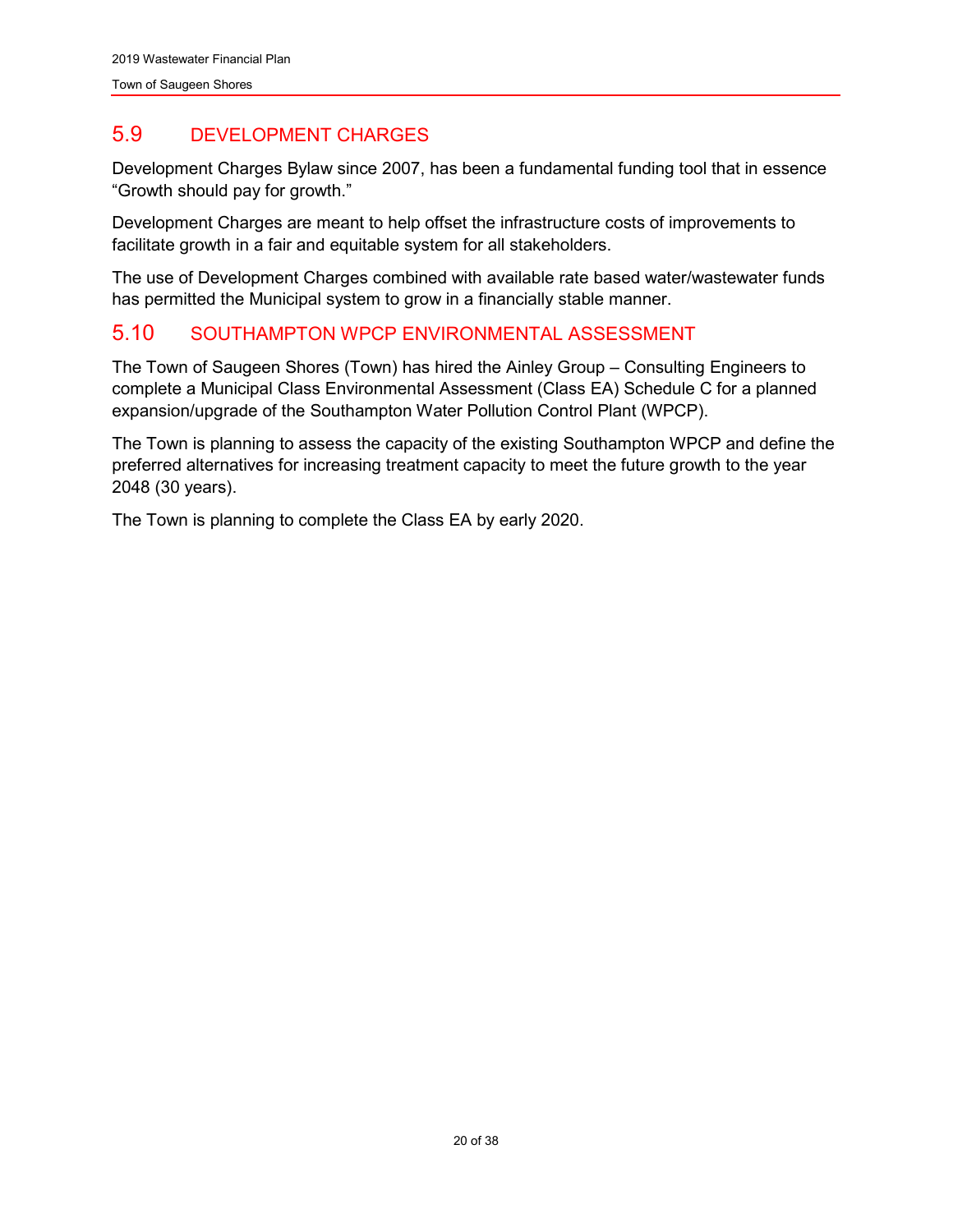#### <span id="page-21-0"></span>**REVENUES** 6.

Revenues are primarily from billings from metered consumption of water and fixed capital charge based on property type/meter size.

The metered charge is user pay for the operating cost of the treatment facilities and the distribution and collection system through their consumption charge.

The monthly fixed capital charge (Capital Contribution) is designed to pay for capital improvements/replacements of assets including debt and reserves funds to sustain the user pay Municipal system.

Wastewater (sewer) charges are based on metered consumption of water and a fixed capital charge based on the financial requirements of the wastewater system.

#### **Town of Saugeen Shores Rate Structure (from Town's Website)**

*Our Water Financial Plan and Sewer Financial Plan set out projected annual utility rate increases. This is to help operate, maintain and upgrade the water and sewer system over a 15 year period.*

*Our water and sewer rate structure ensures that the monthly fixed charge will pay for the debt, capital, reserve and major upgrades needed for our water and sewer treatment, collection and distribution system.*

*It ensures that all users are contributing to these infrastructure costs through their consumption charge.*

*Revenue collected through water rates pay for water services. Revenue collected through sewer rates pay for sewer services.*

*The rate structure takes into consideration the diverse make-up of our community. Around 30% of Saugeen Shores residential properties are seasonal.*

*We want to ensure all property owners, regardless of residency status, are contributing fairly to the fixed costs of delivering water and collecting waste. Treatment plants, pumping stations, and the distribution and collection system are available to all residents, year-round.*

The Water & Sewer Rate Structure is reviewed and adjusted, if required on an annual basis via the Water and Wastewater Fees and Charge.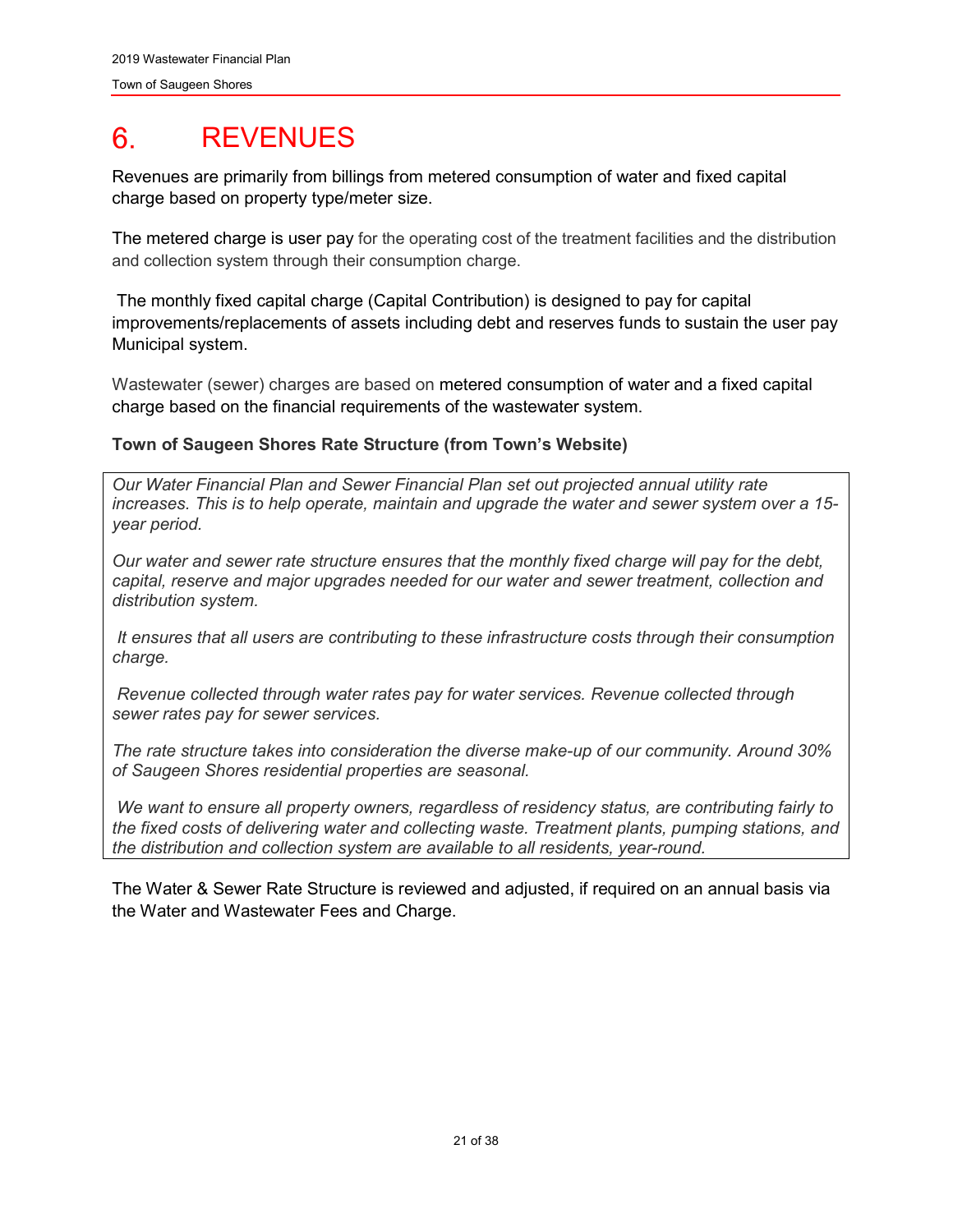#### 2019 Wastewater Financial Plan

#### Town of Saugeen Shores

|                     |                                       | 2018      | 2019      | 2020      | 2021      | 2022      | 2023      |
|---------------------|---------------------------------------|-----------|-----------|-----------|-----------|-----------|-----------|
|                     | <b>PROJECTED FINANCIAL OPERATIONS</b> |           |           |           |           |           |           |
| <b>REVENUE</b>      |                                       |           |           |           |           |           |           |
| 01-5410-3000        | Recoveries                            |           |           |           |           |           |           |
| 01-5410-3105        | Metered-Bulk Sales                    | 3,000     | 3,240     | 3,564     | 4,027     | 4,551     | 5,142     |
| $101 - 5410 - 3110$ | Metered-Residential                   | 1,099,982 | 1,187,981 | 1,306,779 | 1,476,660 | 1,668,626 | 1,885,547 |
| $101 - 5410 - 3115$ | Metered-Commercial                    | 443,749   | 479,249   | 527,174   | 595,706   | 673,148   | 760,658   |
| $101 - 5410 - 3120$ | Service charges-Commercial            | 291,012   | 314,293   | 345,722   | 390,666   | 441,453   | 498,842   |
| $101 - 5410 - 3125$ | Service charges-Residential           | 1,495,225 | 1,614,843 | 1,776,327 | 2,007,250 | 2,268,192 | 2,563,057 |
| $101 - 5410 - 3150$ | Installation charges                  | 5,300     | 5,724     | 6,296     | 7,115     | 8,040     | 9,085     |
| 01-5410-9320        | <b>Transfers from Sewer Reserve</b>   | 100,000   | 108,000   | 118,800   | 134,244   | 151,696   | 171,416   |
| 01-5410-9400        | Sewer-DC Res Fund (Debt Repay)        | 147,432   | 147,432   | 147,432   | 147,432   | 147,432   | 147,432   |
| 01-5410-9410        | DC Reserve fund transfer              |           |           |           |           |           |           |
|                     |                                       |           |           |           |           |           |           |
|                     | <b>Total REVENUE</b>                  | 3,585,700 | 3,860,761 | 4,232,094 | 4,763,100 | 5,363,137 | 6,041,179 |



The Water & Sewer Rate Structure is adjusted on an annual basis via the Water and Wastewater Fees and Charges as illustrated in table below.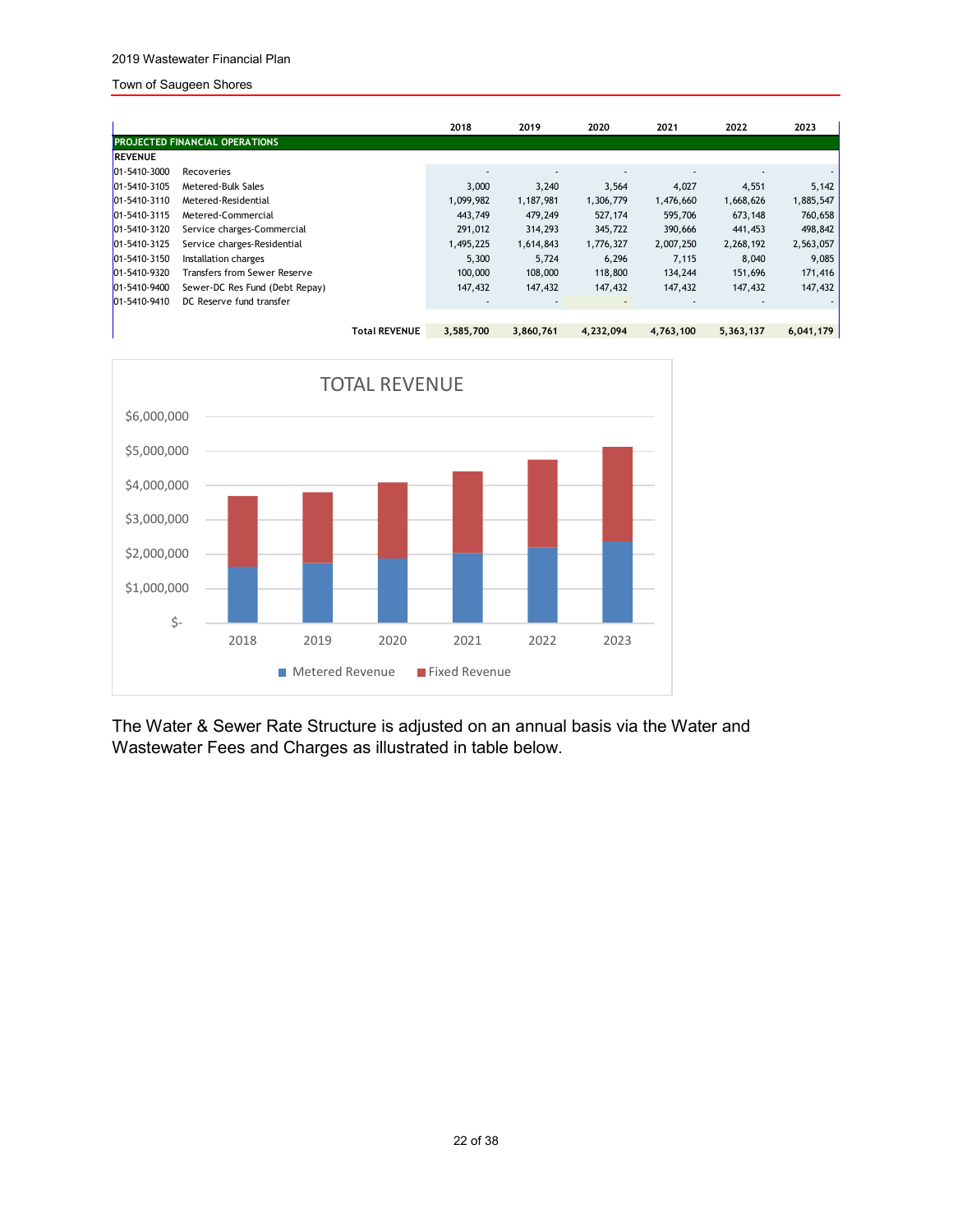#### **Water and Wastewater 2019 Fees and Charges**

#### Effective April 1, 2019

| <b>Rate Structure</b>                                                     |                                                                                          |                                                                        |                                                                        |  |  |  |  |
|---------------------------------------------------------------------------|------------------------------------------------------------------------------------------|------------------------------------------------------------------------|------------------------------------------------------------------------|--|--|--|--|
| <b>Property Type or Meter</b><br><b>Type</b>                              | <b>Equivalent</b><br><b>Household Unit</b><br>(EHU)<br><b>Factor applied</b><br>per Unit | <b>Bi-Monthly Fixed</b><br><b>Water Capital</b><br><b>Contribution</b> | <b>Bi-Monthly Fixed</b><br><b>Sewer Capital</b><br><b>Contribution</b> |  |  |  |  |
| Single Family Residential,<br>Semi Detached &<br><b>Condominium Units</b> | 1                                                                                        | 41.80                                                                  | 46.96                                                                  |  |  |  |  |
| Multi-family Residential                                                  | 0.5                                                                                      | 20.90                                                                  | 23.48                                                                  |  |  |  |  |
| Campground Sites - per site                                               | 0.3                                                                                      | 12.54                                                                  | 14.08                                                                  |  |  |  |  |
| Motel Rooms - per room                                                    | 0.2                                                                                      | 8.36                                                                   | 9.39                                                                   |  |  |  |  |
| Cabins and Cottage Courts -<br>per cabin or cottage - 3 or<br>more units  | 0.4                                                                                      | 16.72                                                                  | 18.78                                                                  |  |  |  |  |
| Cabins and Cottage Courts -<br>minimum charge - 2 or fewer<br>units       | N/A                                                                                      | 41.80                                                                  | 46.96                                                                  |  |  |  |  |
| <b>Retirement Lodges/Nursing</b><br>Homes - per room                      | 0.2                                                                                      | 8.36                                                                   | 9.40                                                                   |  |  |  |  |
| 1" Meter Fixed Capital Contribution N/A                                   |                                                                                          | 66.88                                                                  | 75.14                                                                  |  |  |  |  |
| 1.5" Meter Fixed Capital Contribution N/A                                 |                                                                                          | 100.32                                                                 | 112.70                                                                 |  |  |  |  |
| 2" Meter Fixed Capital Contribution N/A                                   |                                                                                          | 133.78                                                                 | 150.26                                                                 |  |  |  |  |
| 3" Meter Fixed Capital Contribution                                       | N/A                                                                                      | 200.66                                                                 | 225.40                                                                 |  |  |  |  |
| 4" Meter Fixed Capital Contribution                                       | N/A                                                                                      | 267.54                                                                 | 300.54                                                                 |  |  |  |  |
| 6" Meter Fixed Capital Contribution                                       | N/A                                                                                      | 401.32                                                                 | 450.80                                                                 |  |  |  |  |

• Water – volumetric rate:  $$0.94$  per m<sup>3</sup>

• Sewer – volumetric rate:  $$1.70$  per m<sup>3</sup>

• Sewer – residential cap:  $$165.00$  bi-monthly (based on 70 m<sup>3</sup> of consumption)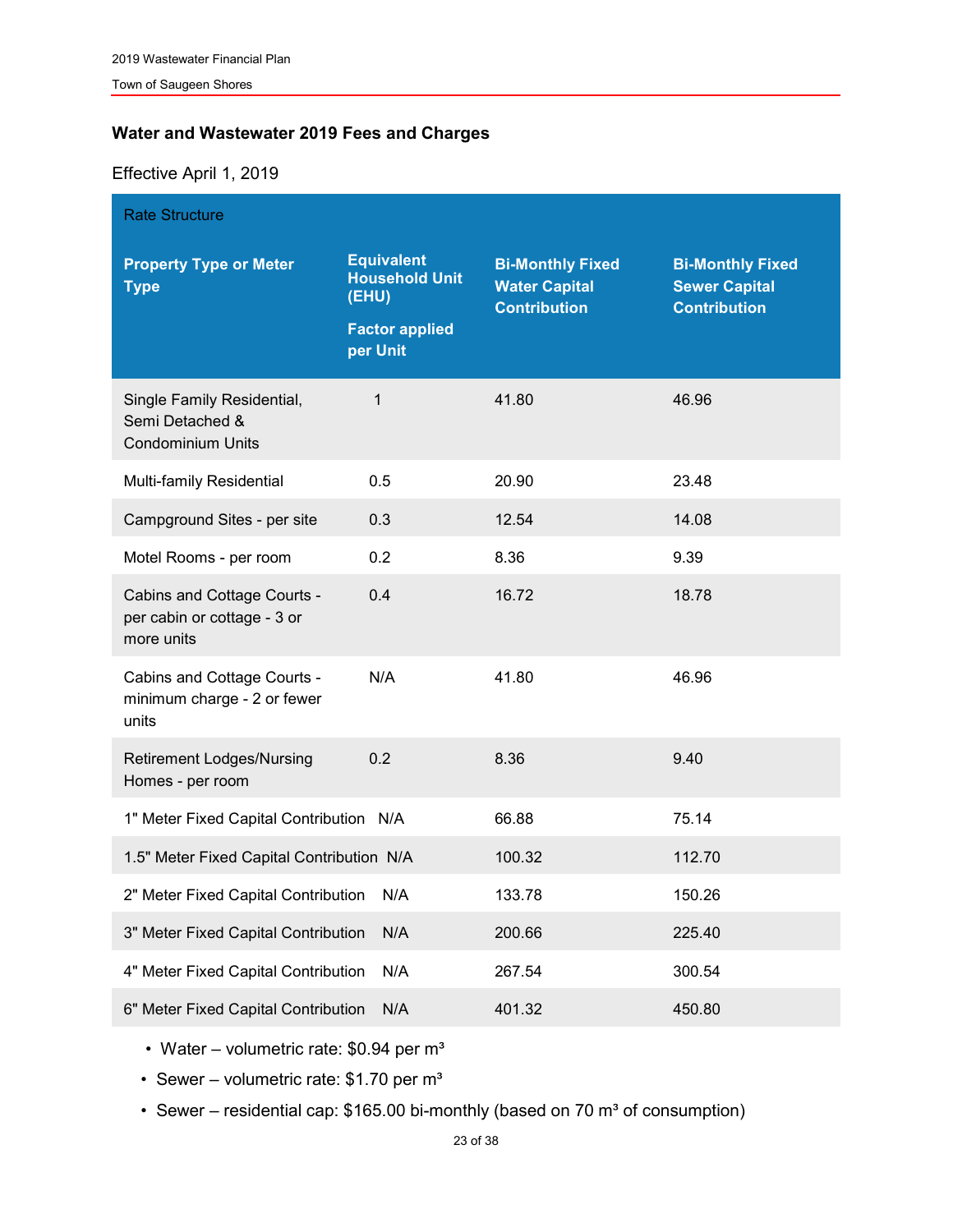#### <span id="page-24-0"></span> $7<sub>1</sub>$ EXPENSES

The three expenses that make up full cost accrual accounting as per the accounting standards of PSAB 3150 are operating expenses, debt interest expenses and tangible capital asset amortization. These three components added together are the current period expenses.

## <span id="page-24-1"></span>7.1 OPERATING EXPENSES

Budgets and actual expenses for the wastewater system from 2013 to 2016 General Ledgers including the 2018 Operational Budget for the wastewater system were reviewed.

#### **Saugeen Shores 2018 Operations Budget**

| <b>Description</b>                           | 2018<br><b>BUDGET</b> |
|----------------------------------------------|-----------------------|
| SEWERS-WAGES INSPECTION & LOCATE             | 55,000.00             |
| <b>SEWERS-PW WAGES</b>                       | 54,000.00             |
|                                              |                       |
| <b>SEWERS-BENEFITS</b>                       | 34,378.60             |
| SEWERS-DEBT PRINC-CMHC 10TH CONC SPS         | 297,519.19            |
| SEWERS-DEBT PRINC-CMHC-INLET WORKS BLDG      | 61,578.69             |
| SEWERS-DEBT INT-CMHC 10TH CONC SPS           | 93,205.89             |
| SEWERS-DEBT INT-CMHC-INLET WORKS BLDG        | 23,673.32             |
| SEWERS-BILLING COSTS                         | 3,600.00              |
| SEWERS-MATLS-MAIN MNTC/REPAIRS               | 30,000.00             |
| <b>SEWERS-FUEL</b>                           | 10,000.00             |
| SEWERS-PLANT MNTCE/REPAIR                    | 60,000.00             |
| SEWER-LOCATES                                | 1,400.00              |
| SEWERS-CONSULTANTS                           | 105,000.00            |
| SEWERS-SANITARY COLLECTION SYSTEM ASSESSMENT | 50,000.00             |
| SEWERS-FINANCIAL PLAN-(I & I PORTION)        | 35,000.00             |
| <b>SEWERS-INSURANCE</b>                      | 14,000.00             |
| SEWERS-WATER/SEWER READING                   | 4,500.00              |
| SEWERS-OCWA MAINT-SOUTH CONTRACT             | 480,440.00            |
| SEWERS-OCWA MAINT-P E CONTRACT               | 733,304.00            |
| SEWER-CONTRACT-LATERAL CLEAN/REPAIR          | 15,000.00             |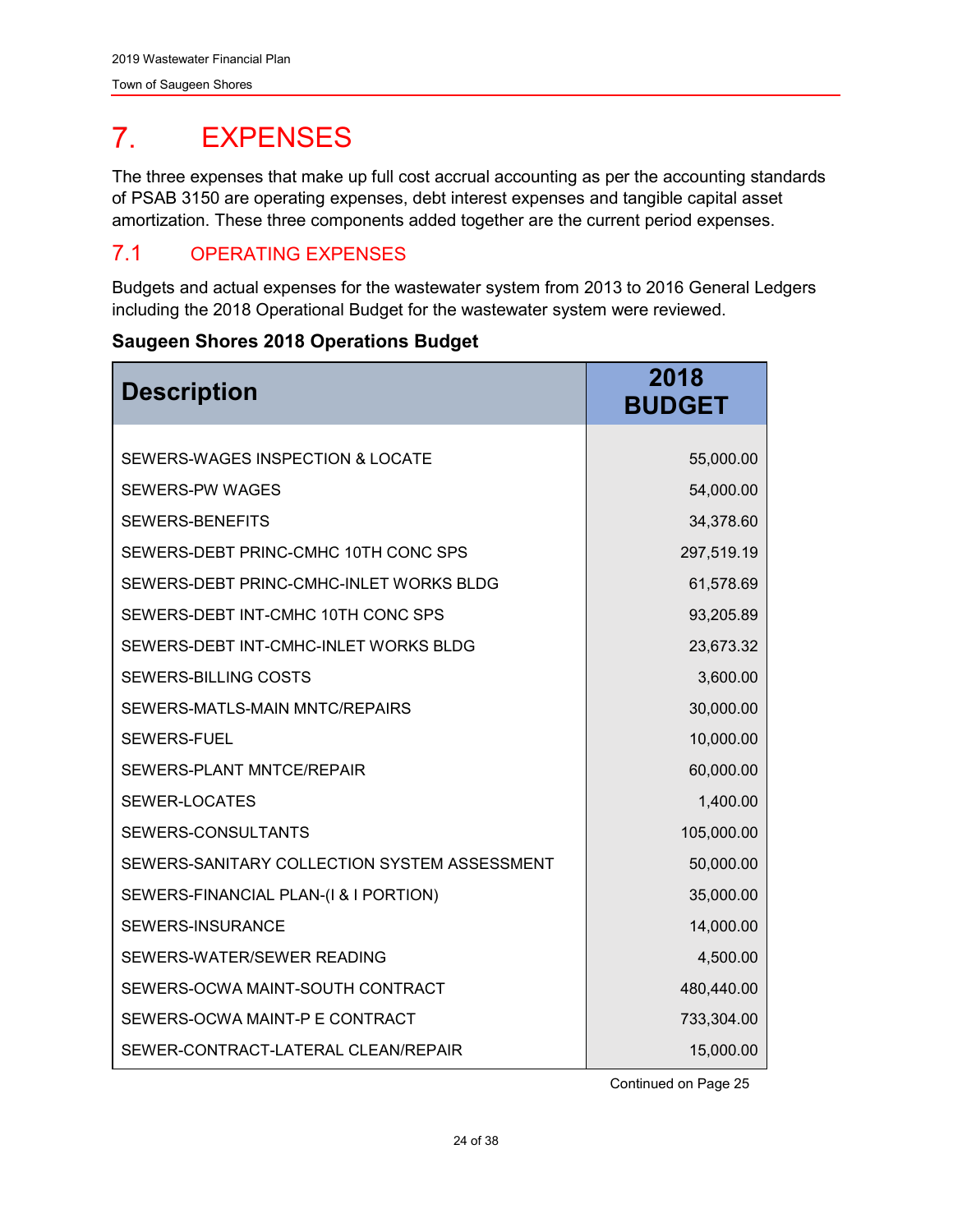Continued from Page 24

| <b>TOTAL SANITARY SEWER</b>                    | 3,585,700.67 |
|------------------------------------------------|--------------|
| SEWERS-TRANSFER TO ROADS                       | 10,000.00    |
| SEWERS-INTERF-ENGINEERING ADMIN FEE            | 64,446.00    |
| SEWERS-INTERF-RDS ADMIN FEE                    | 52,000.00    |
| SEWERS-IT ALLOCATION                           | 9,500.00     |
| SEWERS-INTER BILLINGS COSTS                    | 107,500.00   |
| SEWERS-MACHINE TIME I/F                        | 52,000.00    |
| SEWERS-TR TO FLEET RESERVE (VAC & REPLACEMENT) | 25,750.00    |
| SEWERS-TR TO RESERVE                           | 415,204.98   |
| SEWERS-TR TO ROADS CAPITAL                     | 139,000.00   |
| SEWERS-TR TO CAPITAL-SEWERS                    | 524,900.00   |
| SEWERS-TAXES                                   | 23,600.00    |
| SEWERS-BAD DEBT WRITE-OFF                      | 200.00       |

## **Saugeen Shores 2013- 2018 Operations Budget**

| <b>Description</b>                        | 2018<br><b>BUDGET</b> | 2017<br><b>BUDGET</b> | 2016<br><b>ACTUAL</b> | 2015<br><b>ACTUAL</b> | 2014<br><b>ACTUAL</b> | 2013<br><b>ACTUAL</b> |
|-------------------------------------------|-----------------------|-----------------------|-----------------------|-----------------------|-----------------------|-----------------------|
|                                           |                       |                       |                       |                       |                       |                       |
| SEWERS-WAGES INSPECTION<br>& LOCATE       | 55,000.00             | 61,035.50             | 97,714.28             | 81,265.06             | 109,084.57            | 72,129.86             |
| SEWERS-ENGINEERING WAGE<br><b>EXPENSE</b> | 0.00                  | 0.00                  | 0.00                  | 0.00                  | 0.00                  | 0.00                  |
| SEWERS-WAGES PART TIME                    | 0.00                  | 0.00                  | 0.00                  | 4,335.42              | 0.00                  | 0.00                  |
| SEWERS-WAGES-OVERTIME                     | 0.00                  | 0.00                  | 5,494.86              | 4,792.75              | 0.00                  | 0.00                  |
| SEWERS-PW WAGES                           | 54,000.00             | 17,000.00             | 0.00                  | 0.00                  | 0.00                  | 0.00                  |
| SEWERS-BENEFITS                           | 34,378.60             | 21,849.94             | 28,541.59             | 22,641.32             | 15,680.40             | 14,304.08             |
| SEWERS-DEBENTURE-<br><b>PRINCIPAL</b>     | 0.00                  | 0.00                  | 0.00                  | 29,573.58             | 105,987.39            | 97,825.79             |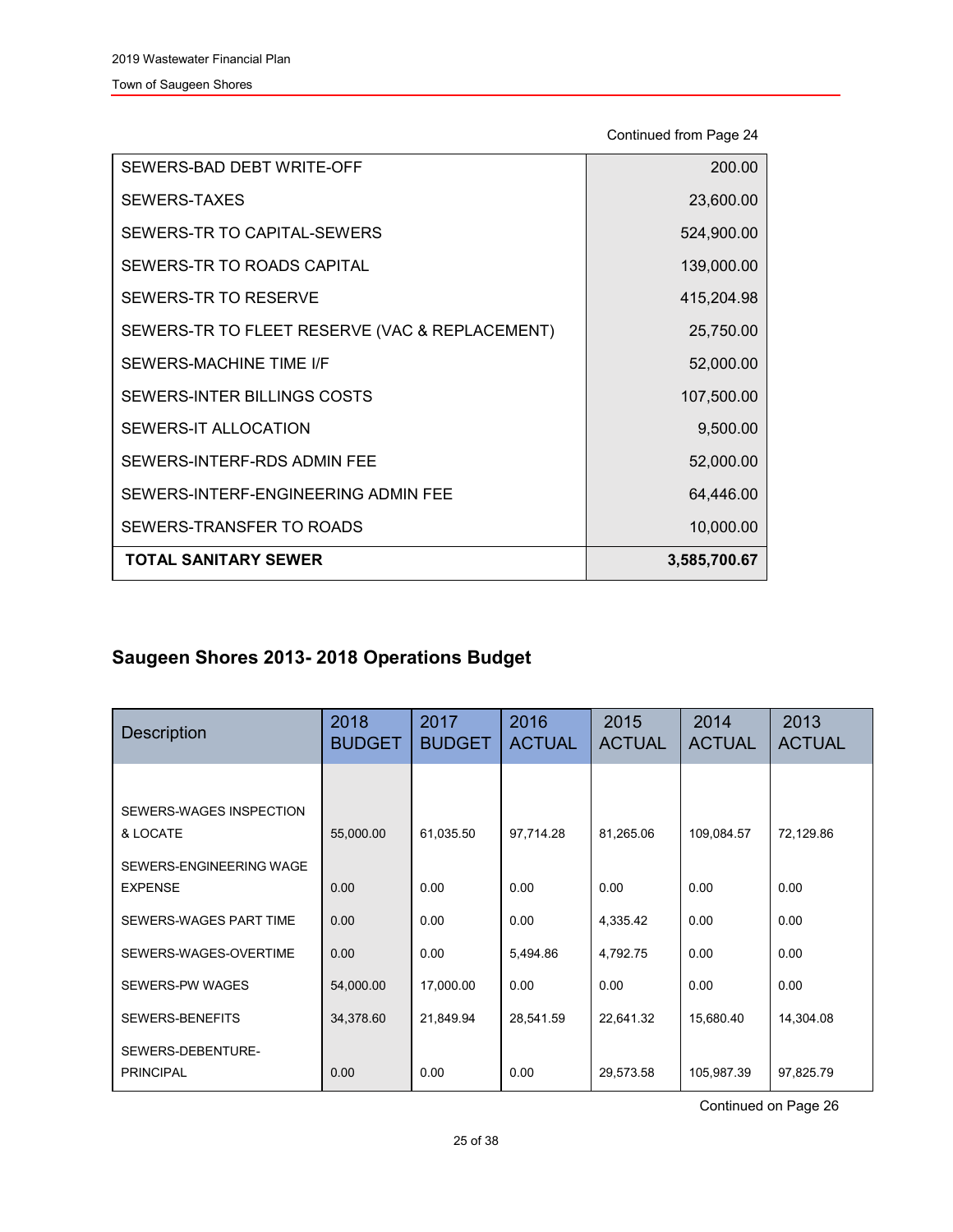Continued from Page 25

| SEWERS-DEBT PRINC-CMHC<br>10TH CONC SPS                   | 297,519.19 | 286,158.69 | 275,231.98 | 264,722.50 | 254,614.31 | 244,892.09 |
|-----------------------------------------------------------|------------|------------|------------|------------|------------|------------|
| SEWERS-DEBT PRINC-CMHC-<br><b>INLET WORKS BLDG</b>        | 61,578.69  | 59,125.00  | 56,769.08  | 54,507.04  | 52,335.13  | 50,249.77  |
| SEWERS-DEBENTURE-<br><b>INTEREST</b>                      | 0.00       | 0.00       | 0.00       | 408.66     | 7,049.97   | 15,211.57  |
| SEWERS-DEBT INT-CMHC 10TH<br><b>CONC SPS</b>              | 93,205.89  | 103,601.53 | 114,565.08 | 125,109.99 | 135,252.27 | 145,007.26 |
| SEWERS-DEBT INT-CMHC-<br><b>INLET WORKS BLDG</b>          | 23,673.32  | 24,480.01  | 26,901.56  | 29,226.62  | 31,459.02  | 33,602.48  |
| SEWERS-BILLING COSTS                                      | 3,600.00   | 3,600.00   | 868.09     | 945.06     | 1,028.21   | 3,792.42   |
| SEWERS-MATLS-MAIN<br><b>MNTC/REPAIRS</b>                  | 30,000.00  | 40,000.00  | 56,778.19  | 29,944.82  | 35,007.33  | 13,250.84  |
| SEWERS-FUEL                                               | 10,000.00  | 5,000.00   | 1,423.39   | 10,000.00  | 0.00       | 0.00       |
| SEWERS-PLANT<br>MNTCE/REPAIR                              | 60,000.00  | 70,000.00  | 79,571.65  | 62,454.91  | 33,352.38  | 43,003.61  |
| SEWER-ENERGY AUDIT<br><b>EXPENSES</b>                     | 0.00       | 0.00       | 0.00       | 0.00       | 0.00       | 0.00       |
| SEWERS-NON TCA CAPITAL                                    | 0.00       | 0.00       | 0.00       | 0.00       | 0.00       | 0.00       |
| SEWER-LOCATES                                             | 1,400.00   | 1,400.00   | 2,812.30   | 18,241.13  | 7,436.77   | 17,139.26  |
| SEWERS-CONSULTANTS                                        | 105,000.00 | 10,000.00  | 9,257.80   | 2,383.64   | 33,074.25  | 9,323.98   |
| SEWERS-SANITARY<br><b>COLLECTION SYSTEM</b><br>ASSESSMENT | 50,000.00  | 50,000.00  | 59,526.53  | 260.43     | 0.00       | 0.00       |
| SEWERS-FINANCIAL PLAN-(I & I<br>PORTION)                  | 35,000.00  | 0.00       | 0.00       | 0.00       | 0.00       | 0.00       |
| SEWERS-INSURANCE                                          | 14,000.00  | 14,100.00  | 18,451.00  | 17,655.41  | 11,232.16  | 46,300.00  |
| SEWERS-WATER/SEWER<br><b>READING</b>                      | 4,500.00   | 3,500.00   | 2,610.66   | 4,126.24   | 9,848.11   | 9,718.35   |
| SEWERS-OCWA MAINT-SOUTH<br>CONTRACT                       | 480,440.00 | 471,945.50 | 556,424.41 | 550,108.72 | 444,664.29 | 446,479.52 |
| SEWERS-OCWA MAINT-P E<br>CONTRACT                         | 733,304.00 | 733,303.81 | 709,240.74 | 808,422.86 | 712,373.93 | 660,833.63 |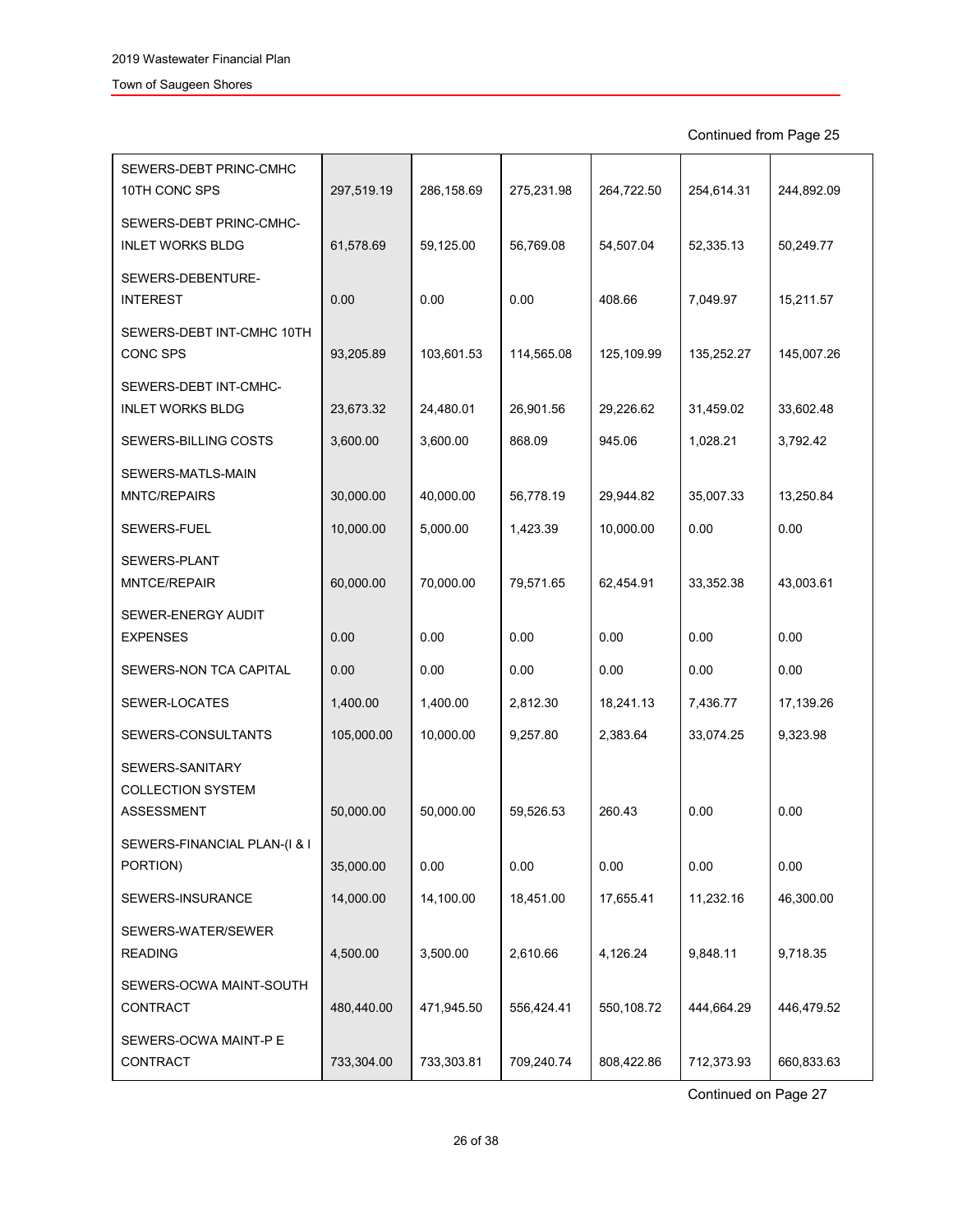Continued from Page 26

| SEWER-CONTRACT-LATERAL<br><b>CLEAN/REPAIR</b>  | 15,000.00    | 0.00         | 0.00         | 21,435.54    | 16,605.24    | 9,331.88     |
|------------------------------------------------|--------------|--------------|--------------|--------------|--------------|--------------|
| SEWERS-BAD DEBT WRITE-<br><b>OFF</b>           | 200.00       | 200.00       | (81.66)      | (1, 133.86)  | 348.01       | (177.36)     |
| SEWERS-FROZEN WATER                            |              |              |              |              |              |              |
| <b>REBATE</b>                                  | 0.00         | 0.00         | 0.00         | 13,676.44    | 0.00         | 0.00         |
| SEWERS-TAXES                                   | 23,600.00    | 23,600.00    | 21,471.45    | 21,176.88    | 21,171.21    | (10,662.40)  |
| SEWERS-TR TO CAPITAL-<br><b>SEWERS</b>         | 524,900.00   | 216,704.00   | 389,900.00   | 365,260.86   | 85,658.05    | 191,337.93   |
| SEWERS-TR TO CAPITAL-<br><b>ENGINEERING</b>    | 0.00         | 22,500.00    | 129,000.00   | 6,500.00     | 15,130.59    | 0.00         |
| SEWERS-TR TO ROADS                             |              |              |              |              |              |              |
| CAPITAL                                        | 139,000.00   | 219,070.00   | 10,000.00    | 278,569.89   | 407,432.00   | 2,500.00     |
| SEWERS-TR TO RESERVE                           | 415,204.98   | 562,058.12   | 0.00         | (41,825.01)  | 162,096.78   | 489, 157. 13 |
| SEWERS-TR TO FLEET<br>RESERVE (VAC &           |              |              |              |              |              |              |
| REPLACEMENT)                                   | 25,750.00    | 25,750.00    | 25,750.00    | 23,000.00    | 0.00         | 0.00         |
| SEWERS-MACHINE TIME I/F                        | 52,000.00    | 23,000.00    | 23,000.00    | 23,000.00    | 23,000.00    | 15,000.00    |
| <b>SEWERS-INTER BILLINGS</b><br>COSTS          | 107,500.00   | 117,500.00   | 107,500.00   | 107,500.00   | 82,000.00    | 62,000.00    |
| SEWERS-IT ALLOCATION                           | 9,500.00     | 9,500.00     | 9,500.00     | 9,500.00     | 0.00         | 0.00         |
| SEWERS-INTERF-RDS ADMIN<br><b>FEE</b>          | 52,000.00    | 52,000.00    | 52,000.00    | 48,500.00    | 17,500.00    | 17,000.00    |
| SEWERS-INTERF-<br><b>ENGINEERING ADMIN FEE</b> | 64,446.00    | 39,229.50    | 61,579.00    | 51,875.00    | 0.00         | 0.00         |
| SEWER-INTERF-INTERNAL<br><b>WASTE TRANSFER</b> | 0.00         | 0.00         | 0.00         | 509.27       | 0.00         | 0.00         |
| SEWERS-TRANSFER TO<br><b>ROADS</b>             | 10,000.00    | 10,000.00    | 10,000.00    | 10,000.00    | 2,000.00     | 0.00         |
| TOTAL SANITARY SEWER                           | 3,585,700.67 | 3,297,211.60 | 2,941,801.98 | 3,058,671.17 | 2,832,422.37 | 2,698,551.69 |
|                                                |              |              |              |              |              |              |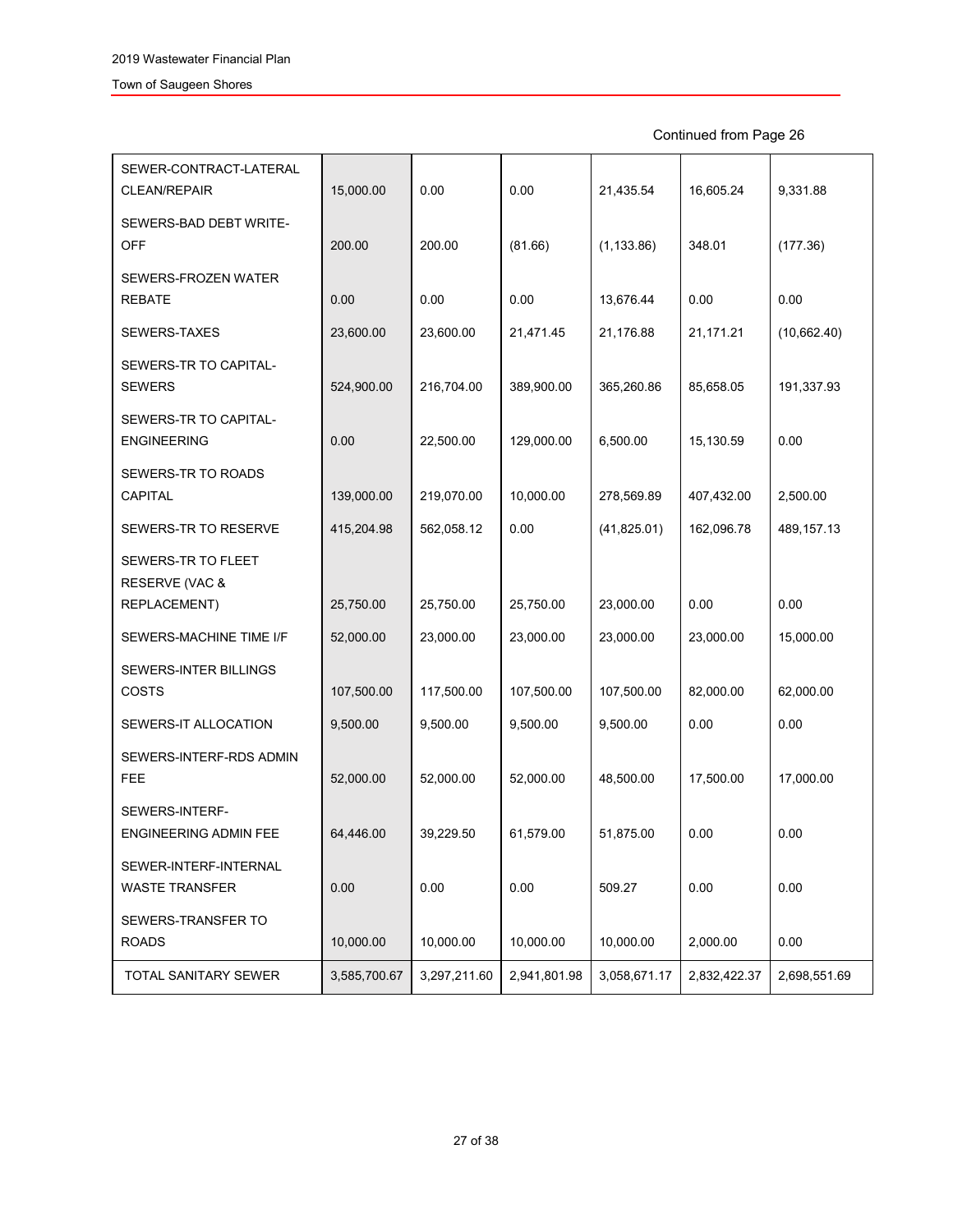#### <span id="page-28-0"></span>7.1.1 Operations Contract

Presently the Town has a Service Agreement with OCWA for the management, operation and maintenance of the Southampton Water Treatment Facility, the Saugeen Shores Water Distribution System, the Port Elgin and Southampton Wastewater Treatment Plants and Collection Systems.

In 2017, Town of Saugeen Shores negotiated a 1-year service extension which is valid through to December 2019.

The Town is currently in the process of negotiating with OCWA for a new 5 year Service Agreement.

## <span id="page-28-1"></span>7.2 INTEREST EXPENSES

Interest Expenses and Debt Repayment

| Loan                                  | Debenture | <b>Maturity Date</b> | Interest | Annual        | <b>Balance</b>   |  |
|---------------------------------------|-----------|----------------------|----------|---------------|------------------|--|
|                                       | Term      |                      |          | Payment (P&I) | Jan. 1, 2018     |  |
| $CMHC - 10th$<br>Concession           | 15 years  | 2024-12-01           | 3.97%    | \$390,725.08- | $$2,355,522.14+$ |  |
| CMHC - Inlet<br><b>Works Building</b> | 15 years  | 2025-05-01           | 4.15%    | \$85,252.01-  | \$586,233.09+    |  |

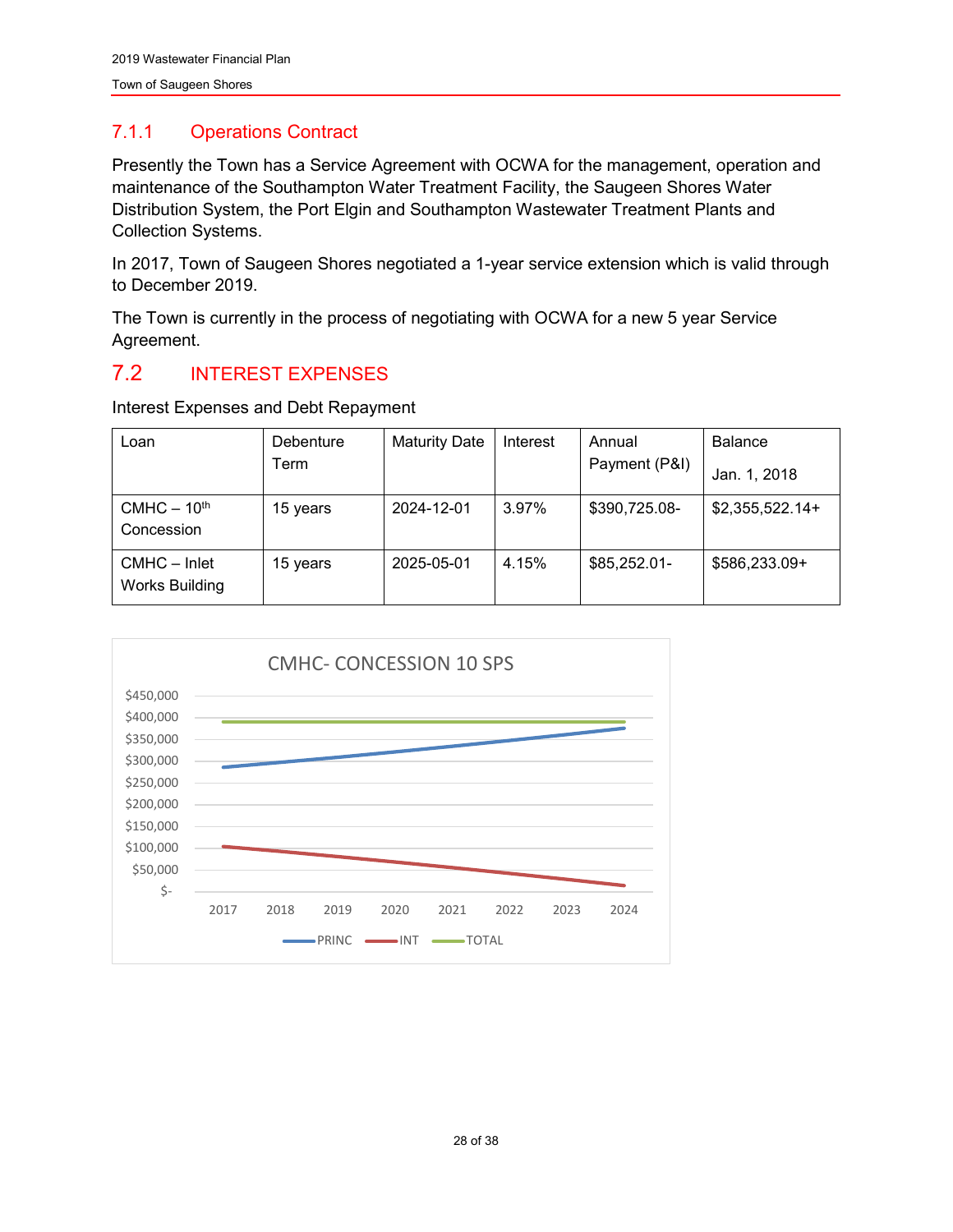

## <span id="page-29-0"></span>7.3 AMORTIZATION OF TANGIBLE CAPITAL ASSETS (TSA)

Amortization expense is a non-cash expense that is spread over the life cycle of that asset to reflect the degrading of the service life/useable life of that asset over time. This annual expense is based on the historic cost of the asset, which is depreciated over the useful life of the asset using a depreciation method.

PS 3150 requires that:

*The cost, less any residual value, of a tangible capital asset with a limited life should be amortized over its useful life in a rational and systematic manner appropriate to its nature and use by the government. (PS 3150.22)* 

*The amortization of the costs of tangible capital assets should be accounted for as expenses in the statement of operations. (PS 3150.23)* 

*The amortization method and estimate of the useful life of the remaining unamortized portion of a tangible capital asset should be reviewed on a regular basis and revised when the appropriateness of a change can be clearly demonstrated. (PS 3150.29)*

Amortization expenses vary yearly due to replacement of assets, acquisitions of new assets by the Town and by acquisitions of new assets thru development/growth. The depreciation of these assets starts the year following acquisition.

In the context of asset management tangible capital assets once installed and being used they are decreasing in value and service life, undeniably resulting in that asset will be required to be replaced at some time in the future. In essence, the asset is decreasing in value and cost to replace is increasing from day one. The Municipal system has a great deal of resources tied up in tangible capital assets and managing these assets is critical to maintaining current and future levels of service

## <span id="page-29-1"></span>7.4 TOTAL EXPENSES

The total expenses are the sum of operating, amortization and interest expenses.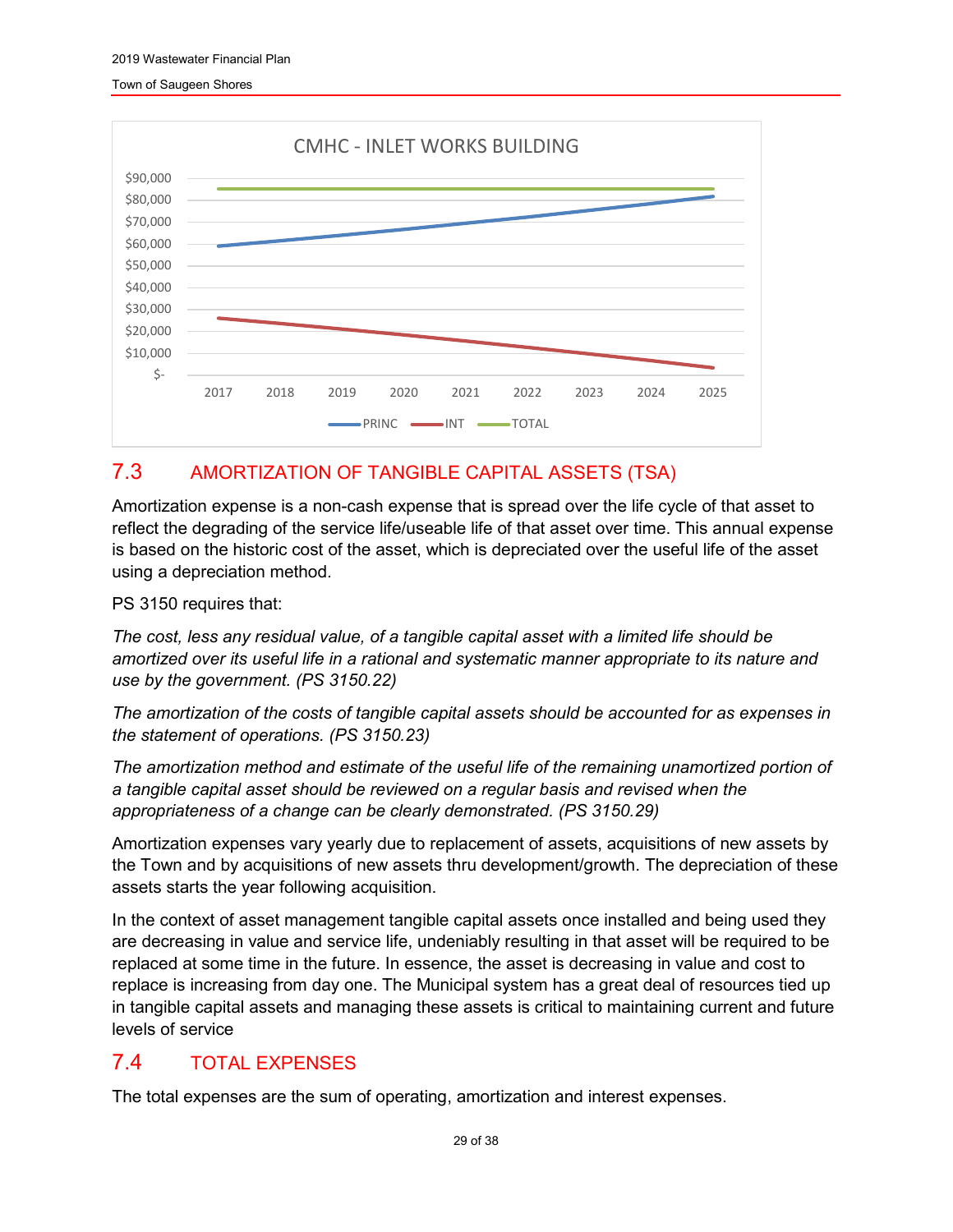## <span id="page-30-0"></span>7.5 HISTORICAL UNDER-FUNDING

A full accrual view of cost does not account for deferred maintenance/rehabilitation of assets nor do current period expenses account for the historic under-investment in tangible capital assets.

The prolonged practise of deferred maintenance of assets and/or replacement of wastewater asset will result in deteriorating asset condition, service interruptions due to asset failure, increased operating costs and additional risk exposure to the ratepayers and Municipality.

These assets that are often buried and forgotten have largely escaped public attention. The risk to this infrastructure has an impact on the quality of life for all parts Municipality to grow and prosper.

In an attempt to reduce this "infrastructure gap" lower tier Municipalities often are at the mercy of funding from upper tier governments. This up and down funding is certainly welcome however the Municipality can make provisions for stable infrastructure spending to reduce this deficit.

The replacement cost of the Town of Saugeen Shores Wastewater System as of 2017 estimated to be approximately \$81,000,000. The value increases annually as construction and regulatory cost increase, the annual increment would be approximately \$2,025,000, based on 2.5% inflation of replacement costs.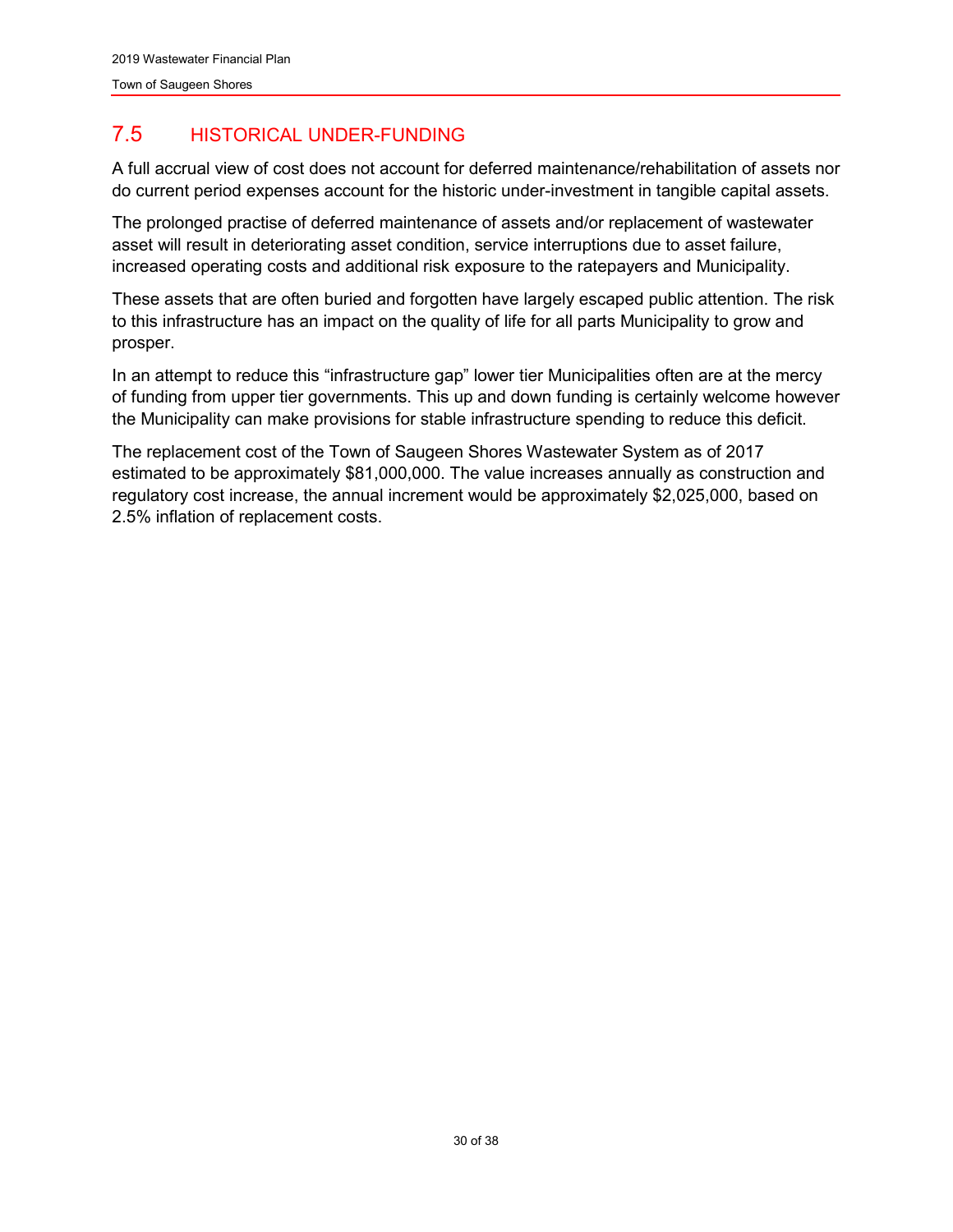#### <span id="page-31-0"></span>CAPITAL EXPENDITURES 8.

#### **Recommended Capital Projects**

| 2019 Capital Budget                              | 2019 Budget         | <b>Plants</b>          | Mains             | DC                |
|--------------------------------------------------|---------------------|------------------------|-------------------|-------------------|
| Southampton WPCP                                 | \$<br>78,487.50     | \$78,487.50            |                   |                   |
| Port Elgin WPCP                                  | \$<br>479,213.44    | \$479,213.44           |                   |                   |
| Port Elgin WPCP Turbo Blower                     | \$<br>150,000.00    |                        |                   | 150,000.00<br>\$  |
| WasteWater Portion - W&S Master Plan Update      | \$<br>31,500.00     |                        |                   | \$<br>31,500.00   |
| Southampton SPS Capacity Study                   | \$<br>13,125.00     |                        |                   | \$<br>13,125.00   |
| <b>WWCS Condition Assessment</b>                 | \$<br>75,000.00     |                        | \$75,000.00       |                   |
| Beach St - Huron St to Lake St                   | \$<br>3,500.00      |                        | \$<br>3,500.00    |                   |
| McNabb St - Railway to Peel                      | \$<br>42,000.00     |                        | \$42,000.00       |                   |
| Lane between Green/Gustavus Ruby to Eastwood     | \$<br>190,050.00    |                        | \$190,050.00      |                   |
| <b>TOTALS</b>                                    | \$1,062,875.94      | \$557,700.94           | \$310,550.00      | \$194,625.00      |
|                                                  |                     |                        |                   |                   |
| 2020 Projected Capital Budget                    | 2020 Budget         | <b>Plants</b>          | <b>Mains</b>      | DC                |
| Southampton WPCP                                 | \$<br>91,800.00     | \$<br>91,800.00        |                   |                   |
| Port Elgin WPCP                                  | \$<br>393,660.00    | \$<br>393,660.00       |                   |                   |
| Port Elgin WPCP Splitter Box Study               | \$<br>22,400.00     |                        |                   | \$<br>22,400.00   |
| Southampton WPCP Class EA and Expansion- Rebuilt | \$<br>750,000.00    | 750,000.00<br>\$       |                   |                   |
| <b>WWCS Condition Assessment</b>                 | \$<br>75,000.00     |                        | \$<br>75,000.00   |                   |
| Ridge Street - Ivings to Bruce Road 25           | \$<br>1,638,000.00  |                        |                   | \$1,638,000.00    |
| Bricker Street - Mill to Elgin                   | \$<br>154,000.00    |                        | \$.<br>154,000.00 |                   |
| <b>Highland Green to Market</b>                  | \$<br>273,483.00    |                        |                   | \$.<br>273,483.00 |
| Louis Goderich to Bricker                        | \$<br>110,537.24    |                        | \$<br>75,350.00   |                   |
| <b>TOTALS</b>                                    | \$.<br>3,508,880.24 | \$1,235,460.00         | \$.<br>304,350.00 | \$1,933,883.00    |
|                                                  |                     |                        |                   |                   |
|                                                  |                     |                        |                   |                   |
| 2021 Projected Capital Budget                    | 2021 Budget         | <b>Plants</b>          | <b>Mains</b>      | DC                |
| Southampton WPCP                                 | \$<br>106,624.00    | \$<br>106,624.00       |                   |                   |
| Port Elgin WPCP                                  | \$<br>621,600.00    | \$<br>621,600.00<br>Ś. |                   |                   |
| Southampton WPCP Class EA and Expansion- Rebuilt | \$<br>500,000.00    | 500,000.00             |                   |                   |
| <b>WWCS Condition Assessment</b>                 | \$<br>75,000.00     |                        | \$<br>75,000.00   |                   |
| Bruce Rd. 25 - Phase 3                           | \$<br>1,125,272.00  |                        | \$<br>38,220.00   | \$1,087,052.00    |
| Catherine Street - Goderich to Wellington        | \$<br>220,000.00    |                        | \$<br>220,000.00  |                   |
| Lane Between Elgin/Mill - Ruby to Eastwood       | \$<br>115,000.00    |                        | \$<br>115,000.00  |                   |
| Davey Srive - Bricker to Wellington              | \$<br>3,000.00      |                        | \$<br>3,000.00    |                   |
| <b>TOTALS</b>                                    | \$2,766,496.00      | \$1,228,224.00         | \$451,220.00      | \$1,087,052.00    |
| 2022 Projected Capital Budget                    | 2022 Budget         | <b>Plants</b>          | <b>Mains</b>      | DC                |
| Southampton WPCP                                 | \$<br>112,700.00    | 112,700.00             |                   |                   |
| Port Elgin WPCP                                  | \$<br>283,475.00    | 283,475.00             |                   |                   |
| Southampton WPCP Class EA and Expansion-Rebuilt  | \$<br>500,000.00    | \$<br>500,000.00       |                   |                   |
| <b>WWCS Condition Assessment</b>                 | \$<br>75,000.00     |                        | 75,000.00         |                   |
| Bruce Rd. 25 - Phase 4                           | Ş<br>13,950.00      |                        | 13,950.00         |                   |
| Adelaide Street - Lambert to Huron               | \$<br>4,000.00      |                        | 4,000.00          |                   |
| Victoria Street - Spence to Morpeth              | \$<br>3,000.00      |                        | 3,000.00          |                   |
| Knechtel Lane - Victoria to Morpeth              | \$<br>1,000.00      |                        | 1,000.00          |                   |
| Catherine Street - Kaake to Bruce                | \$<br>3,500.00      |                        | 3,500.00          |                   |
| Adelaide Street - Albert to Breadalbane          | \$<br>69,000.00     |                        | 69,000.00         |                   |
| Alice Street - Grenville to Edward               | \$<br>90,000.00     |                        | 90,000.00         |                   |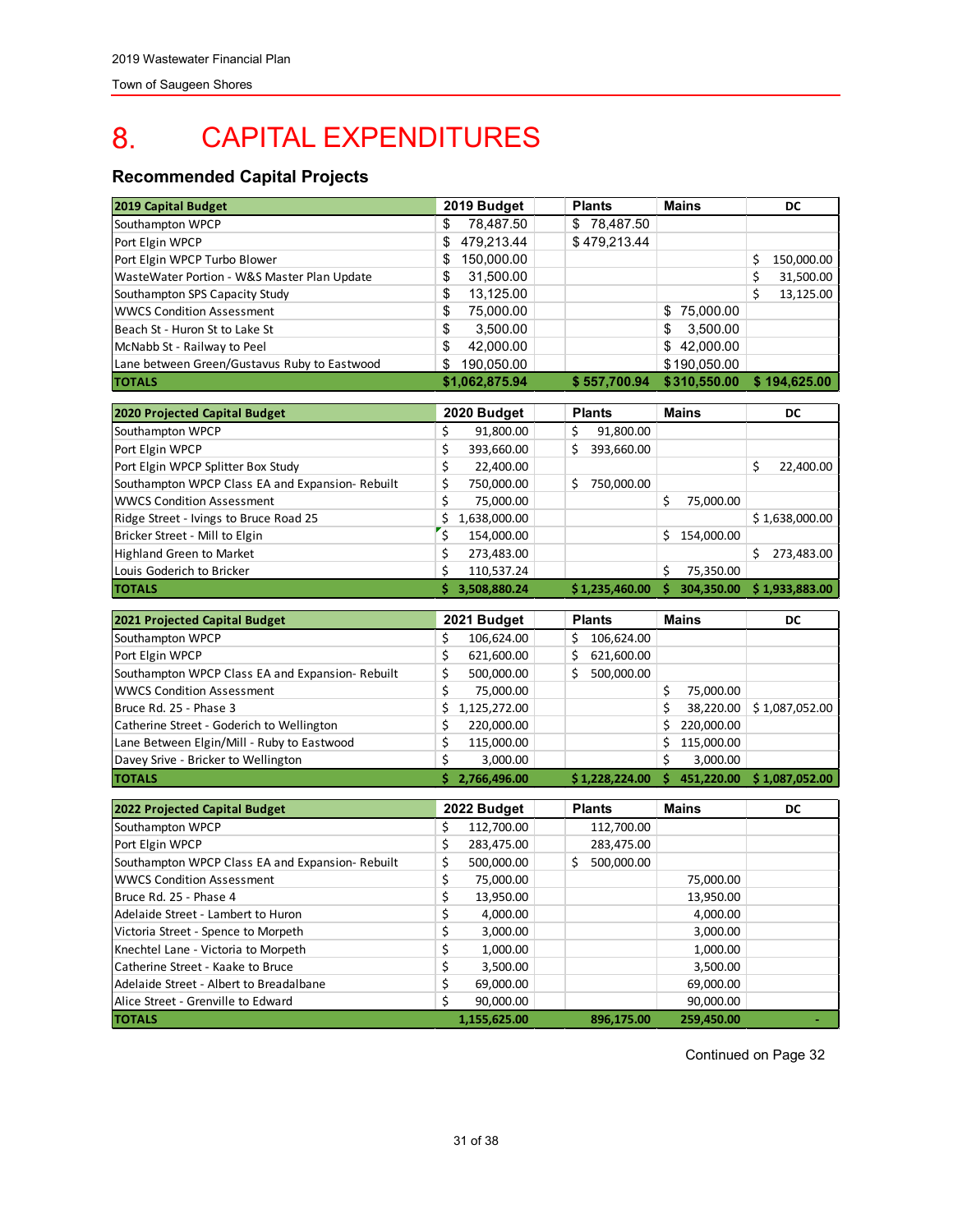#### Continued from Page 31

| 2023 Projected Capital Budget                   |    | 2023 Budget  | <b>Plants</b>   |    | <b>Mains</b> | DC |
|-------------------------------------------------|----|--------------|-----------------|----|--------------|----|
| Southampton WPCP                                | Ś  | 118,000.00   | 118,000.00<br>S |    |              |    |
| Port Elgin WPCP                                 | \$ | 383,500.00   | 383,500.00      |    |              |    |
| Southampton WPCP Class EA and Expansion-Rebuilt | \$ | 500,000.00   | 500,000.00      |    |              |    |
| <b>WWCS Condition Assessment</b>                | \$ | 75,000.00    |                 | \$ | 75,000.00    |    |
| Lisa Lane - Christopher to Davey                | \$ | 3,500.00     |                 |    | 3,500.00     |    |
| MacAuley Lane - Peel to Adelaide                | \$ | 88,000.00    |                 |    | 88,000.00    |    |
| Burns Lane - Peel to Adelaide                   | \$ | 85,000.00    |                 |    | 85,000.00    |    |
| Bricker Street - Emma to Gustavus               | \$ | 146,500.00   |                 | S. | 146,500.00   |    |
| Archibald Place - Bay to Bay                    | Ś  | 335,000.00   |                 |    | 335,000.00   |    |
| Eastwood Drive - Mill to Elgin                  | \$ | 3,000.00     |                 |    | 3,000.00     |    |
| Palmerston Street - Huron to Laird              | \$ | 69,000.00    |                 |    | 69,000.00    |    |
| Bricker Street - Barnes to Ivings               | Ś  | 67,500.00    |                 |    | 67,500.00    |    |
| Bricker Street - Ashwell to Carsons             | \$ | 75,000.00    |                 |    | 75,000.00    |    |
| <b>TOTALS</b>                                   |    | 1.949.000.00 | \$1,001,500.00  |    | 947,500.00   |    |

| 2024 Projected Capital Budget            |    | 2024 Budget  | <b>Plants</b>  |   | <b>Mains</b> | DC             |
|------------------------------------------|----|--------------|----------------|---|--------------|----------------|
| Southampton WPCP                         | S. | 7,020,000.00 | \$3,510,000.00 |   |              | \$3,510,000.00 |
| Port Elgin WPCP                          | \$ | 198,300.00   |                |   |              |                |
| <b>WWCS Condition Assessment</b>         |    | 75,000.00    |                | Ś | 75,000.00    |                |
| Bricker Street - Elgin to Market         |    | 166,000.00   |                |   | 166,000.00   |                |
| Catherine Street - Stafford to Kaake     | \$ | 3,500.00     |                |   | 3,500.00     |                |
| Falconer Street - Waterloo to Sumpton    |    | 79,000.00    |                |   | 79,000.00    |                |
| Grey Street - Adelaide to Morpeth        |    | 87,500.00    |                |   | 87,500.00    |                |
| Stafford Street - Catherine to Eugenie   |    | 3,500.00     |                |   | 3,500.00     |                |
| Stafford Street - Green to Mill          | Ś  | 94,000.00    |                |   | 94,000.00    |                |
| Mcvicar Street - Stevens to Geddes       |    | 5,000.00     |                |   | 5,000.00     |                |
| High Street - Grosvener to Albert        | \$ | 240,000.00   |                |   | 240,000.00   |                |
| Christopher Street - Goderich to Bricker | Ś  | 107,500.00   |                | s | 107,500.00   |                |
| <b>TOTALS</b>                            |    | 8.079.300.00 | \$3.510.000.00 |   | 861.000.00   | \$3,510,000.00 |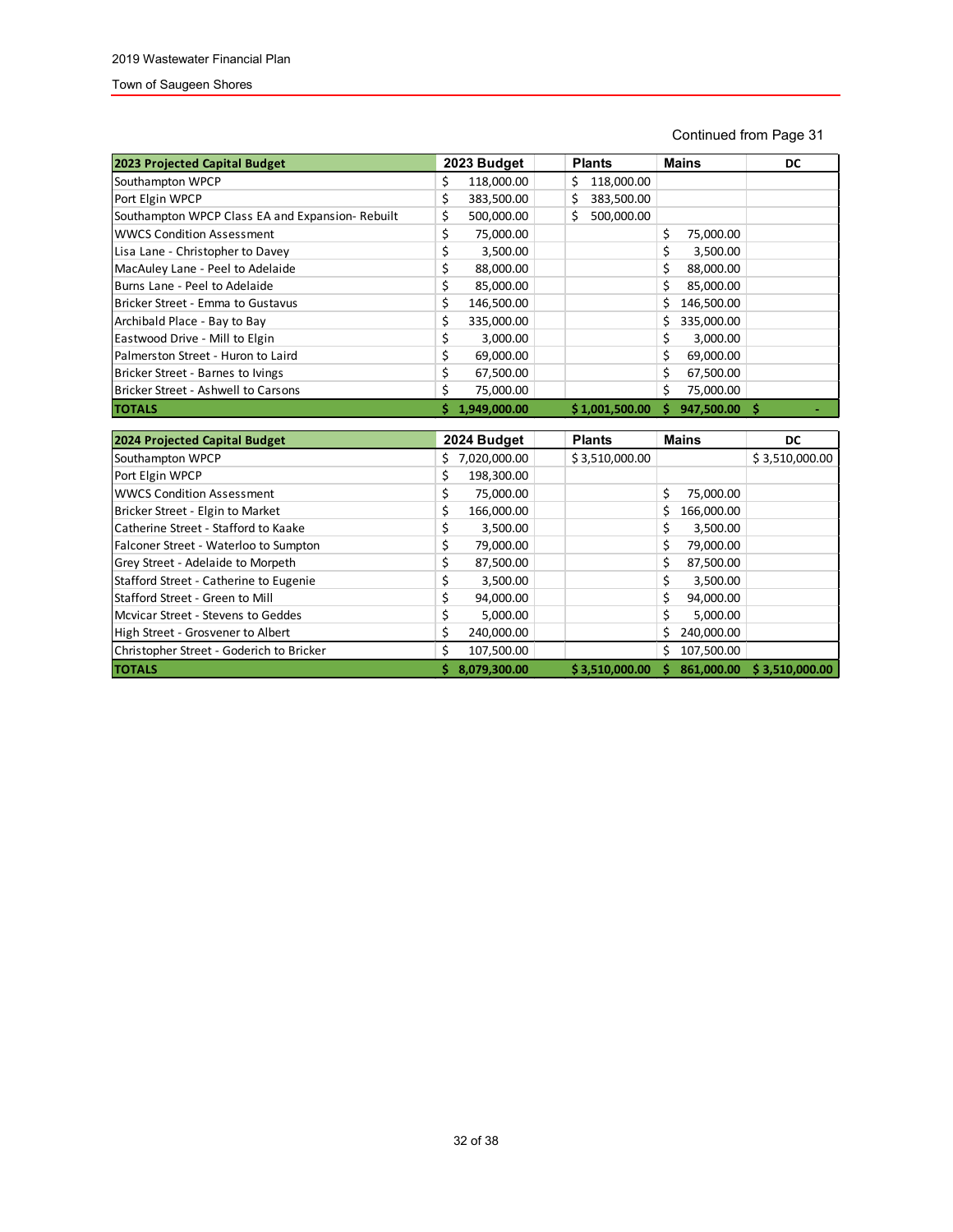#### <span id="page-33-0"></span>FINANCIAL PLAN STATEMENTS 9.

## <span id="page-33-1"></span>9.1 STATEMENT OF OPERATIONS

The Statement of Operations includes the expenses of operating and maintaining the wastewater system comprising of collection, conveyance, treatment and disposal including all costs in providing technical and regulatory compliance services including the administrative costs of customer service, billing and the debt interest expenses. Annual surplus is required to operate and maintain the system by funding costs such as tangible capital assert acquisition, reserve fund transfers and debt principal payments.

The Statement of Operations is comprised of three categories: operating, interest and amortization.

The Statement of Operations illustrates the ratio of expenses to revenue ranging from a projected 96% in 2018 to 78% in 2023. As a result of the proposed annual 8% revenue increase, over the forecasted period the annual total) increases from \$3.80 million to \$5.12 million.

The annual surplus is fundamental to ensure funding is available for new or renewal water assets (tangible capital assets acquisitions), reserve funds and debt principal payments.

Revenues are primarily from billings from metered consumption of water and fixed capital charge based on property type/meter size. The Town's rate structure is created on equitable and fair treatment of the various customers on the municipal system and Full Cost Recovery to operate and maintain a sustainable system.

#### **Town of Saugeen Shores Rate Structure** (Website)

Our Water Financial Plan and Sewer Financial Plan set out projected annual utility rate increases. This is to help operate, maintain and upgrade the water and sewer system.

Our water and sewer rate structure ensures that the monthly fixed charge will pay for the debt, capital, reserve and major upgrades needed for our water and sewer treatment, collection and distribution system. It ensures that all users are contributing to these infrastructure costs through their consumption charge. Revenue collected through water rates pay for water services. Revenue collected through sewer rates pay for sewer services.

The rate structure takes into consideration the diverse make-up of our community. Around 30% of Saugeen Shores residential properties are seasonal. We want to ensure all property owners, regardless of residency status, are contributing fairly to the fixed costs of delivering water and collecting waste. Treatment plants, pumping stations, and the distribution and collection system are available to all residents, year-round.

In 2019, the projected revenue is \$3.80 million with projected expenditures of \$3.55 million resulting in an annual net revenue of approximately \$253,000.

In 2023, the projected revenue is \$5.12 million with projected expenditures of \$3.98 million resulting in an annual net revenue of approximately \$1.14 million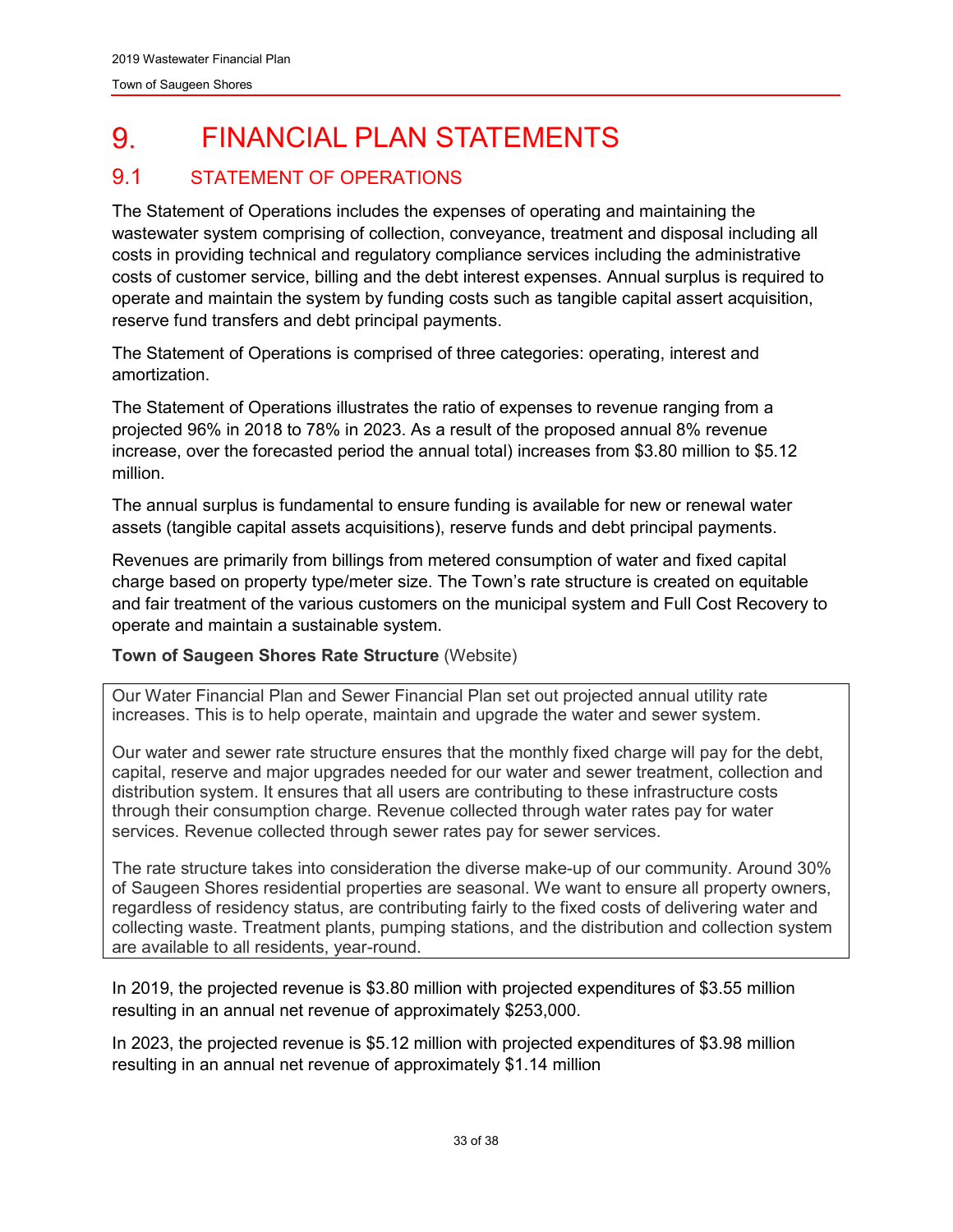

## <span id="page-34-0"></span>9.2 STATEMENT OF CASH FLOW

The Statement of Cash Flow reports the revenue provided and used by the operating, investing, and financing activities of the wastewater system during the accounting period. (Identifying where cash came from and showing how cash was used.)

The Statement of Cash Flow indicates the projected cash at the end of year (reserves) is projected at \$1.07 million for 2019 deceasing each year with a projected cash at end of 2023 of \$284,322

The financial plan projects a deficit in cash at end of the year in 2020 and 2021 and a favourable outlook the end of the forecast period in 2023 the projected cash at the end of year has increased to \$931,228.

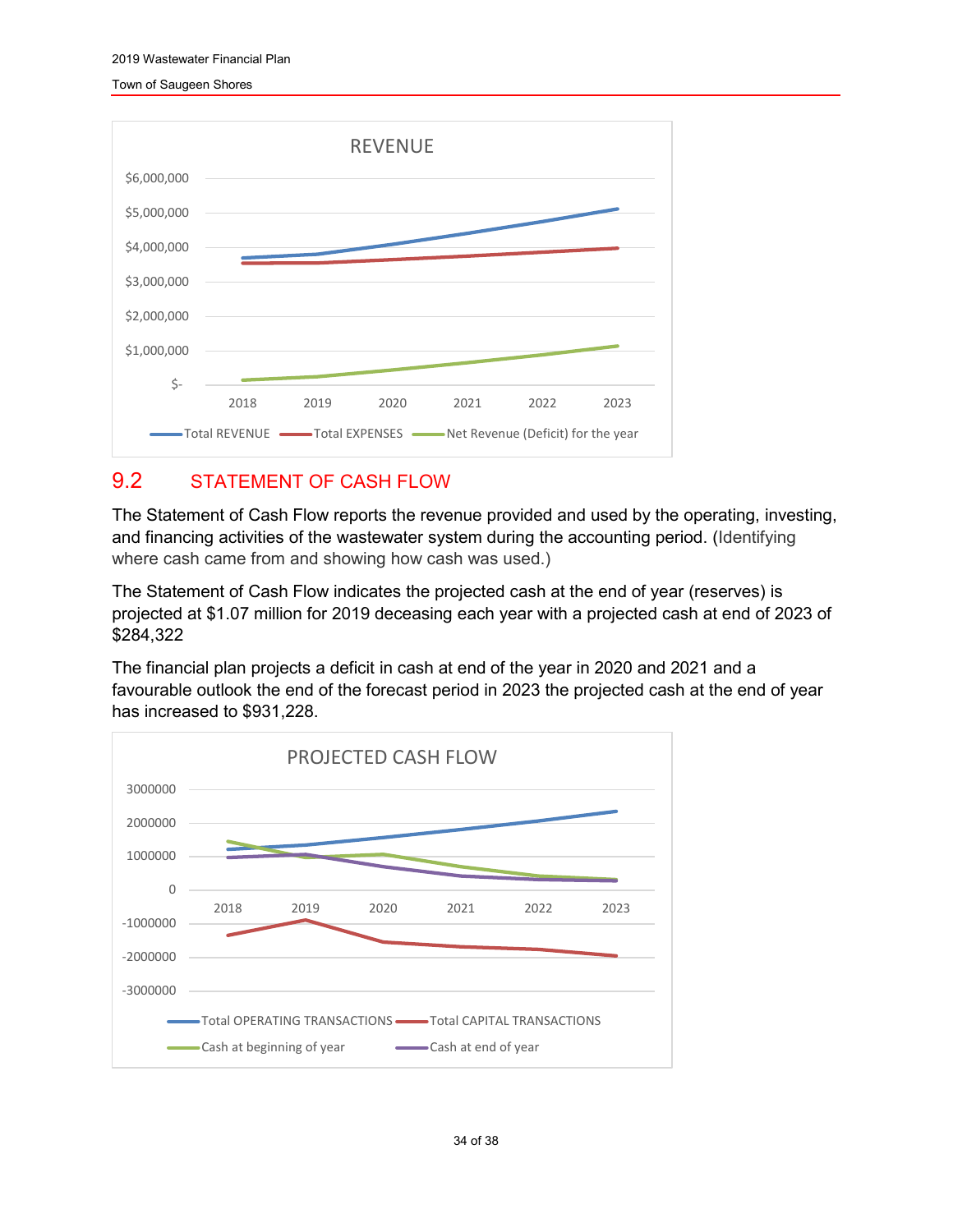## <span id="page-35-0"></span>9.3 STATEMENT OF FINANCIAL POSITION

The Statement of Financial Position is a statement that reports on:

- Assets what the Municipality owns or controls
- Liabilities what the Municipality owes
- Net financial assets/net debt liabilities minus financial assets
- Accumulated surplus what remains after the assets have been used to meet the liabilities.

The statement indicates the Town's Net Debt (Liabilities – Assets) projected at \$1.88 million in 2018 reducing to \$611,694 in 2023, primarily by not accumulating any long-term debt in this forecast period and paying down the CMHC Loans for Concession 10 SPS and Inlet Works Building.

The Town will continue with a net debt financial position throughout this forecasting period and in 2025 will be in a net positive position as the debt is progressively paid down.

Having a net debt financial position indicates the Town is using future revenues to fund past infrastructure assets improvements or acquisitions, which indicates the Town is continuing to fund asset renewal and replacement of assets when required.

The financial indicators illustrate the reduction in yearend cash as a percentage of fixed assets throughout the study period whereas the financial indictor of debt as a percentage of fixed assets shows a positive trend of paying down the debt throughout the study period.

The Statement of Financial Position provides information and the yearly changes on the wastewater assets (tangible capital assets). The Town continues to increase yearly the tangible capital assets indicating a continual renewal and replacement of assets to improve and maintain the system.

The term and requirements of Non-financial Assets (Tangible Capital Assets, TCA's) is based on the requirements of PSAB 3150 for this Financial Plan document.

In the context of asset management, tangible capital assets once installed and being used they are degrading in value and service life undeniably resulting in that asset will be required to be replaced at some time in the future. In essence, the asset is decreasing in value and cost to replace is increasing from day one. The Municipal system has a great deal of resources tied up in tangible capital assets and managing these assets is critical to maintaining the current and future levels of service.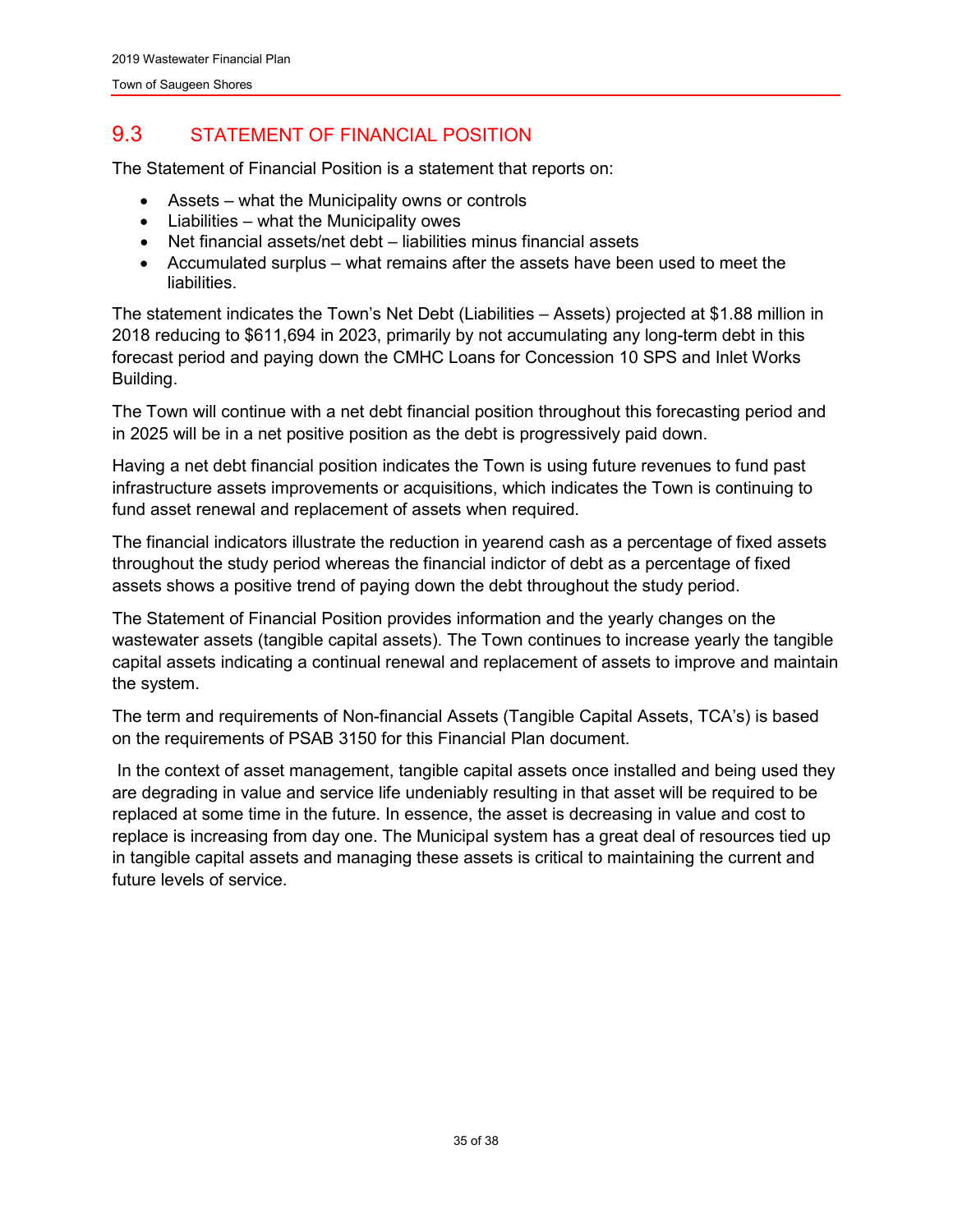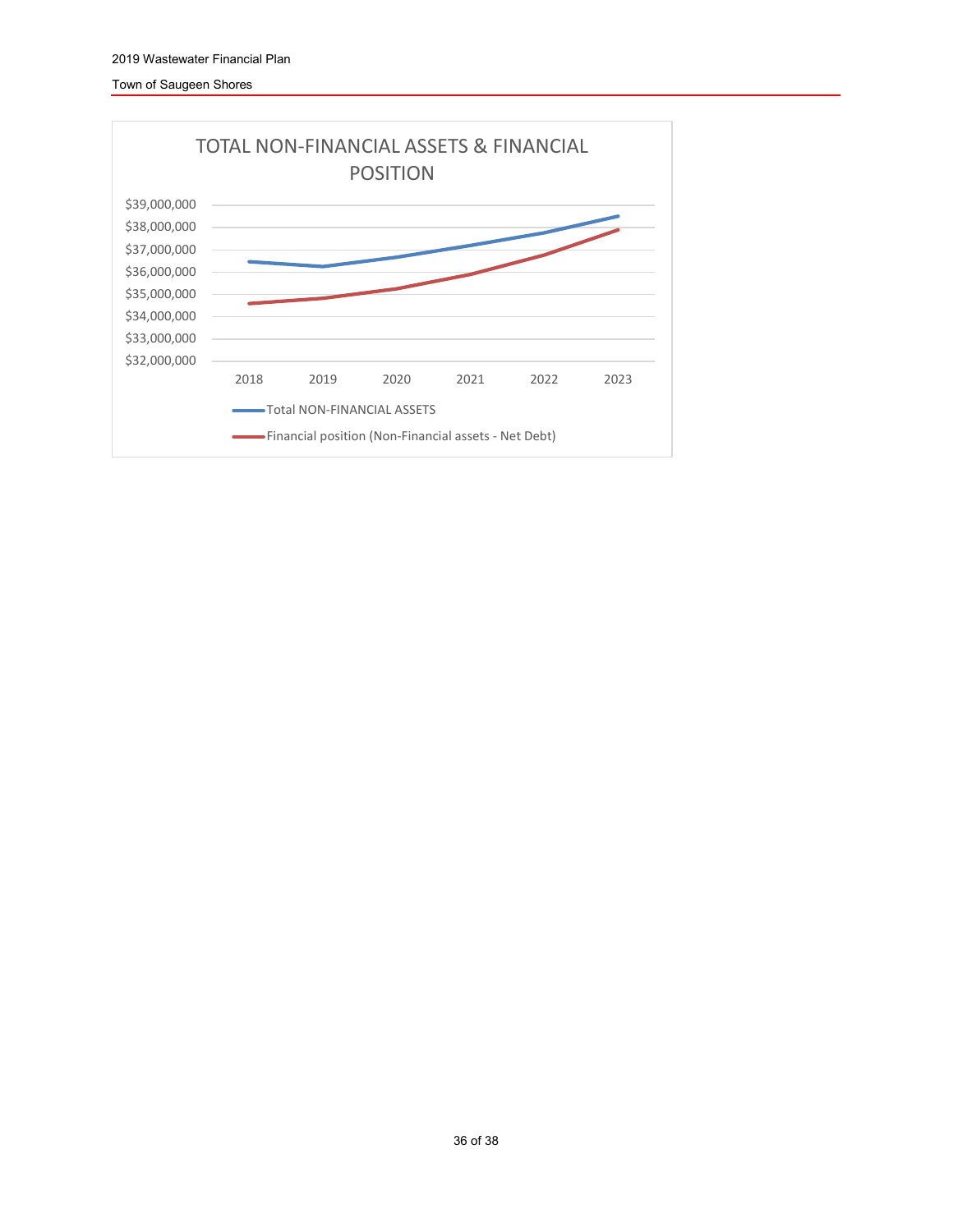#### <span id="page-37-0"></span> $10<sub>1</sub>$ **SUMMARY**

This Financial Plan has been prepared in accordance with the Ministry of Environment Financial Plans Regulation (O.Reg. 453/07).

The primary guiding principle of this plan is the MOECC, Principles of Financially Sustainable Water and Wastewater Systems as presented in Section 2.3 Sustainable Financial Planning.

The key reason for creating a financial plan is to make sure that the system is financially and environmentally sustainable at present day and into the future.

Intergenerational Equity is a guiding principle for financing decisions, the concept of generational equity for Municipal operational & capital works intended to equitably distribute the costs across present and future ratepayers (User-Pay System).

It is understood that in the Municipal environment that there is a multitude immediate financial pressures spread over the numerous Municipal services provided and increasing pressure to do more with less that long term planning may not be a top priority.

As a best practice, long term planning is a proven strategy to understand and deal with a magnitude of fiscal challenges to assist the Municipality in providing a high quality reliable sustainable system.

The plan was developed to achieve a balance of acceptable risk, maintaining a safe viable modern water system while managing rate increases to appropriate and justifiable levels.

Town staff developed multiple revenue and expenditures scenarios for each year, then analyzed the results and consequences of those individual changes before selecting a best-case scenario to provide sufficient resources for future rehabilitation and replacement of the assets.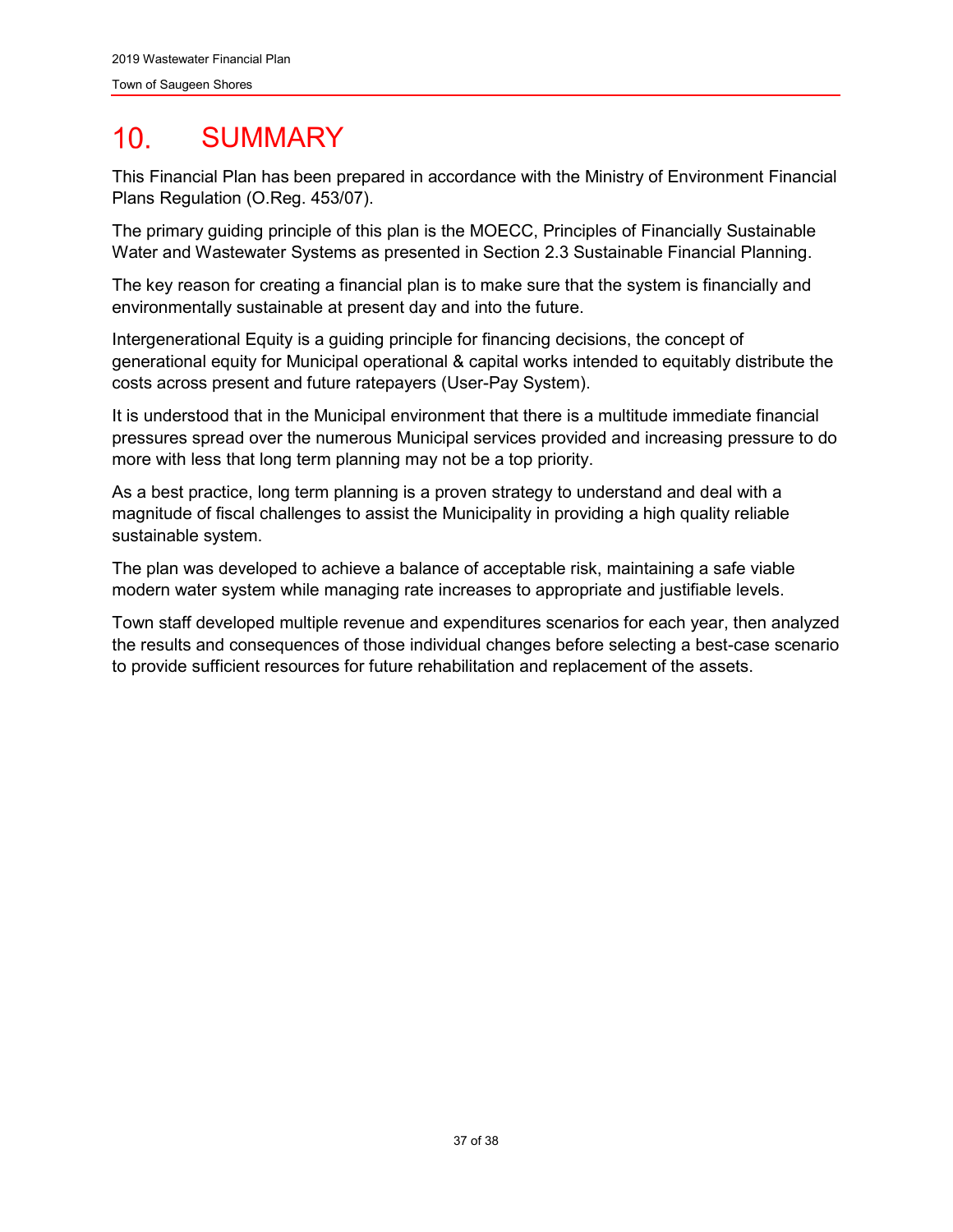#### <span id="page-38-0"></span> $11<sup>1</sup>$ RECOMMENDATIONS OR CONCLUSIONS

The following are the main recommendations and conclusions:

- 1. Financial Plans are "living" documents that require continuous improvement. Annual comparisons of the accuracy of financial projections within this Plan with actual results will aid in understand the relationship and trends between customers usage and the system's fiscal health.
- 2. The Total Revenue recovered from wastewater rates is projected to increases from \$3,804,587 by 2019 to \$5,122,229 by 2023.
- 3. Year End Cash/Reserves over the period are projected to decrease from \$ 1,068,832 in 2019 reducing to \$284,322 in 2023 using the rate structure forecast provided by Town Staff.
- 4. No new debt is projected during the study period to fund capital infrastructure.
- 5. That a copy of this Wastewater Financial Plan be posted on the Municipal website
- 6. That the Town consider a Rate Study Review to determine if the current rate structure, is fair and equitable to the diverse users of the Municipal system and meets the Municipal objectives for the future. The Rate Study Review would investigate and review strategies for the operational costs of providing primarily a fixed service with the financial relationship of variable and fixed charges.
- 7. That the Town consider the concept of maintaining a minimum and optimum reserve balance based on a percentage of the total cost of wastewater system's tangible capital assets.

Yours very truly,

COBIDE ENGINEERING INC.

Travis Burnside, P.Eng. Travis Burnside, Senior Technologist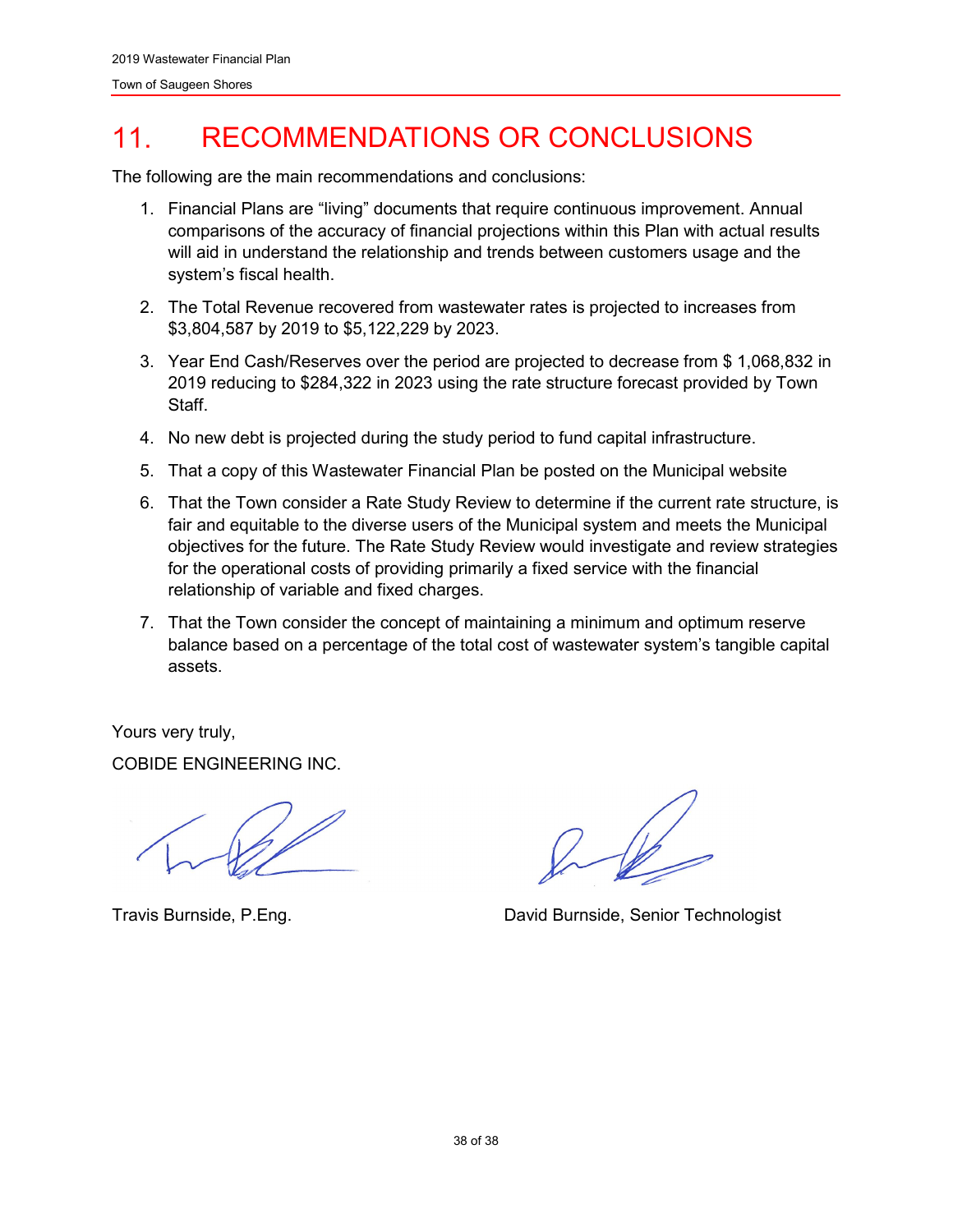# Appendix A

**WASTEWATER SYSTEM FINANCIAL PLAN**

**TOWN OF SAUGEEN SHORES**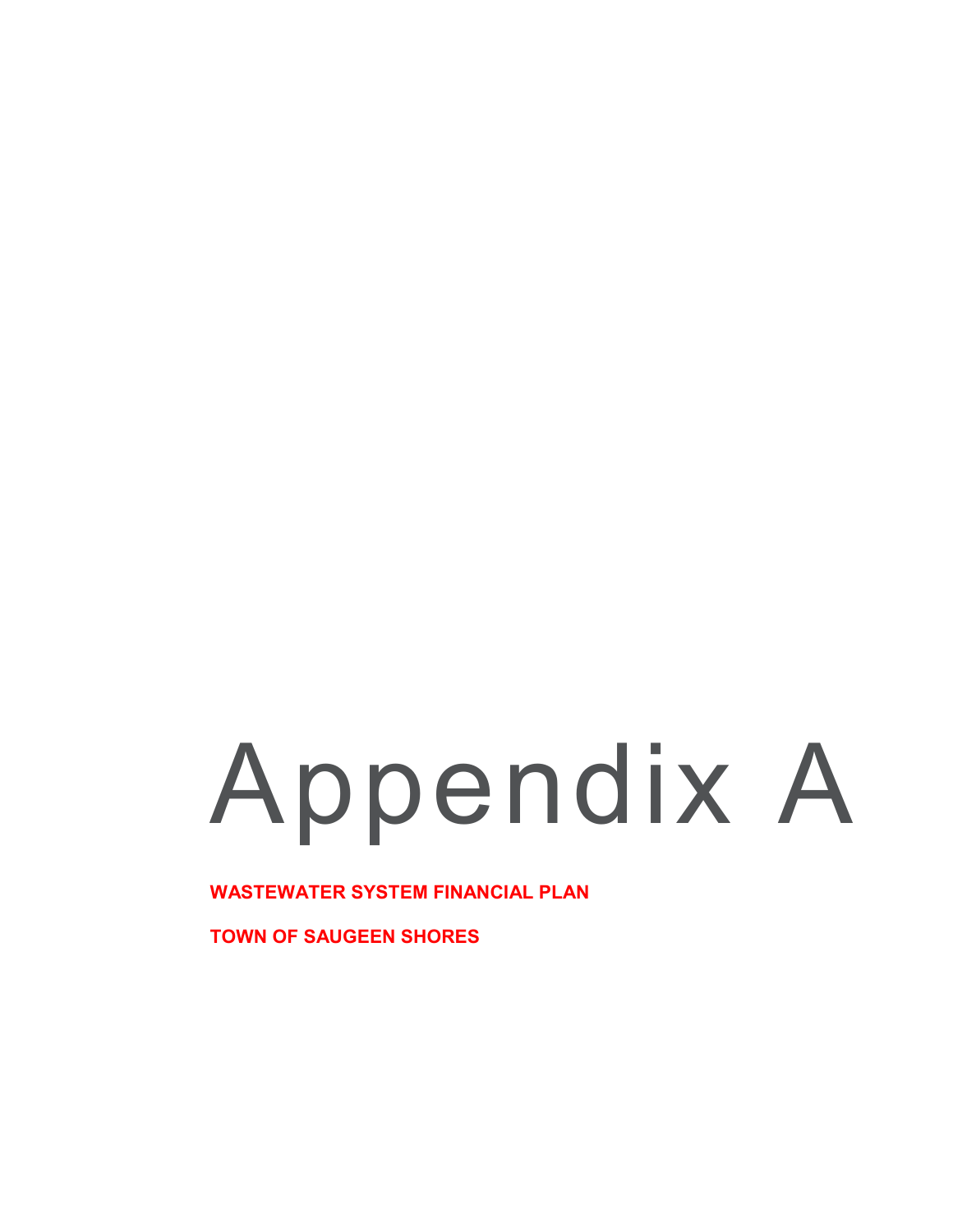#### **UNAUDITED: For Financial Planning Purposes Only TOWN OF SAUGEEN SHORES FINANCIAL PLAN FOR WASTEWATER SYSTEM**

|                                                      | 2018         | 2019        | 2020          | 2021          | 2022          | 2023          |
|------------------------------------------------------|--------------|-------------|---------------|---------------|---------------|---------------|
| <b>PROJECTED FINANCIAL POSITION</b>                  |              |             |               |               |               |               |
| <b>Financial assets</b>                              |              |             |               |               |               |               |
| Cash and cash equivalents                            | 975,159      | 1,068,832   | 707,634       | 429,515       | 321,137       | 284,322       |
| Total FINANCIAL ASSETS                               | 975,159      | 1,068,832   | 707,634       | 429,515       | 321,137       | 284,322       |
| <b>Liabilities</b>                                   |              |             |               |               |               |               |
| Long-term debt                                       | 2,851,226    | 2,490,255   | 2,114,839     | 1,724,391     | 1,318,333     | 896,016       |
| <b>Total LIABILITIES</b>                             | 2,851,226    | 2,490,255   | 2,114,839     | 1,724,391     | 1,318,333     | 896,016       |
| <b>NET DEBT (Liabilities - Assets)</b>               | 1,876,067    | 1,421,423   | 1,407,205     | 1,294,876     | 997,196       | 611,694       |
|                                                      |              |             |               |               |               |               |
| Non-financial assets (Tangible capital assets)       |              |             |               |               |               |               |
| Book Value of existing wastewater system             | 36, 197, 532 | 36,469,131  | 36,253,292    | 36,668,889    | 37,200,643    | 37,771,426    |
| New wastewater system - at cost                      | 1.340.277    | 881,736     | 1,539,810     | 1,679,444     | 1,753,617     | 1,949,000     |
| Less: Loss (gain) of tangible capital assets         |              |             |               |               |               |               |
| Less: Amortization                                   | (1,068,678)  | (1,097,575) | (1, 124, 213) | (1, 147, 690) | (1, 182, 835) | (1, 210, 114) |
| Total NON-FINANCIAL ASSETS                           | 36,469,131   | 36,253,292  | 36,668,889    | 37,200,643    | 37,771,426    | 38,510,311    |
|                                                      |              |             |               |               |               |               |
| Financial position (Non-Financial assets - Net Debt) | 34,593,064   | 34,831,869  | 35,261,684    | 35,905,767    | 36,774,230    | 37,898,617    |
|                                                      |              |             |               |               |               |               |
| <b>Financial Indictors</b>                           |              |             |               |               |               |               |
| Cash as a % of Net Fixed Assets                      | 2.7%         | 2.9%        | 1.9%          | 1.2%          | 0.9%          | 0.7%          |
| Debt as a % of Net Fixed Assets                      | 7.8%         | 6.9%        | 5.8%          | 4.6%          | 3.5%          | 2.3%          |
|                                                      |              |             |               |               |               |               |
| Analysis of financial position                       |              |             |               |               |               |               |
| Equity in tangible capital assets                    | 33,617,905   | 33,763,037  | 34,554,050    | 35,476,252    | 36,453,093    | 37,614,295    |
| Reserves and reserve funds                           | 975,159      | 1,068,832   | 707,634       | 429,515       | 321,137       | 284,322       |
| General surplus (deficit)                            |              |             |               |               |               |               |
| Financial position (from analysis)                   | 34.593.064   | 34.831.869  | 35.261.684    | 35.905.767    | 36.774.230    | 37.898.617    |

|                                                          | 2018      | 2019      | 2020      | 2021            | 2022      | 2023      |
|----------------------------------------------------------|-----------|-----------|-----------|-----------------|-----------|-----------|
| <b>PROJECTED FINANCIAL OPERATIONS</b>                    |           |           |           |                 |           |           |
| <b>REVENUE</b>                                           |           |           |           |                 |           |           |
| 01-5410-300 Recoveries                                   | 2,000     | 2,000     | 2,000     | 2,000           | 2,000     | 2,000     |
| 01-5410-310 Metered-Bulk Sales                           | 3,000     | 3,180     | 3,434     | 3,709           | 4,006     | 4,326     |
| 01-5410-311 Metered-Residential                          | 1,168,378 | 1,238,481 | 1,337,559 | 1,444,564       | 1,560,129 | 1,684,939 |
| 01-5410-311 Metered-Commercial                           | 479,716   | 508,499   | 549,179   | 593,113         | 640,562   | 691,807   |
| 01-5410-312 Service charges-Commercial                   | 260,207   | 275,819   | 297,885   | 321,716         | 347,453   | 375,249   |
| 01-5410-312 Service charges-Residential                  | 1,531,658 | 1,623,557 | 1,753,442 | 1,893,717       | 2,045,215 | 2,208,832 |
| 01-5410-315 Installation charges                         | 5,300     | 5,618     | 6,067     | 6,553           | 7,077     | 7,643     |
| 01-5410-932 Transfers from Sewer Reserve                 | 100,000   |           |           |                 |           |           |
| 01-5410-940 Sewer-DC Res Fund (Debt Repay)               | 147,432   | 147,432   | 147,432   | 147,432         | 147,432   | 147,432   |
| 01-5410-941 DC Reserve fund transfer                     |           |           |           |                 |           |           |
|                                                          |           |           |           |                 |           |           |
| <b>Total REVENUE</b>                                     | 3,697,691 | 3,804,587 | 4.096.999 | 4,412,804       | 4,753,874 | 5,122,229 |
| <b>EXPENSES</b>                                          |           |           |           |                 |           |           |
| 01-6410-102 SEWERS-WAGES INSPECTION & LOCATE             | 55,000    | 56,100    | 57,222    | 58,366          | 59,534    | 60,724    |
| 01-6410-140 SEWERS-PW WAGES                              | 54,000    | 55,080    | 56,182    | 57,305          | 58,451    | 59,620    |
| 01-6410-200 SEWERS-BENEFITS                              | 34,378    | 35,409    | 36,472    | 37,566          | 38,693    | 39,854    |
| 01-6410-311 SEWERS-DEBT PRINC-CMHC 10TH CONC SPS         |           |           |           |                 |           |           |
| 01-6410-312 SEWERS-DEBT PRINC-CMHC-INLET WORKS BLDG      |           |           |           |                 |           |           |
| 01-6410-412 SEWERS-BILLING COSTS                         | 3,600     | 3,672     | 3,745     | 3,820           | 3,897     | 3,975     |
| 01-6410-433 SEWERS-MATLS-MAIN MNTC/REPAIRS               | 30,000    | 31,500    | 33,075    | 34.729          | 36,465    | 38,288    |
| 01-6410-441 SEWERS-FUEL                                  | 10,000    | 10,400    | 10,816    | 11,249          | 11,699    | 12,167    |
| 01-6410-470 SEWERS-PLANT MNTCE/REPAIR                    | 60,000    | 63,000    | 66,150    | 69,458          | 72,930    | 76,577    |
| 01-6410-540 SEWER-LOCATES                                | 1,400     | 1,428     | 1,457     | 1,486           | 1,515     | 1,546     |
| 01-6410-541 SEWERS-CONSULTANTS                           | 105,000   | 10,000    | 10,200    | 10,404          | 10,612    | 10,824    |
| 01-6410-542 SEWERS-SANITARY COLLECTION SYSTEM ASSESSMENT |           |           |           |                 |           |           |
| 01-6410-543 SEWERS-FINANCIAL PLAN-(I & I PORTION)        |           |           |           |                 |           |           |
| 01-6410-580 SEWERS-INSURANCE                             |           |           |           |                 |           |           |
| 01-6410-592 SEWERS-WATER/SEWER READING                   | 14,000    | 14,280    | 14,566    | 14,857<br>4.775 | 15,154    | 15,457    |
|                                                          | 4,500     | 4,590     | 4,682     |                 | 4,871     | 4,968     |
| 01-6410-593 SEWERS-OCWA MAINT-SOUTH CONTRACT             | 480,440   | 504,462   | 529,685   | 556,169         | 583,978   | 613,177   |
| 01-6410-593 SEWERS-OCWA MAINT-P E CONTRACT               | 733,304   | 769,969   | 808,468   | 848,891         | 891,336   | 935,902   |
| 01-6410-594 SEWER-CONTRACT-LATERAL CLEAN/REPAIR          | 15,000    | 15,750    | 16,538    | 17,364          | 18,233    | 19,144    |
| 01-6410-600 SEWER-CONTRACT-BAD DEBT WRITE-OFF            | 200       | 204       | 208       | 212             | 216       | 221       |
| 01-6410-640 SEWERS-TAXES                                 | 23,600    | 24,072    | 24,553    | 25,045          | 25,545    | 26.056    |
| 01-6410-990 SEWERS-MACHINE TIME I/F                      | 52,000    | 53,040    | 54,101    | 55,183          | 56,286    | 57,412    |
| 01-6410-990 SEWERS-INTER BILLINGS COSTS                  | 107,500   | 109,650   | 111,843   | 114,080         | 116,361   | 118,689   |
| 01-6410-990 SEWERS-IT ALLOCATION                         | 9,500     | 9,690     | 9,884     | 10,081          | 10,283    | 10,489    |
| 01-6410-991 SEWERS-INTERF-RDS ADMIN FEE                  | 52,000    | 53,040    | 54,101    | 55,183          | 56,286    | 57,412    |
| 01-6410-991 SEWERS-INTERF-ENGINEERING ADMIN FEE          | 64,446    | 65,735    | 67,050    | 68,391          | 69,758    | 71,154    |
|                                                          | 1,910,068 | 1,891,275 | 1,971,203 | 2,054,826       | 2,142,322 | 2,233,877 |
| 01-6410-320 SEWERS-DEBENTURE-INTEREST                    |           |           |           |                 |           |           |
| 01-6410-321 SEWERS-DEBT INT-CMHC 10TH CONC SPS           | 93,206    | 81,394    | 69,114    | 56,346          | 43,071    | 29,269    |
| 01-6410-322 SEWERS-DEBT INT-CMHC-INLET WORKS BLDG        | 23,673    | 21,118    | 18,456    | 15,684          | 12,797    | 9.790     |
| 01-6410-790 SEWERS-AMMORTIZATION-TREATMENT               | 575,777   | 592,317   | 614,639   | 634,057.84      | 663,187   | 679,034   |